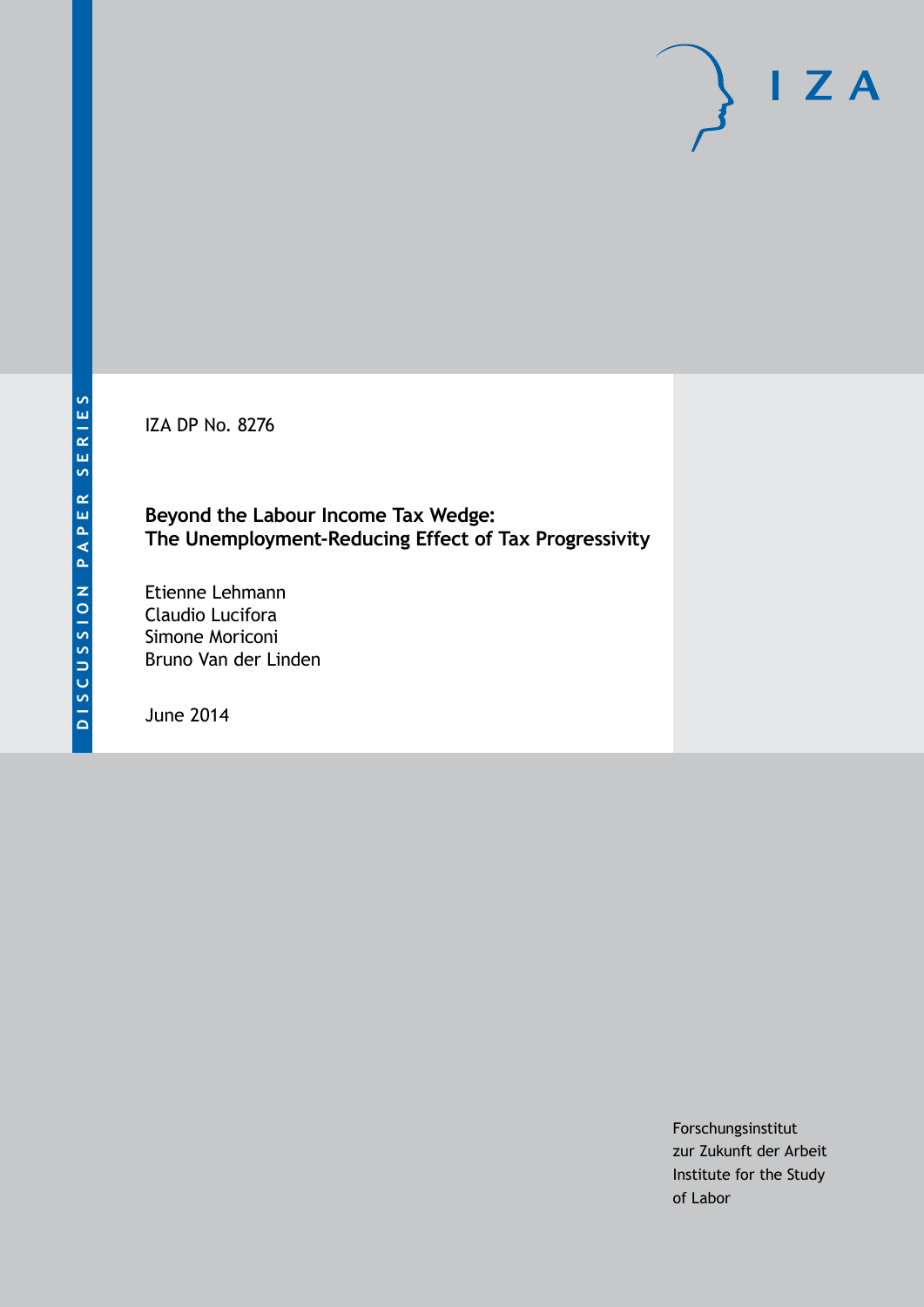# **Beyond the Labour Income Tax Wedge: The Unemployment-Reducing Effect of Tax Progressivity**

# **Etienne Lehmann**

*CRED (TEPP) University Panthéon-Assas Paris 2, CREST, IRES Université Catholique de Louvain, IDEP, IZA, CESifo and IUF*

# **Claudio Lucifora**

*Università Cattolica del Sacro Cuore and IZA*

# **Simone Moriconi**

*Università Cattolica del Sacro Cuore and University of Luxembourg, CREA*

# **Bruno Van der Linden**

*FNRS, IRES Université Catholique de Louvain, IZA and CESifo*

# Discussion Paper No. 8276 June 2014

IZA

P.O. Box 7240 53072 Bonn Germany

Phone: +49-228-3894-0 Fax: +49-228-3894-180 E-mail: [iza@iza.org](mailto:iza@iza.org)

Any opinions expressed here are those of the author(s) and not those of IZA. Research published in this series may include views on policy, but the institute itself takes no institutional policy positions. The IZA research network is committed to the IZA Guiding Principles of Research Integrity.

<span id="page-1-0"></span>The Institute for the Study of Labor (IZA) in Bonn is a local and virtual international research center and a place of communication between science, politics and business. IZA is an independent nonprofit organization supported by Deutsche Post Foundation. The center is associated with the University of Bonn and offers a stimulating research environment through its international network, workshops and conferences, data service, project support, research visits and doctoral program. IZA engages in (i) original and internationally competitive research in all fields of labor economics, (ii) development of policy concepts, and (iii) dissemination of research results and concepts to the interested public.

IZA Discussion Papers often represent preliminary work and are circulated to encourage discussion. Citation of such a paper should account for its provisional character. A revised version may be available directly from the author.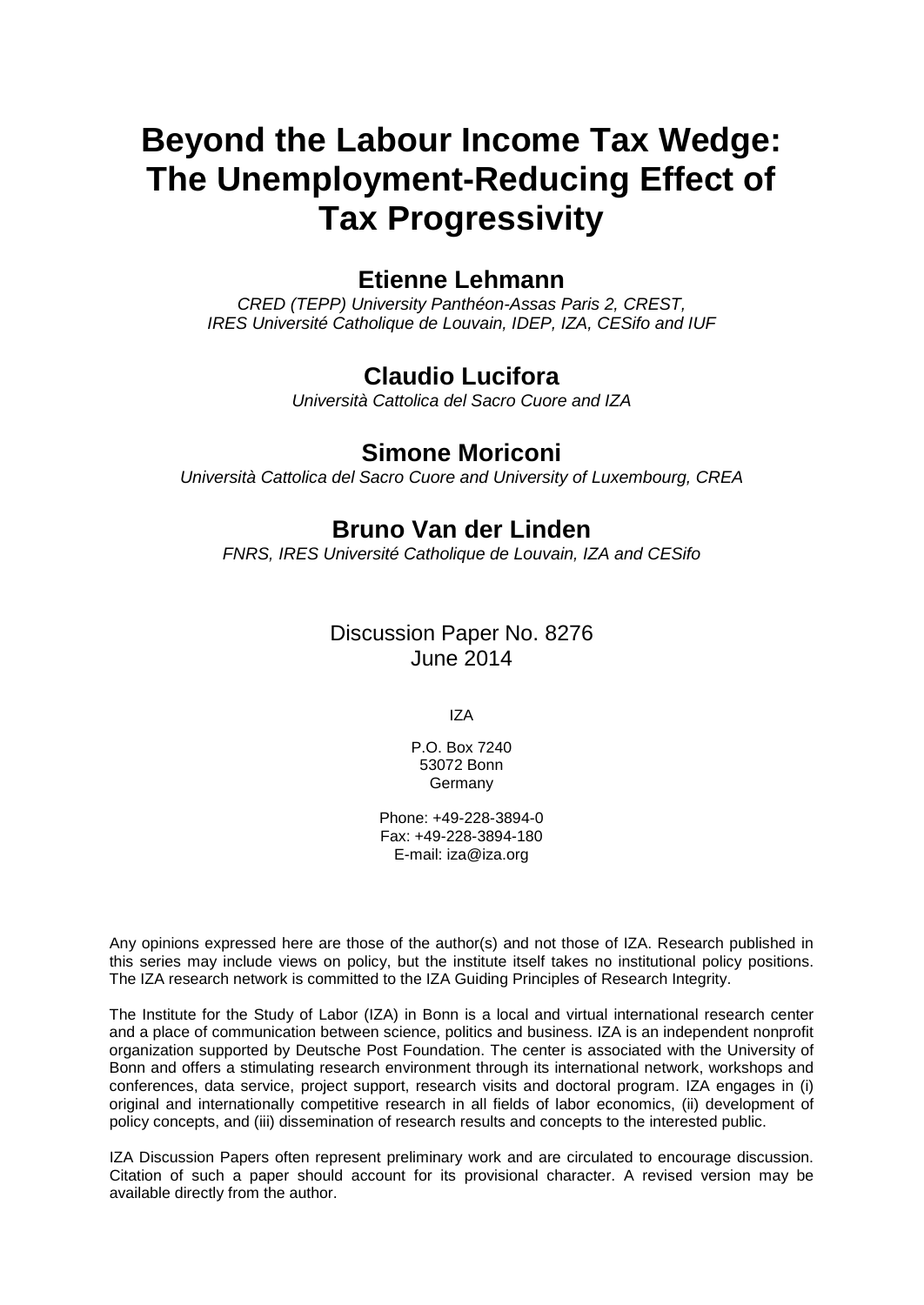IZA Discussion Paper No. 8276 June 2014

# **ABSTRACT**

# **Beyond the Labour Income Tax Wedge: The Unemployment-Reducing Effect of Tax Progressivity[\\*](#page-1-0)**

In this paper we argue that, for a given overall level of labour income taxation, a more progressive tax schedule increases employment. From a theoretical point of view, higher progressivity increases overall employment through a wage moderating effect and also because employment of low-paid workers is more elastic to wages. We test these theoretical predictions on a panel of 21 OECD countries over 1998-2008. Controlling for the burden of taxation at the average wage, our estimates suggest that a more progressive tax schedule reduces the unemployment rate and increases the employment rate. These findings are confirmed when we account for the potential endogeneity of both average taxation and progressivity. Overall, our results suggest that policy-makers should not only focus on the detrimental effects of tax progressivity on in-work effort, but also consider the employmentenhancing effects.

JEL Classification: E24, H22, J68

Keywords: wage moderation, employment, taxation

Corresponding author:

Etienne Lehmann CREST Timbre J360 15 boulevard Gabriel Péri 92245 Malakoff Cedex France E-mail: [etienne.lehmann@ensae.fr](mailto:etienne.lehmann@ensae.fr)

We wish to thank participants at a seminars at CREST, TEPP winter School Aussois 2013, CESifo, PET 2013, EEA 2013, EALE 2013, CRED, PSE macro workshop, French treasury and EUROFRAME conference at Sciences Po with a particular mention to Pierre Cahuc, Clement Carbonnier, Stéphane Carcillo, Giacomo Corneo, Gianluca Femminis, François Fontaine, Albrecht Glitz, Luke Haywood, Raphael Lalive, Jean-Baptiste Michau, Marc-Andreas Muendler, Benoit Ourliac, Dominique Paturot, Dana Rotz, Emmanuel Saez, Gilles Saint-Paul, Frederick van der Ploeg and Conny Wunsch for their valuable comments and suggestions. Usual caveats apply.

Parts of this research were realised while Etienne Lehmann was visiting the Center for Equitable Growth at University of California Berkeley, Simone Moriconi was visiting the Department of Economics at University of California Davis, and Bruno Van der Linden was visiting CRED, Université Panthéon-Assas Paris 2.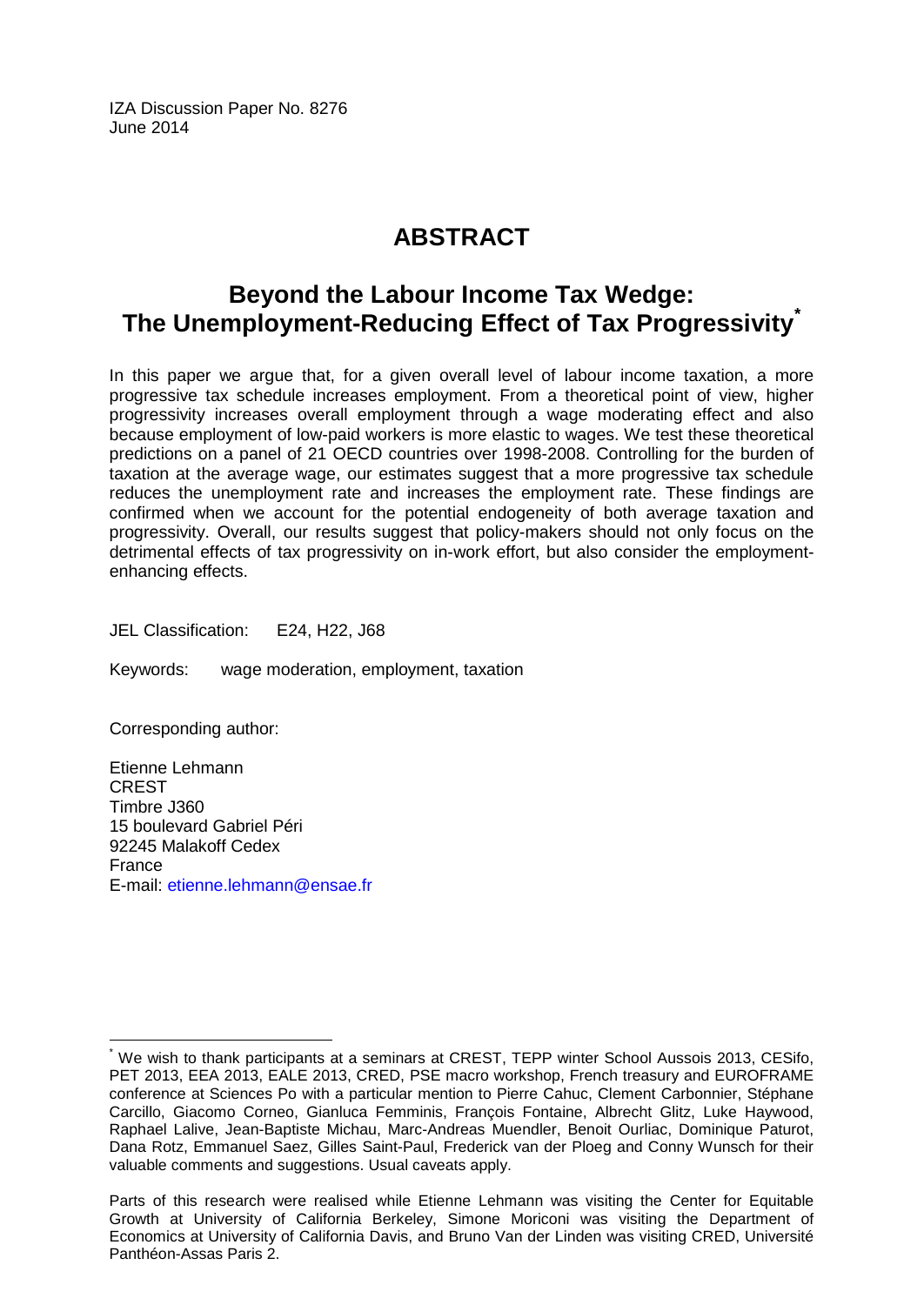### **I Introduction**

Many OECD countries after the Great Crisis are confronted with the need to combine fiscal consolidation measures with policies to curb unemployment. Given that high levels of public debt prevent the implementation of tax reforms to reduce the tax burden on labour income, a better understanding of the effects of labour income taxation on the functioning of the labour market is crucial to identify policies that may alleviate unemployment without hindering public finances. In order to do this, we need to better know how the different dimensions of labour income taxation affect labour market performance and how their adverse effects on unemployment can be contained. Empirical studies have shown the existence of a positive relationship between the tax wedge on labour income and unemployment.<sup>[1](#page-3-0)</sup> This paper investigates the effects of both average labour income taxation and tax progressivity on unemployment. It shows that, for a given overall level of labour income taxation, a more progressive tax schedule reduces unemployment, increases employment, although it decreases output per worker.

In the first part of the paper, we review arguments in the theoretical literature in support of the unemployment-reducing effect of tax progressivity. First, a more progressive tax schedule induces stronger employers' opposition to any claim for wage increase, since an increase in the after-tax wage becomes more costly for them. We call this a *wage moderating* effect, which triggers a reduction in labour cost and a rise in labour demand.<sup>[2](#page-3-1)</sup> Second, a more progressive tax schedule reduces the tax burden on low-skilled workers relative to high-skilled workers. We call this a *composition effect* that alleviates unemployment because the employment of lowskilled workers is more responsive to taxation as compared to high-skilled workers. We also argue that these unemployment-reducing effects of tax progressivity are very likely to remain in the presence of labour supply responses. Although tax progressivity may be detrimental to incentives on in-work effort, as typically argued in public finance, tax progressivity remains beneficial for employment, with an ambiguous total effect on aggregate production.

In the second part of the paper, we test these theoretical predictions using data for 21 OECD countries over 1998-2008 period. Our empirical strategy relies on aggregate cross-country panel data to identify the causal effect of tax progressivity on unemployment. In countries where collective bargaining is important, unions are more likely to take into account changes in aggregate indicators of taxation, rather than focussing on the effect that specific changes in progressivity may have on selected group of workers. Even in the absence of collective bargaining, when labour markets are not segmented along narrowly defined groups, marginal tax rates can vary substantially across individuals whose labour market prospects remain unchanged since they search over a similar range of jobs. In other words, while individual-level micro data are conventionally used in studies seeking to assess the effects of specific changes in tax rates and social security contributions on individual behaviour, here we take the view that using aggregate data is more appropriate when the focus is on the global effect of taxation on aggregate

<span id="page-3-1"></span><span id="page-3-0"></span><sup>&</sup>lt;sup>1</sup>See [Nickell and Layard](#page-37-0) [\(1999\)](#page-37-0), [Daveri and Tabellini](#page-35-0) [\(2000\)](#page-35-0), [Nickell et al.](#page-37-1) [\(2005\)](#page-37-1), [Rogerson](#page-37-2) [\(2006\)](#page-37-2) among others. <sup>2</sup>See e.g. [Hersoug](#page-36-0) [\(1984\)](#page-36-0), [Pissarides](#page-37-3) [\(1985,](#page-37-3) [1998\)](#page-37-4)[,Lockwood and Manning](#page-36-1) [\(1993\)](#page-36-1)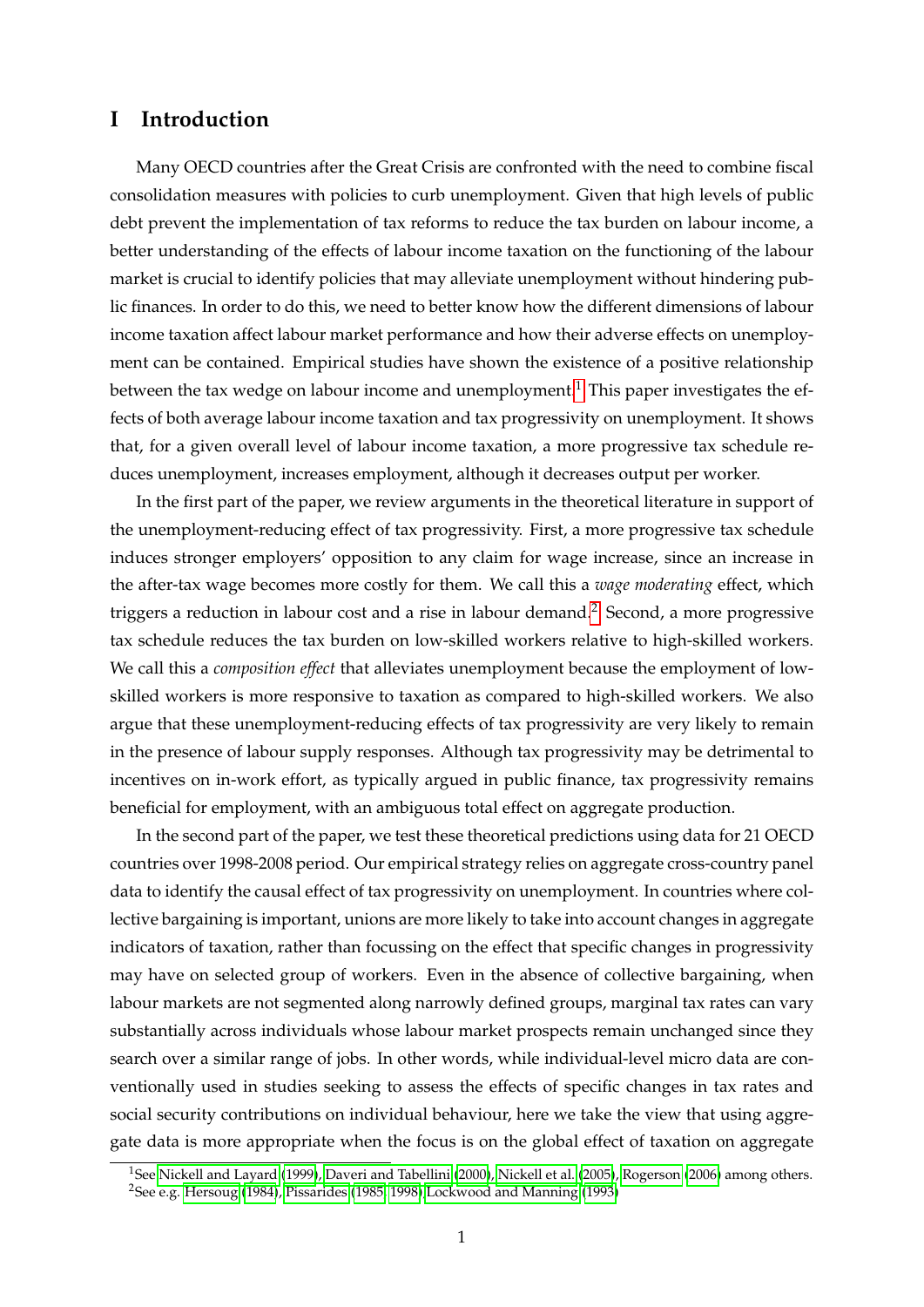unemployment. We measure the overall level of labour income taxation by the average tax rate for a single worker paid at the average wage and tax progressivity by aggregating the Coef-ficients of Residual Income Progression<sup>[3](#page-4-0)</sup> (CRIP) at wage levels between 67% and 167% of the average wage. OLS estimates confirm the usual finding that higher labour taxation increases unemployment. Moreover, they show a sizeable unemployment-reducing effect of tax progressivity: for any given level of taxation, we find that a more progressive tax schedule reduces the unemployment rate and increases the employment rate. The effect on the employment rate is mainly due to the impact on the unemployment rate and not on the participation rate.<sup>[4](#page-4-1)</sup> We also find that progressivity reduces production per employed worker (the intensive margin). This is in line with the common wisdom on the detrimental effects of tax progressivity on in-work incentives. However, tax progressivity has no statistically significant effect on the ratio of GDP over the working age population, the negative effect on the intensive margin of the labour supply being compensated by the positive effect on employment. The design of an optimal tax schedule should thus not simply focus on the trade-off between the equity gain of a more progressive tax schedule against the adverse effects on the incentives to work harder [\(Mirrlees,](#page-36-2) [1971\)](#page-36-2), but should also include the employment-enhancing effects of tax progressivity (see e.g. Hungerbühler et al. [\(2006\)](#page-36-3) and [Lehmann et al.](#page-36-4) [\(2011\)](#page-36-4)).

One reason for concern with OLS estimates is the presence of omitted variables or reverse causality which may bias our results. To identify the causal impact of taxation on the unemployment rate, we implement an IV strategy which exploits exogenous variations in institutional, social and political factors that influence a country's fiscal policy. Our IV estimates confirm that the impacts of average tax rate and progressivity are statistically significant and bear the same signs as the OLS estimates. The marginal effect is found to be larger in absolute value suggesting that OLS tend to underestimate the effects of taxation on unemployment. This suggests that policy-makers tend to react to an adverse employment shock by cutting labour taxes and raising tax progressivity to sustain the labour demand.

Our paper contributes to the literature that uses cross-country panel data to explain un-employment patterns in OECD countries.<sup>[5](#page-4-2)</sup> Empirical studies typically investigate the impact of macroeconomics shocks and (time-varying) labour market institutions on aggregate unemployment. In this literature, labour income taxation is generally considered as exogenous and is captured by a single indicator, the tax wedge for the average worker, which is found to be a key determinant of the unemployment rate [\(Daveri and Tabellini](#page-35-0) [\(2000\)](#page-35-0), [Nickell et al.](#page-37-1) [\(2005\)](#page-37-1)). We contribute to this literature in two ways. First, we consider tax progressivity as an au-

<span id="page-4-1"></span><span id="page-4-0"></span><sup>3</sup>As defined by [Musgrave and Thin](#page-37-5) [\(1948\)](#page-37-5).

<sup>&</sup>lt;sup>4</sup>The employment rate is the share of the working age population that is employed. It is thus equal to the product of the participation rate and one minus the unemployment rate.

<span id="page-4-2"></span><sup>5</sup>See the time series analysis on different OECD countries by [Bean et al.](#page-34-0) [\(1986\)](#page-34-0), [Layard et al.](#page-36-5) [\(1991\)](#page-36-5) and [Nickell](#page-37-0) [and Layard](#page-37-0) [\(1999\)](#page-37-0) and the panel data analyses by [Blanchard and Wolfers](#page-34-1) [\(2000\)](#page-34-1), [Daveri and Tabellini](#page-35-0) [\(2000\)](#page-35-0), [Algan](#page-34-2) [et al.](#page-34-2) [\(2002\)](#page-34-2), [Belot and van Ours](#page-34-3) [\(2004\)](#page-34-3), [Nickell et al.](#page-37-1) [\(2005\)](#page-37-1), [Griffith et al.](#page-35-1) [\(2007\)](#page-35-1), [Bassanini and Duval](#page-34-4) [\(2009\)](#page-34-4) among others. See also [Prescott](#page-37-6) [\(2004\)](#page-37-6), [Rogerson](#page-37-2) [\(2006\)](#page-37-2) [Rogerson](#page-37-7) [\(2008\)](#page-37-7) [Rogerson and Wallenius](#page-37-8) [\(2009\)](#page-37-8) who account for the different trends in total hours of works across OECD by difference in tax policy in calibrated macroeconomic models.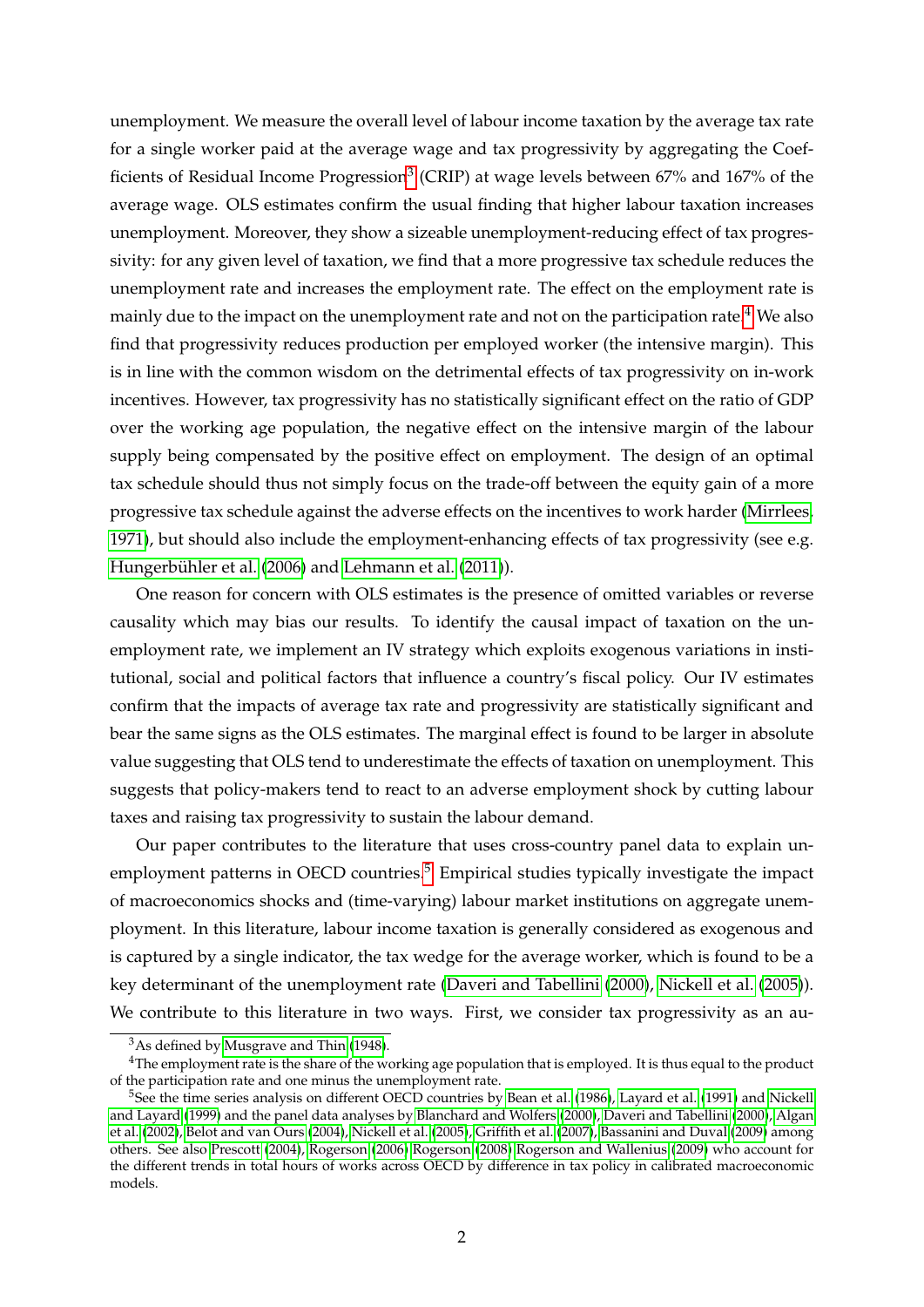tonomous determinant of unemployment, besides the average tax wedge. Second, we address the endogeneity of taxation using instruments based on narrative records for the tax components of fiscal consolidation plans, the degree of social distrust in civil services and the political orientation of the parliament.

Our paper is also related to the literature that explores the effect of tax progressivity on wages using time series data, either at the aggregate level or for specific industries or sub-groups of workers.<sup>[6](#page-5-0)</sup> The typical result is that tax progressivity reduces the gross wage, at least for blue-collar workers.<sup>[7](#page-5-1)</sup> Note, however, that the change in aggregate wage may confound true wage responses with heterogeneous employment responses that alter the wage distribution. Such composition effects therefore make the results hard to interpret in term of a wage moderating effect.

Finally, there is an extensive literature that uses micro-data to evaluate the effect of tax reforms and make-work-pay programs in selected countries. For example, policies such as the EITC (Earned Income Tax Credit) in the US or the WFTC (Working Families Tax Credit) in the UK have been shown to improve transitions from non employment to employment. $8$  As these policies shifts the tax burden away from some disadvantaged groups (e.g. employed lone parents), we interpret them as a way to increase progressivity. As previously discussed, our approach takes a different perspective - though complementary to the above literature - as we mainly consider factors that operate at the aggregate level such as the wage-moderating effects of collective bargaining or the search efforts of workers (with similar attributes but different marginal tax rates) over the same range of jobs.

The paper is organised as follows. We review the theoretical arguments on the unemployment effects of tax progressivity in Section [II.](#page-5-3) The empirical strategy is outlined in Section [III,](#page-13-0) the dataset is described in Section [IV](#page-18-0) and the empirical results are discussed in Section [V.](#page-22-0) Finally, Section [VI](#page-30-0) concludes.

### <span id="page-5-3"></span>**II Theoretical framework**

In this section, we use a matching model  $\hat{a}$  la Diamond-Mortensen-Pissarides to discuss the effects of taxation on the steady-state unemployment rate. We provide a framework that unifies different theoretical predictions made earlier in the literature. We start with a model without labour supply responses and then introduce participation and in-work decisions into the model.

<span id="page-5-1"></span><sup>7</sup>[Hansen et al.](#page-36-9) [\(2000\)](#page-36-9)

<span id="page-5-0"></span><sup>&</sup>lt;sup>6</sup>[Malcomson and Sartor](#page-36-6) [\(1987\)](#page-36-6), [Lockwood and Manning](#page-36-1) [\(1993\)](#page-36-1), [Holmlund and Kolm](#page-36-7) [\(1995\)](#page-36-7). [Brunello and](#page-35-2) [Sonedda](#page-35-2) [\(2007\)](#page-35-2) use panel data to estimate the effect of tax progressivity on wages. [Manning](#page-36-8) [\(1993\)](#page-36-8), uses quarterly time series for the UK, and estimates also an auxiliary unemployment equation augmented with a tax progressivity indicator. See also the surveys by [Sørensen](#page-38-0) [\(1997\)](#page-38-0) and by [Røed and Strøm](#page-37-9) [\(2002\)](#page-37-9).

<span id="page-5-2"></span><sup>&</sup>lt;sup>8</sup>See [Eissa and Liebman](#page-35-3) [\(1996\)](#page-35-3) and [Blundell and Shephard](#page-35-4) [\(2012\)](#page-35-4) among many others.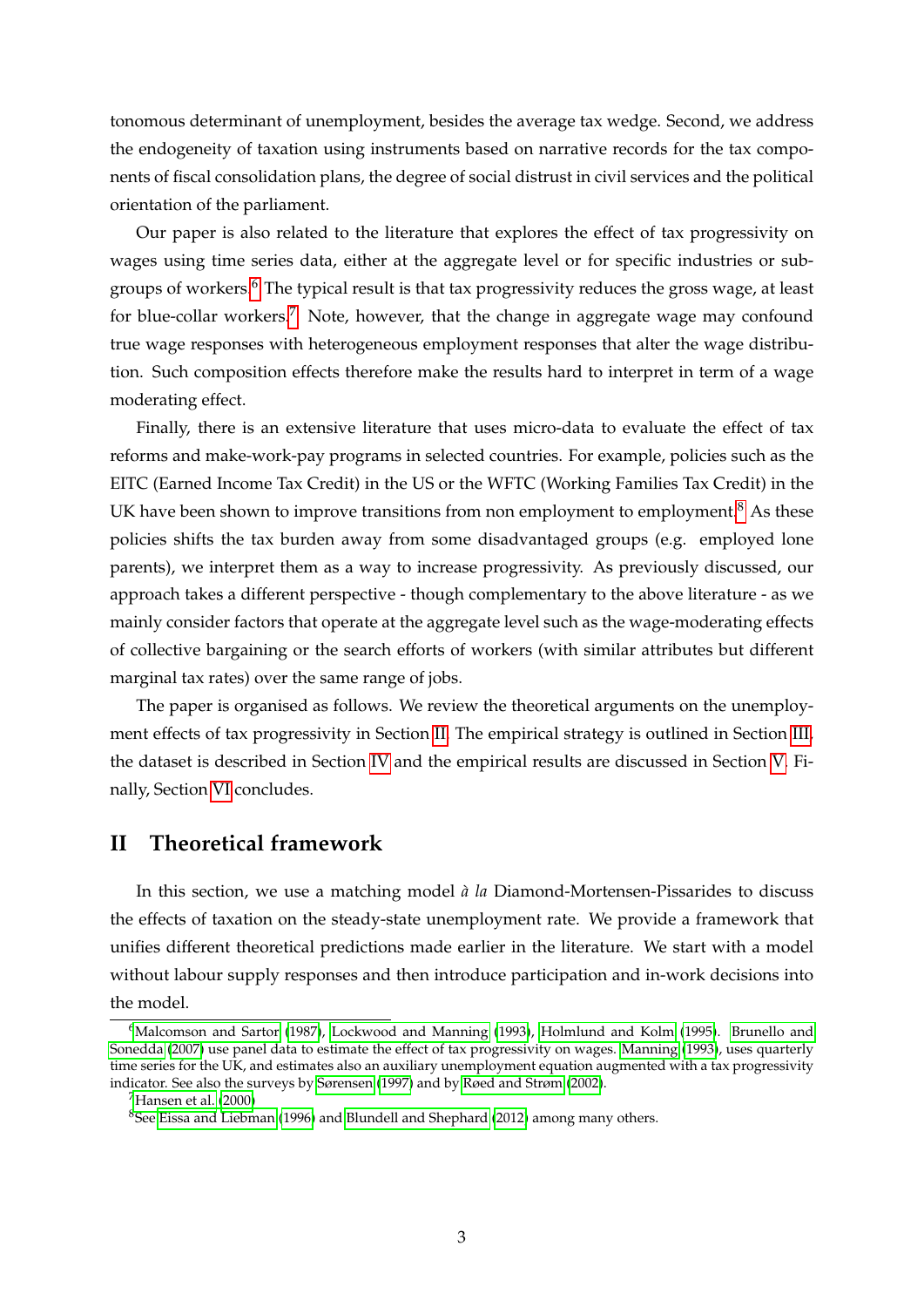#### **II.1 The model without labour supply responses**

Time is continuous and discounted at the common rate  $r > 0$ . All agents are risk-neutral. An homogeneous consumption good is produced using labour only. Let *y*, *L*, *N*, *δ* and *i* denote respectively the productivity, the level of employment, the number of participants, the exogenous job destruction rate and the unemployment rate, with obviously  $1 - u = L/N$ . The pre-tax earnings (or labour cost) is denoted *w* and henceforth called the (gross) wage.

We assume congestion externalities in the matching process. Following [Diamond](#page-35-5) [\(1982\)](#page-35-5), [Mortensen and Pissarides](#page-37-10) [\(1999\)](#page-37-10) and [Pissarides](#page-37-3) [\(1985,](#page-37-3) [2000\)](#page-37-11), the flow of hirings is given by a matching function M(*υ*, *N* − *L*) of the stocks *υ* of vacant jobs and *N* − *L* of unemployed. The matching function  $\mathcal{M}(\cdot,\cdot)$  is increasing and concave in each of its arguments and exhibits constant returns to scale. The rate at which jobs are filled is a decreasing function  $q(.)$  of the tightness ratio *θ* = *υ*/ (*N* − *L*), with  $q(θ)$  ≡  $M(1, 1/θ)$ . Symmetrically, the rate at which an unemployed finds a job is an increasing function  $p(.)$  of tightness  $\theta$ , with  $p(\theta) \equiv \mathcal{M}(\theta, 1)$ *θ*  $q$ (*θ*). The equality between flows out of and in unemployment provides the employment level and the unemployment rate at the steady state:

<span id="page-6-0"></span>
$$
L = \frac{p(\theta)}{\delta + p(\theta)}N \quad \text{and} \quad u = \frac{\delta}{\delta + p(\theta)} \tag{1}
$$

A filled job generates a profit flow *y* − *w* and it provides an expected inter-temporal profit denoted *J*:

<span id="page-6-2"></span>
$$
J = \frac{y - w}{r + \delta} \tag{2}
$$

Firms create vacancies as long as the flow cost of search *c* > 0 is smaller than the expected returns to search. The latter is equal to the rate  $q(\theta)$  at which jobs are filled times the intertemporal value *J* of a filled job. As firms create more and more vacancies, tightness increases and the job filling rate decreases. This occurs until the following free-entry condition is met:

<span id="page-6-1"></span>
$$
\frac{c}{q(\theta)} = J = \frac{y - w}{r + \delta} \tag{3}
$$

Combining Equation [\(1\)](#page-6-0) and the free-entry condition [\(3\)](#page-6-1) defines the labour demand. The fraction 1 − *u* of participants who are employed is a decreasing function of the gross wage *w*. This relationship is denoted LD in Figure [1.](#page-7-0) A rise in the gross wage reduces the inter-temporal profit [\(2\)](#page-6-2) made on a filled job. So, firms find it less profitable to create jobs, tightness decreases and the unemployment rate increases.

We consider a non-linear income tax function  $T(.)$  that only depends on wages  $w$ . The average tax rate is denoted  $\tau \equiv T(w)/w$  and the *net wage* is  $n \equiv (1 - \tau)w$ . We call  $1 - \tau$  the *retention rate*. A change in the average tax rate  $\tau$  does not affect job creation if it holds at a constant gross wage *w*. In the left panel of Figure [1](#page-7-0) where the gross wage *w* is on the vertical axis, a rise in the average tax rate *τ* does not shift the LD curve. Conversely, keeping the net wage *n* fixed, a rise in the average tax rate increases labour cost *w*, thereby inducing firms to create less jobs. In the right panel of Figure [1](#page-7-0) where the net wage *n* is on the vertical axis, a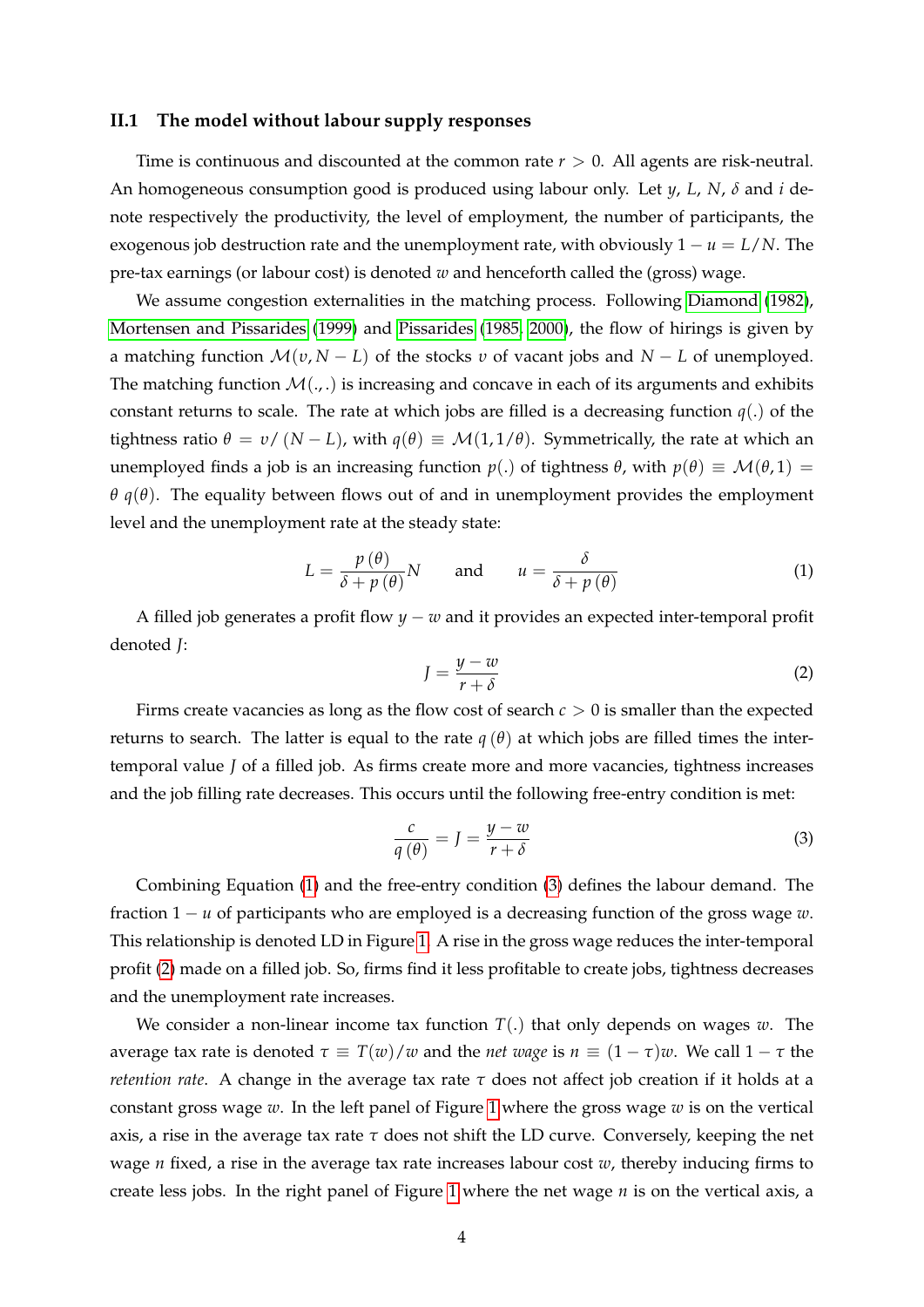rise in the average tax rate  $\tau$  reduces the labour demand holding the net wage fixed, thereby shifting the LD curve inwards. We denote *b* the instantaneous value in unemployment. This



<span id="page-7-0"></span>Figure 1: The effects of taxation

value sums untaxed unemployment benefits and the value of time out of work. The expected lifetime utility of an employed individual *E*, respectively an unemployed one *U*, verifies the following asset equations in steady state:

<span id="page-7-3"></span>
$$
r E = w - T(w) + \delta (U - E) \tag{4a}
$$

$$
r U = b + p(\theta) (E - U)
$$
 (4b)

The permanent income *rE* of an employed worker is equal to her instantaneous utility *w* −  $T(w)$  minus the average loss  $\delta(E-U)$  in case of job destruction. A symmetric interpretation applies for unemployed workers. We assume Nash bargaining over the wage and denote *γ* ∈ [0, 1) workers' bargaining power. In Appendix [A](#page-31-0) we show that the first-order condition of the maximisation of the Nash product  $\max_{w}$   $(E-U)^{\gamma}(J)^{1-\gamma}$  can be written as:

<span id="page-7-1"></span>
$$
\frac{E - U}{1 - \tau} = \frac{\gamma}{1 - \gamma} \Psi J \tag{5}
$$

where Ψ is the Coefficient of Residual Income Progression (hereafter the *local CRIP*) at wage *w* defined by [Musgrave and Thin](#page-37-5) [\(1948\)](#page-37-5) as:

<span id="page-7-2"></span>
$$
\Psi(w) \equiv \frac{1 - T'(w)}{1 - \frac{T(w)}{w}} = 1 + \frac{d \ln\left(1 - \frac{T(w)}{w}\right)}{d \ln w} \tag{6}
$$

A one percent increase in the gross wage *w* increases the net wage *n* by a relative amount equals to the local CRIP  $\Psi = \Psi(w)$ . The latter is also equal to one plus the wage elasticity of the retention rate  $1 - (T(w)/w)$ . A higher local CRIP comes from a lower marginal tax rate  $T'(w)$ or a higher average tax rate *τ* and is associated with less tax progressivity. With a lower local CRIP, a marginal increase of the gross wage remains as costly for the employer, but provides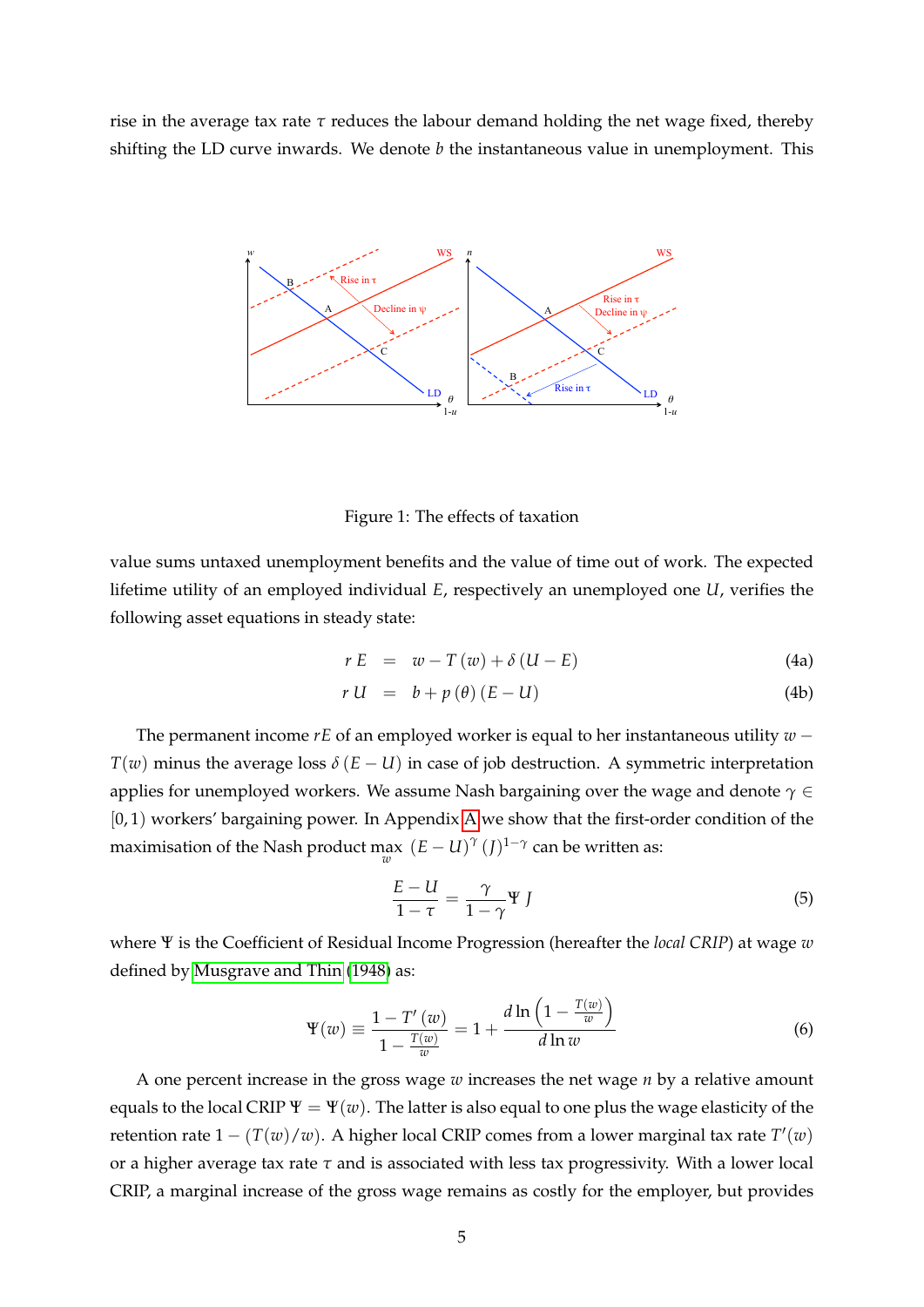less additional income to the worker. Consequently, the worker has less incentives to claim a higher gross wage. A more progressive tax schedule therefore affects the sharing rule [\(5\)](#page-7-1) as does a decrease in the worker's bargaining power [\(Pissarides](#page-37-3) [\(1985,](#page-37-3) [2000\)](#page-37-11), [Lockwood and](#page-36-1) [Manning](#page-36-1) [\(1993\)](#page-36-1)). This is the *wage moderating effect* of a more progressive tax schedule. We then obtain the following gross and net wage setting equations, denoted WS in Figure [1](#page-7-0) (See Appendix [A\)](#page-31-0):

<span id="page-8-1"></span>
$$
w = \frac{\gamma \Psi}{1 - \gamma + \gamma \Psi} (y + c \theta) + \frac{1 - \gamma}{1 - \gamma + \gamma \Psi} \frac{b}{1 - \tau}
$$
 (7a)

$$
n = \frac{\gamma \Psi}{1 - \gamma + \gamma \Psi} (1 - \tau) (y + c \theta) + \frac{1 - \gamma}{1 - \gamma + \gamma \Psi} b \tag{7b}
$$

In the absence of taxation, Nash bargaining implies that workers extract a share  $\gamma$  of the total surplus  $J + E - U$  while the firm extracts a share  $1 - \gamma$ . Therefore, the worker's pay is a weighted average of the instantaneous value in unemployment on the one hand and of the productivity level *y* augmented with the expected hiring cost per unemployed *c θ* on the other.[9](#page-8-0) As the latter increases when the labour marker becomes more tight, i.e. when the unemployment rate decreases, the wage Equations [\(7a\)](#page-8-1) and [\(7b\)](#page-8-1) are represented by upwardsloping curves labelled WS in Figure [1.](#page-7-0)

We now consider the effect of a rise in the average tax rate *τ*, holding tax progressivity Ψ constant. This reduces the total surplus of the match that the worker and the employer share when they bargain over the wage. The surplus *J* accruing to the firm decreases via a rise in the gross wage *w*. This corresponds in the left panel of Figure [1](#page-7-0) to an upward shift of the WS curve (see [\(7a\)](#page-8-1)). The surplus *E* − *U* accruing to the worker shrinks via a reduction in the net wage *n*. This corresponds in the right panel of Figure [1](#page-7-0) to a downward shift of the WS curve (see [\(7b\)](#page-8-1)). Taking labour demand into account, the equilibrium shifts from A to B, where employment and the net wage are lower while the unemployment rate and the gross wage are higher. It is worth noting that if *b* consisted only of unemployment benefits indexed on the net wage, the tax rate would have no effect on the unemployment rate nor on the gross wage (see e.g. [Pissarides](#page-37-4) [\(1998,](#page-37-4) [2000\)](#page-37-11)). This is because a rise in the tax rate, by decreasing the net wage, also decreases the level of unemployment benefits. This effect turns out to offset the direct increasing impact of the tax rate on the gross wage.<sup>[10](#page-8-2)</sup> Put another way, the effect of the average tax rate  $\tau$  relies on an imperfect indexation of unemployment benefits on the net wage.

Second, we consider the impact of a more progressive tax schedule (a lower Ψ) holding the average tax rate  $τ$  unchanged. From  $(5)$ , this affects the sharing rule as does a decrease in the relative bargaining power  $\gamma/(1 - \gamma)$ . A locally more progressive tax schedule therefore reduces the workers' *effective bargaining power*  $\gamma \Psi/(1 - \gamma + \gamma \Psi)$ , that is the weight of productivity in the wage Equations [\(7a\)](#page-8-1) and [\(7b\)](#page-8-1). The WS wage curve shifts downwards in the two

<span id="page-8-0"></span><sup>&</sup>lt;sup>9</sup>For  $c \theta = cv/(N - L)$ . When a job-seeker is hired, the employer saves the cost of searching for an other applicant.

<span id="page-8-2"></span><sup>&</sup>lt;sup>10</sup>Plugging  $b = \rho (1 - \tau)w$  into [\(7a\)](#page-8-1), Equations [\(3\)](#page-6-1) and (7a) would become a two-equation system in *w* and  $\theta$  that does not depend on *τ*.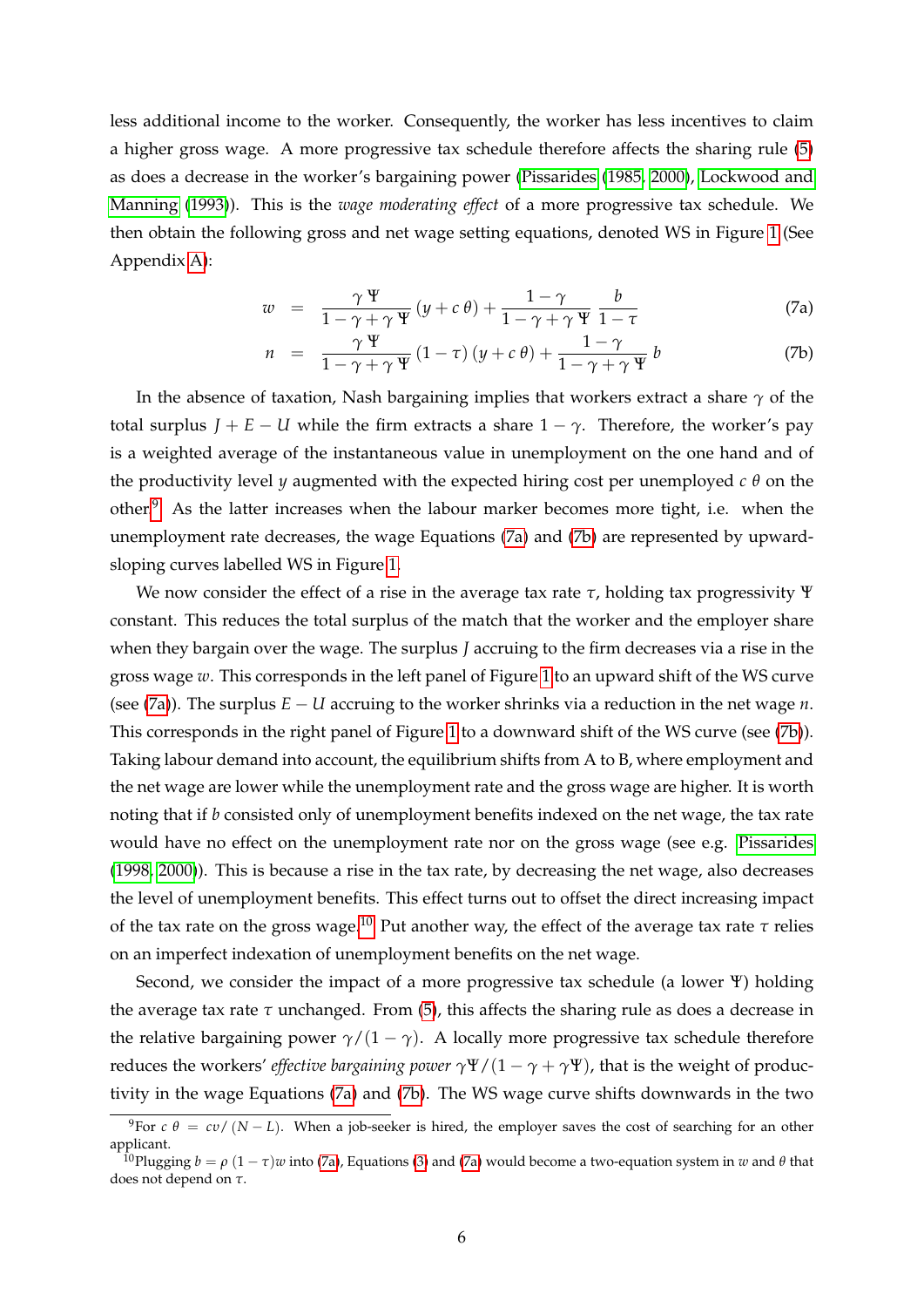panels of Figure [1,](#page-7-0) so the equilibrium moves from A to C. Employment increases while the unemployment rate, the net and the gross wages decrease. This *wage moderating effect* of tax progressivity thus provides a first argument justifying why we expect a more progressive tax schedule to decrease the unemployment rate.

This wage moderating effect of tax progressivity is actually a very robust prediction which is common to different labour market models, such as the monopoly union model [\(Hersoug](#page-36-0) [\(1984\)](#page-36-0)), the right-to-manage model, the union bargaining model [\(Lockwood and Manning](#page-36-1) [\(1993\)](#page-36-1)), the competitive search equilibrium model [\(Lehmann et al.](#page-36-4) [\(2011\)](#page-36-4)) or the competitive model with intensive labour supply responses [\(Pissarides](#page-37-4) [\(1998\)](#page-37-4)). In all of these models, the individual level of gross wage is set to maximise an objective that is increasing in the net wage (because this triggers a rise in the worker's consumption) and decreasing in the gross wage. In the trade-union model as in the matching model, a higher gross wage reduces the employer's profit, thereby the Nash product. In the monopoly union model or in the right-to-manage model, a higher gross wage reduces employment. In the competitive search equilibrium model of [Moen](#page-37-12) [\(1997\)](#page-37-12), a higher gross wage leads to waiting longer a job offer. Finally, in the competitive labour supply model, earning a higher labour income requires more in-work effort, so pre-tax earnings are a decreasing argument of the utility function. Although the specific microfoundations differ across these various models, labour income have to trade off the gains from a higher net wage for the workers against the costs of rising the gross wage. Therefore, a *compensated* increase in the marginal tax for a fixed level of tax liability triggers a qualitatively similar *substitution* of lower consumption for lower labour cost in all of these models.<sup>[11](#page-9-0)</sup>

The local CRIP at a given wage *w* only captures progressivity in the neighbourhood of *w*. This raises some measurement issues illustrated by the following example. Consider a piecewise-linear tax system where two consecutive tax brackets are characterised by sizeable differences in marginal tax rates. Some measurement errors in wages could have dramatic consequences if they cause a shift from one tax bracket to the other. Furthermore, when information about taxation is based on specific worker-types, the precise choice of the type can have large effects on the marginal tax rate. To avoid such misleading idiosyncrasies, we choose to capture the progressivity of the tax system by a "global CRIP" that is equal to the (log of) the ratio of the retention rates at wages levels  $w_1$  and  $w_0$  with  $w_1 > w_0$ . The *global CRIP* between  $w_0$  and  $w_1$  is defined as:

<span id="page-9-1"></span>
$$
\Psi_{w_0}^{w_1} \equiv \ln \left( \frac{1 - \frac{T(w_1)}{w_1}}{1 - \frac{T(w_0)}{w_0}} \right) = \int_{w_0}^{w_1} (\Psi(w) - 1) \frac{dw}{w} \tag{8}
$$

where the last equality is obtained by the integration of [\(6\)](#page-7-2) between  $w_0$  and  $w_1$ . The global CRIP aggregates the local CRIPs between  $w_0$  and  $w_1$  and a lower global CRIP is associated

<span id="page-9-0"></span> $11$ This is also the reason why the wage moderating effect of tax progressivity is robust to the introduction of risk aversion, which only complicates the formulae without adding any substantive insights.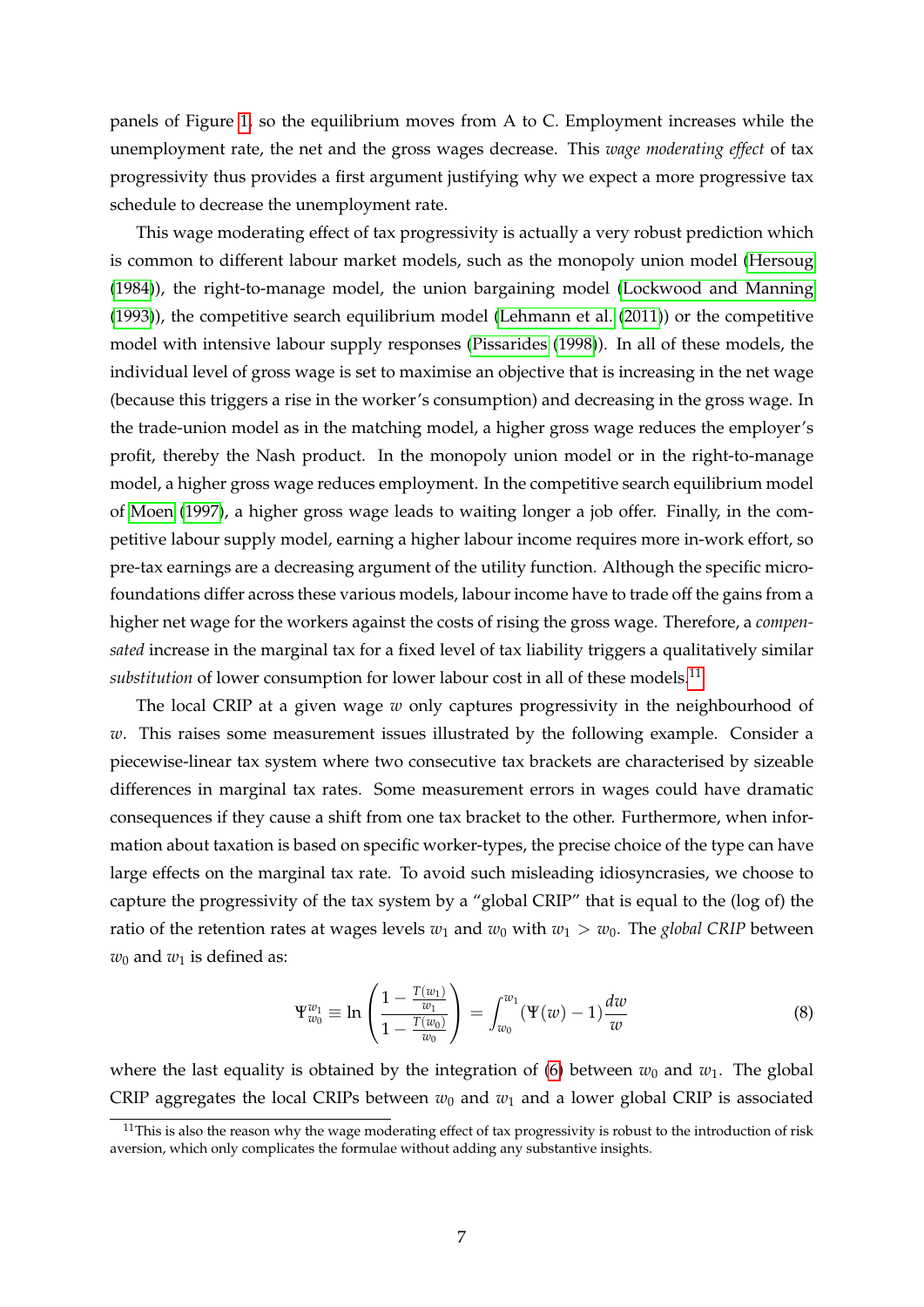with a globally more progressive tax schedule between wages  $w_0$  and  $w_1$ . The equality

$$
\frac{n_1}{n_0} = \frac{w_1}{w_0} \, \exp(\Psi_{w_0}^{w_1})
$$

stresses that the global CRIP measures how the tax system reduces after-tax wage inequality between gross wage  $w_0$  and  $w_1$ .

In addition to the *wage moderating effect*, a lower global CRIP may also reduce the aggregate unemployment rate if employment of low-paid workers at wage  $w_0$  is more elastic to a change in the retention rate than employment for high-paid workers at wage  $w_1 > w_0$ . The idea that low-paid employment is more responsive than high-paid employment is quite common in the literature (see e.g. [Juhn et al.](#page-36-10) [\(1991\)](#page-36-10), [Hamermesh](#page-35-6) [\(1993\)](#page-35-6) [Kramarz and Philippon](#page-36-11) [\(2001\)](#page-36-11), [Falk](#page-35-7) [and Koebel](#page-35-7) [\(2001\)](#page-35-7), [Cahuc et al.](#page-35-8) [\(2014\)](#page-35-8)). An increase in the log of the retention rate  $1 - \tau_0$  at  $w_0$ would lead to an increase in low-paid employment that outweighs the decrease in employment induced by an equivalent decrease in the log of the retention rate  $1 - \tau_1$  at wage  $w_1$ . This leads to a *composition effect* according to which a lower global CRIP reduces unemployment. In addition to this mechanism, there is no way to decrease the global CRIP between  $w_0$  and  $w_1$ without reducing the local CRIPs in between, which also contributes to reduce unemployment trough the wage moderating effect.

<span id="page-10-0"></span>**Prediction 1.** *In the model with exogenous labour supply, a rise in the retention rate (a decline in the average tax rate) and a more progressive tax schedule (a decline in the global CRIP) reduce the unemployment rate and increase the employment rate.*

#### **II.2 Extensive and intensive margins of labour supply**

**Extensive margin.** The next step introduces participation decisions in each labour market. For this purpose, we assume that individuals have different values *I* of being out of the labour force. When an individual enters into the labour force, she is unemployed and searches for a job. Only individuals for which  $I \leq U$  choose to participate to the labour market, where:

$$
U = \frac{(r+\delta)b + p(\theta) n}{r (r+\delta + p(\theta))}
$$

from [\(4a\)](#page-7-3), [\(4b\)](#page-7-3) and  $n = w - T(w)$ . The value *I* of being out of the labour force is assumed continuously distributed according to the CDF  $G(.)$ . Let  $\overline{N}$  denote the exogenous size of the working age population. The participation rate in the population equals *G* (*U*), the size of the labour force is  $\overline{N}$  *G* (*U*).

From Equations [\(1\)](#page-6-0) and [\(3\)](#page-6-1), the fraction of employed participants 1− *u* is independent of the size of the labour force. Because of congestion externalities, firms recruit workers more easily when the size of the labour force increases. Whenever participation increases holding the gross wage *w* constant, firms create more jobs until tightness, thereby the unemployment rate, return to their initial values. The level *L* of employment thus increases in the same proportion as the size of the labour force. Consequently, total employment  $\overline{N} G(U)$  (1 – *u*) and the employment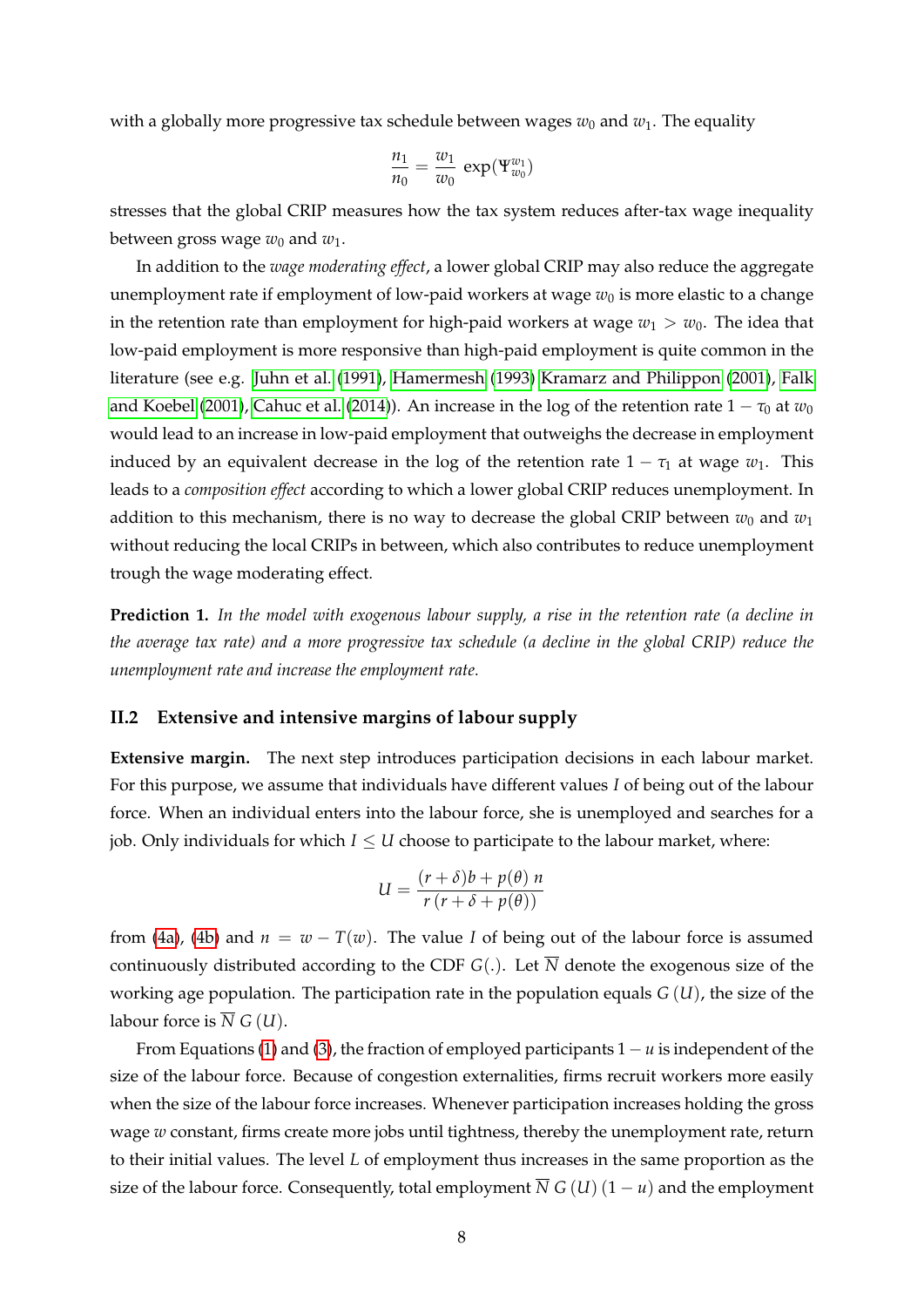rate *G* (*U*)  $(1 - u)$  are decreasing in the gross wage through labour demand and are increasing in the net wage through the participation margin.

As displayed by Figure [1,](#page-7-0) a decline in the local CRIP Ψ, holding the average tax rate *τ* constant, decreases the net wage *n* but increases the exit rate out of unemployment *p* (*θ*). The total impact on the incentives to participate is therefore theoretically ambiguous. We show in Appendix [A](#page-31-0) that a decline in Ψ increases (decreases) the participation rate if the unemployment rate is inefficiently high (low). This is because a decline in the local CRIP affects the labour market outcome only by reducing the workers' effective bargaining power  $\gamma \Psi/(1 - \gamma + \gamma \Psi)$ . For a given retention rate *τ*, participation is maximised whenever the effective bargaining power satisfies the [Hosios](#page-36-12) [\(1990\)](#page-36-12) condition.<sup>[12](#page-11-0)</sup> However, the effect of tax progressivity on the unemployment rate is unchanged by the introduction of the participation decision.

Figure [1](#page-7-0) also shows that a rise in the tax rate *τ*, holding progressivity Ψ constant, decreases the net wage *n*, increases the gross wage *w* and reduces the exit rate out of unemployment  $p(\theta)$ . Searching for a job thus becomes less interesting (i.e. *U* decreases), inducing pivotal individuals to exit the labour force. The participation rate decreases. The employment rate and the level of employment decrease because the size of the labour force is lower (a labour supply effect) and a smaller fraction of participating agents is employed (a labour demand effect).

The empirical literature concludes that the extensive responses (i.e. participation decisions) are concentrated on low-wage subgroups such as low-skilled workers or secondary earners (e.g. [Juhn et al.](#page-36-10) [\(1991\)](#page-36-10), [Immervoll et al.](#page-36-13) [\(2007\)](#page-36-13) or [Meghir and Phillips](#page-36-14) [\(2010\)](#page-36-14)). This suggests that increasing by 1% the retention rate  $1 - \tau$  on the bottom half of the wage distribution and decreasing the retention rate by 1% on the top half would increase overall participation through a composition effect on participation. From [\(8\)](#page-9-1), such a change in the profile of the retention rate is associated with a decline in the global CRIP, that is, with a globally more progressive tax schedule.

**Prediction 2.** *In the model with endogenous participation, a rise in the average tax rate increases the unemployment rate and decreases the employment rate and the participation rate. A rise in tax progressivity (a decline in the global CRIP) decreases the unemployment rate. It increases (decreases) the participation rate if the unemployment rate is inefficiently high (low).*

**Extensive and intensive margins in a competitive setting.** The preceding predictions that tax progressivity increases employment are in deep contrast with a long tradition in public finance where tax progressivity reduces incentives to work. We argue that these two views are not contradictory as they focus on different objectives, employment on the one hand, in-work effort on the other hand.

The public finance literature typically assumes away frictions on the labour market, so full employment prevails. However, even in such a frictionless environment, one should not only consider the intensive margin of the labour supply. The empirical literature suggests that the

<span id="page-11-0"></span><sup>&</sup>lt;sup>12</sup>This point was suggested by Pierre Cahuc.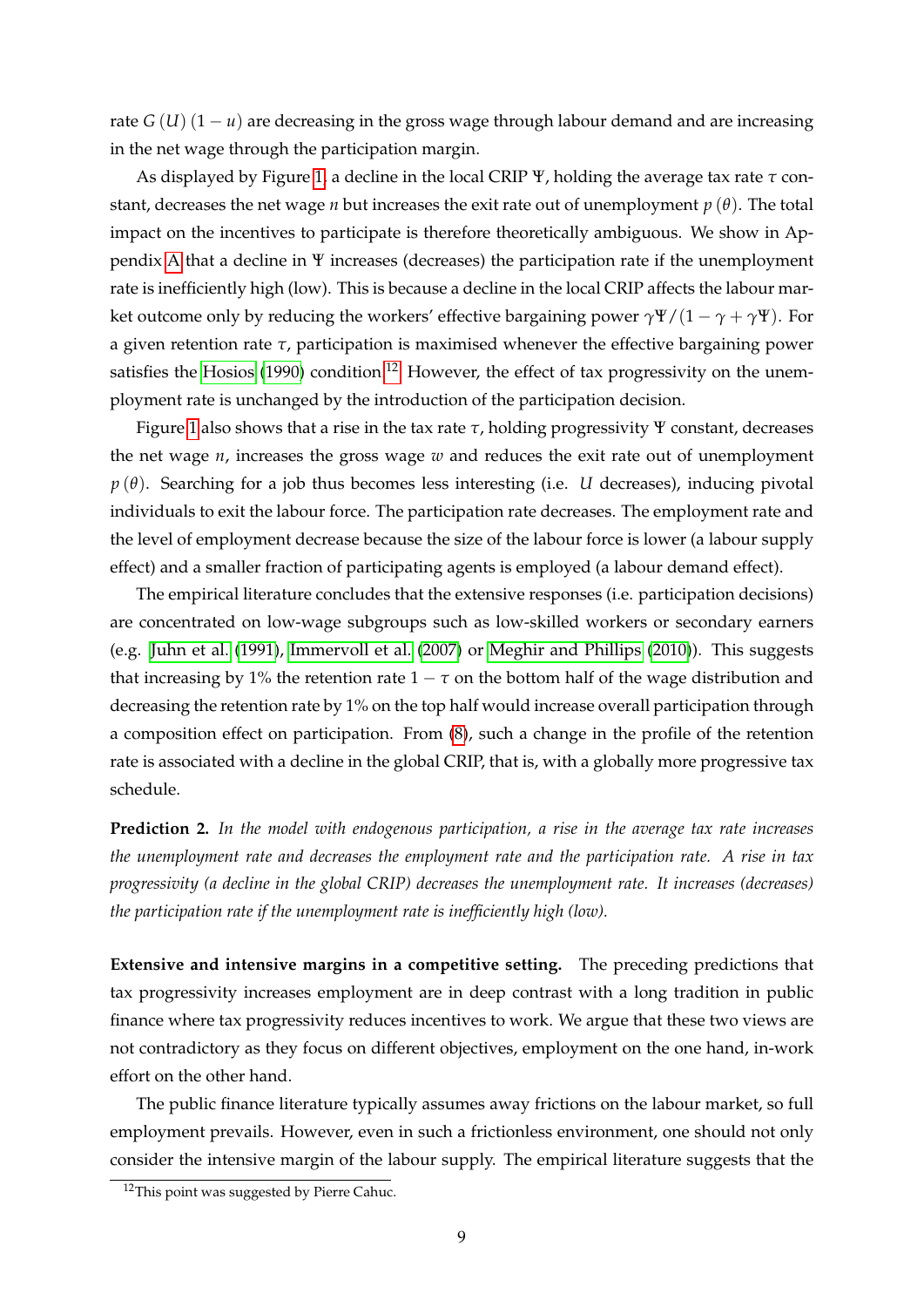extensive margin is key (e.g. [Heckman](#page-36-15) [\(1993\)](#page-36-15), [Røed and Strøm](#page-37-9) [\(2002\)](#page-37-9), [Meghir and Phillips](#page-36-14) [\(2010\)](#page-36-14)). In a competitive setting, an individual chooses to work if and only if her net income  $w - T(w)$  is larger than her instantaneous value of staying out of the labour force, which is assumed continuously distributed. The extensive margin elasticity is empirically higher for low-skilled workers. An increase in the log of the retention rate  $1 - \tau_0$  at  $w_0$  would lead to an increase in low-paid participation that outweighs the decrease in participation induced by an equivalent decrease in the log of the retention rate  $1 - \tau_1$  at wage  $w_1$ . This leads to a *composition effect in participation* according to which a lower global CRIP increases participation, thereby employment. In sum, we expect that a more progressive tax schedule increases employment and decreases output per worker, leading to an ambiguous impact on total production.<sup>[13](#page-12-0)</sup>

**Introducing the intensive margin in the matching framework.** Turning back to environments with unemployment and wage negotiation, [Sørensen](#page-38-0) [\(1997,](#page-38-0) [1999\)](#page-38-1), [Hansen](#page-35-9) [\(1999\)](#page-35-9), [Fuest](#page-35-10) [and Huber](#page-35-10) [\(2000\)](#page-35-10), [Røed and Strøm](#page-37-9) [\(2002\)](#page-37-9) and [Parmentier](#page-37-13) [\(2006\)](#page-37-13) have considered the impact of tax progressivity when in-work effort is endogenous. Increasing income tax progressivity reduces in-work effort through the traditional labour supply effect. Therefore jobs tend to become less productive, which may also be detrimental to employment. Moreover, a more progressive tax schedule still reduces the share of the surplus that accrue to the workers, which is beneficial to employment through the above-mentioned wage moderating effect. In general, the total effect on employment is ambiguous. This ambiguity can be resolved under some further specific assumptions. For instance, [Cahuc and Zylberberg](#page-35-11) [\(2004\)](#page-35-11) obtain that the wage moderating effect dominates the labour supply effect under multiplicatively separable preferences. A more progressive tax schedule then always increases employment and always decreases the unemployment rate and output per employed. The effect on total production remains ambiguous. [Hansen](#page-35-9) [\(1999\)](#page-35-9) obtains similar analytical results under different specifications. Numerical simulations under different assumptions for individual preferences find that employment is increasing in tax progressivity while output per worker is reduced [\(Sørensen](#page-38-1) [\(1999\)](#page-38-1), [Parmen](#page-37-13)[tier](#page-37-13) [\(2006\)](#page-37-13)). The following predictions are derived in Appendix [A](#page-31-0) under additively separable preferences.

<span id="page-12-1"></span>**Prediction 3.** *In the model with bargaining over wages and in-work effort, a rise in tax progressivity (a decline in the global CRIP) reduces in-work effort. It also reduces the unemployment rate if taxation is initially not too progressive. The effect on total production is ambiguous.*

<span id="page-12-0"></span> $13$ [Immervoll et al.](#page-36-13) [\(2007\)](#page-36-13) use a microsimulation model with intensive and extensive labour supply responses to compute the efficiency costs of two prototypical tax reforms that increase tax progressivity. They show that their "working poor policy" which pays more attention to the disincentive effects along the participation margin entails less efficiency costs than their "demogrant policy". This suggests distortions along the extensive margin are quantitatively much more important to consider than the intensive margin.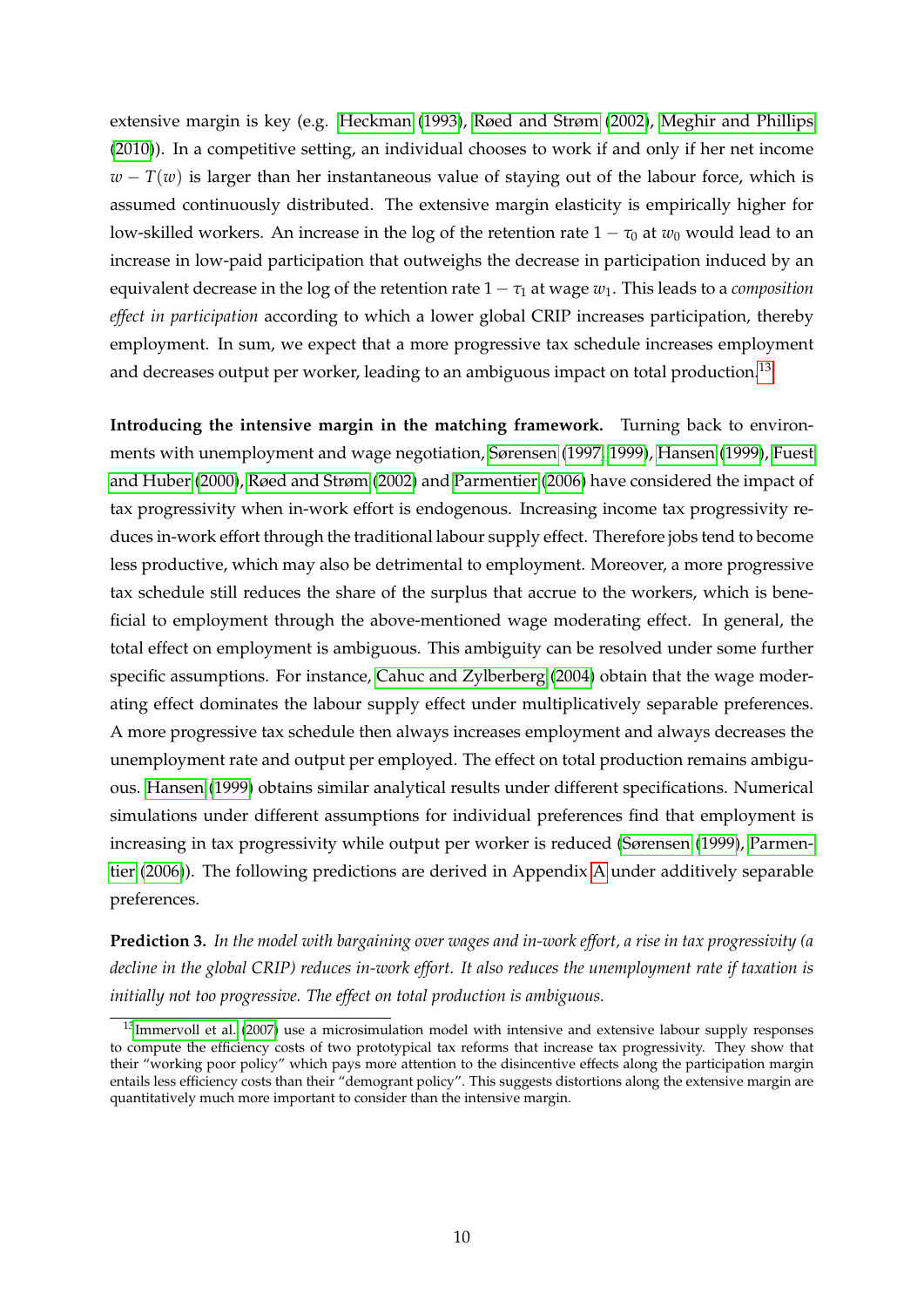### <span id="page-13-0"></span>**III Empirical strategy**

The arguments reviewed above convey the idea that rising tax progressivity reduces unemployment and increases employment (although it may have adverse effects on per capita productivity). Despite the theoretical relevance of these predictions, the empirical evidence that supports them is very scarce. One reason may be due to the difficulties of identifying the employment-enhancing effect of tax progressivity using individual micro-data. Typically, the literature on policy evaluation focusses on the effects of changes in taxation around a given tax threshold. This approach makes it difficult to capture the aggregate effects we address in this paper. In particular, we believe that the employment-enhancing effect of tax progressivity is better captured by the effect of the global CRIP on the aggregate unemployment rate than by the effect of an individual's local CRIP on her probability to be employed for reasons that we now provide.

First, whilst for tractability in Section [II](#page-5-3) we considered a model with individual bargaining, in most OECD countries, wages are set instead through collective bargaining. Consider then a union confronted with a reform of the tax system that changes the local CRIPs of its members in various ways. It is unlikely that this union can take this diversity into account. Conversely, the tax reform will very likely trigger a common wage response, which is better predicted by the changes in the global CRIP defined above (see equation [8\)](#page-9-1). Hence, it is more likely that the union will react to a change in the global CRIP than to changes in the local CRIPs faced by each individual. In this respect, focussing on the impact of a global CRIP on the unemployment rate allows us to take into account the wage moderation effect associated with collective bargaining, which is unlikely to be captured by estimates of a local CRIPs measure on individual employment probabilities.

Second, even if wages were negotiated at the individual level, when labour markets are imperfectly segmented, workers are likely to search for jobs in a range of different labour markets with different productivity levels. Hence their exit rates from unemployment depend on an aggregate of tightness levels on these different labour markets. Therefore, two "almost identical" individuals, that differ essentially by their local CRIPs may still face almost identical employment probabilities because they are searching a job in roughly the same range of labour markets.<sup>[14](#page-13-1)</sup> Analysing the impact of the global CRIP on the unemployment rate allows us to take into account also this "aggregate tightness effect", which is unlikely to be captured by estimates of a local CRIP measure on individual employment probabilities.

Moreover, using individual data to estimate the effect of tax rates on the individual probability to be employed raises the problem of simulating the wage of non-employed individuals if they were employed.[15](#page-13-2) The choice of country level panel data allows us to avoid this difficulty

<span id="page-13-1"></span><sup>&</sup>lt;sup>14</sup>This is in line with [Manning and Petrongolo](#page-36-16) [\(2013\)](#page-36-16) who argue that "the economy cannot be divided into nonoverlapping segments, as the labour market for one individual at one location overlaps with that for another individual in a different but not too distant location".

<span id="page-13-2"></span> $15$ This simulating step is unavoidable to compute the marginal and average tax rates an non-employed individual would face if employed. While feasible, this step rests on parametric assumptions. Note that the empirical literature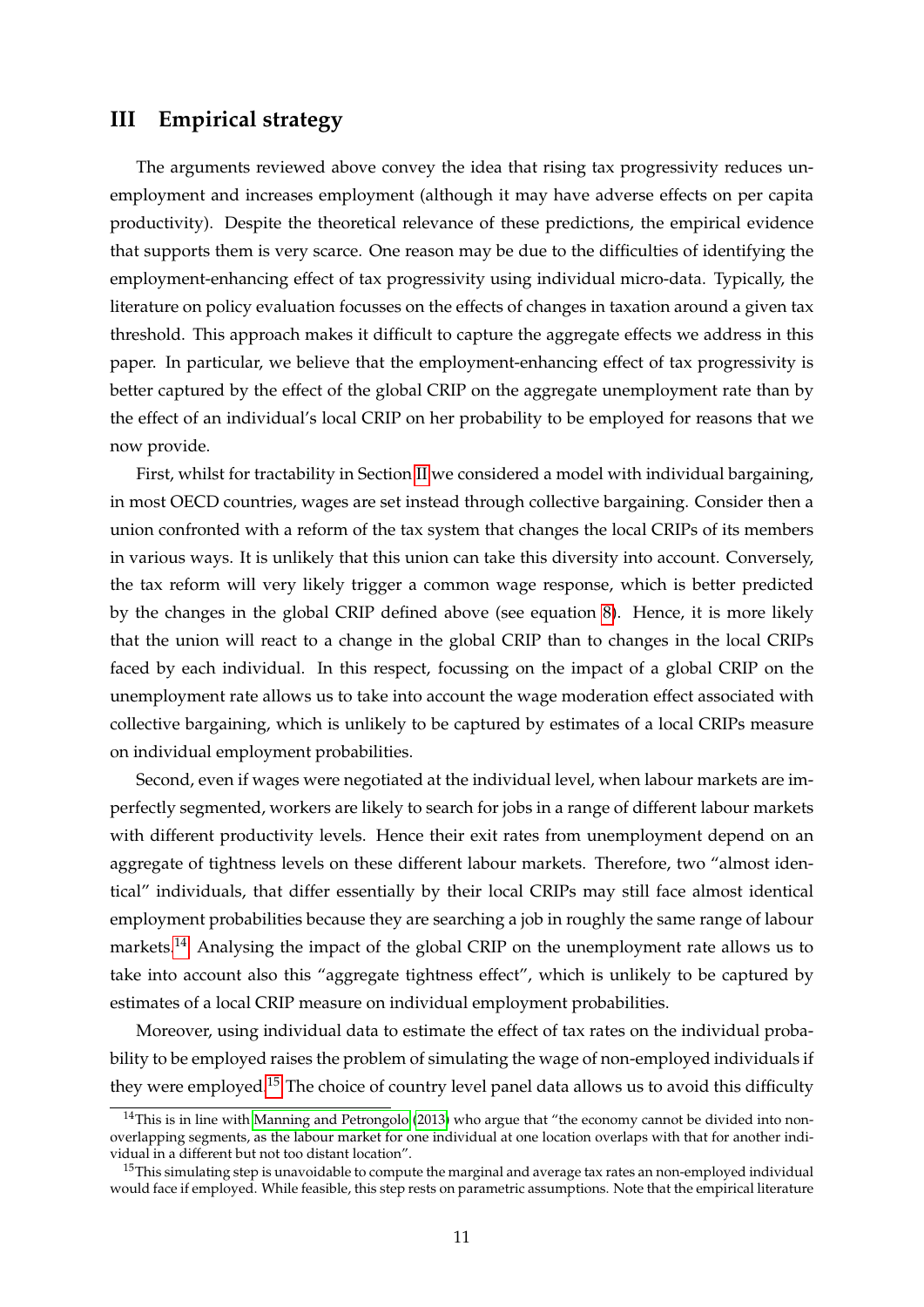by estimating directly the effect of the global CRIP on the aggregate unemployment rate.

For the reasons stated above, we choose to rely on country level panel data to test empirically the existence of the employment-enhancing effect of tax progressivity. In practice, we use information drawn from different data sources, over the period 1997-2008 and for 21 OECD countries. Our measures of labour taxation are based on average tax rates (*ATR*) of single individuals at different points of the earnings distribution, namely: 67% of the average wage, the average wage (i.e. 100%) and 167% of the average wage, provided by the OECD tax database. These indicators are harmonised over time and across OECD countries.<sup>[16](#page-14-0)</sup> They encompass income taxation by central and local governments and employers and employees social security contributions. From the above information, we compute tax retention rates:

$$
\text{ret} j_{i,t} = 1 - \frac{T(j \times AW_{i,t})}{j \times AW_{i,t}} = 1 - ATRj_{i,t} \quad \text{for} \quad j \in \{67\%, 100\%, 167\%\}
$$

with respect to the average wage (*AWi*,*<sup>t</sup>* ) in country *i* and year *t*. The retention rates are expressed in percentage points. The two measures of taxation that we use in the empirical analysis are: the average tax burden, measured by the logarithm of the retention rate at the average wage, ln(*ret*100); the *tax progressivity* indicator, which consists in the logarithm of the ratio of retention rates at 67% and 167% of the average wage, ln (ret67*i*,*t*/ret167*i*,*t*). Notice that the definition of the tax progressivity indicator we adopt in the empirical analysis is the inverse of the global CRIP defined in [\(8\)](#page-9-1), where  $w_0$  and  $w_1$  are respectively 67% and 167% of the average wage. Since a rise in the global CRIP is associated with a less progressive tax schedule, the interpretation of empirical results is more straightforward with the tax progressivity indicator.

To the best of our knowledge, we are the first to use this comprehensive indicator of tax progressivity that includes not only the personal income tax schedule but also local taxation and social security contributions over a wide interval of the wage distribution. Unfortunately, the retention rates at different points of the wage distributions are not available prior to 1997. Moreover, we do not include years after 2008 to prevent the effects estimated to be spuriously affected by the great recession.

We adopt the following specification:

<span id="page-14-1"></span>
$$
Y_{i,t} = \beta_1 \ln (\text{ret100}_{i,t-1}) + \beta_2 \ln \left( \frac{\text{ret67}_{i,t-1}}{\text{ret167}_{i,t-1}} \right) + \mu \cdot Z_{i,t-1} + \nu \cdot X_{i,t} + \alpha_i + \varphi_t + \varepsilon_{i,t} \tag{9}
$$

While the focus on singles allows us to avoid many confounding factors originating from household composition and intra-household participation decisions, it also has a drawback since we are missing the contribution of specific policies which are restricted to households with kids, as the EITC or the WFTC.

Since the wage distribution differs across countries and over time, the average tax rates computed at 67%, 100% and 167% of the average wage reflect actual taxation at different percentiles of the wage distribution.

that estimate the extensive (participation) margin responses of labour supply (see e.g. [Meghir and Phillips](#page-36-14) [\(2010\)](#page-36-14)) need to simulate the *average* tax rates of the non-employed individuals and not their *marginal* tax rates. As the variation of the former around an income threshold separating two consecutive tax brackets is much smoother than variations of the latter, errors in simulated wage result in smaller errors in predicted average tax rate than in predicted marginal tax rates.

<span id="page-14-0"></span> $^{16}$ The OECD Tax database is drawn from <http://www.oecd.org/tax/tax-policy/tax-database.htm>, Section 3.b, Table I.5. Since the OECD tax database only starts in 2000, we use the information provided by the OECD taxing wage database to extend the relevant time series back to 1997. Details on the two database and their harmonisation are given in the Data Appendix.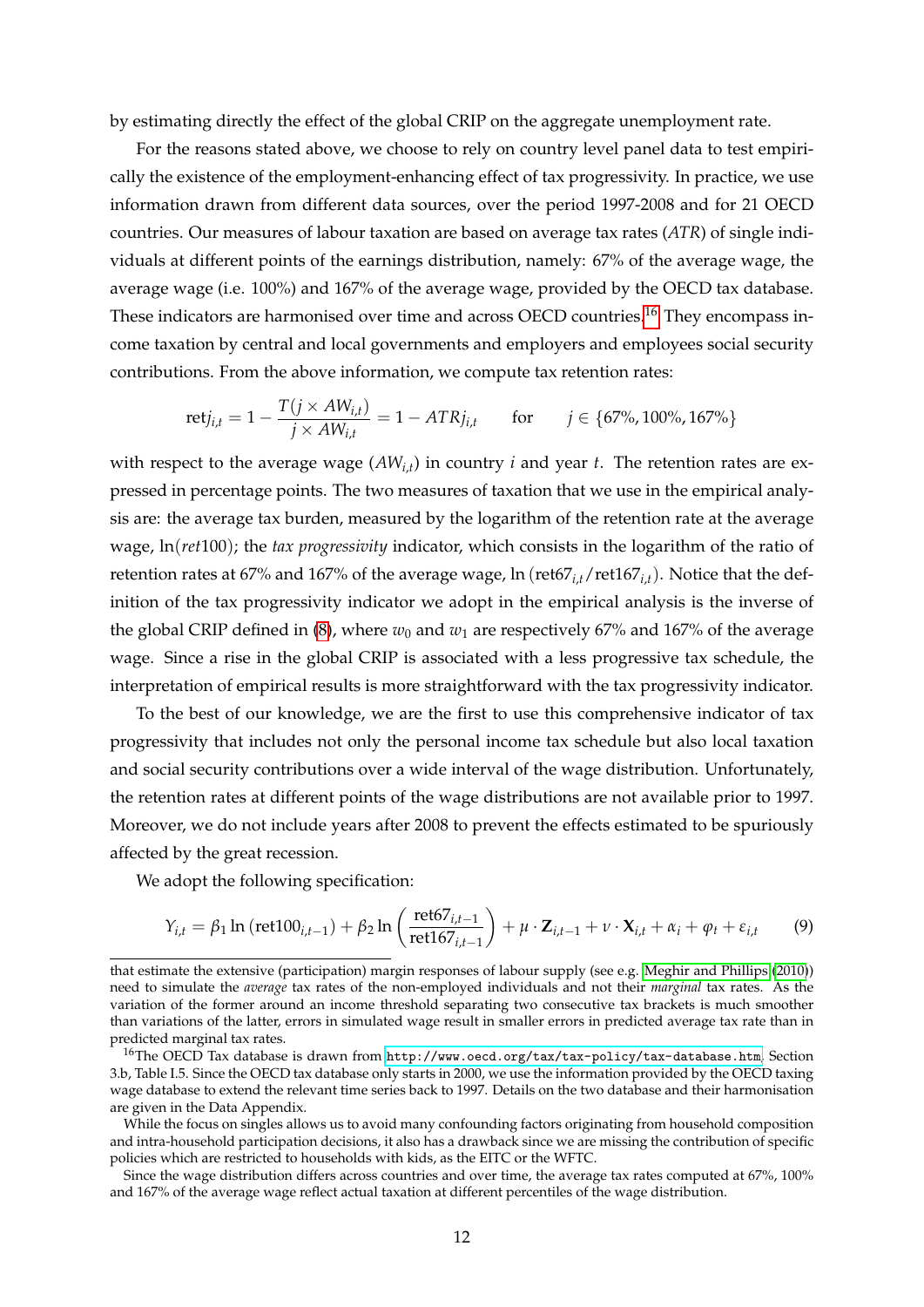where *Yi*,*<sup>t</sup>* is an indicator of labour market performance in country *i* and year *t*, **Z***i*,*t*−<sup>1</sup> and  $\mathbf{X}_{i,t}$  are vectors of control variables,  $\alpha_i$  and  $\varphi_t$  are, respectively, country- and time-fixed effects, and  $\varepsilon_{i,t}$  is the error term. The parameters of interest for the empirical analysis are  $\beta_1$  and  $\beta_2$ . The vector **Z***i*,*t*−<sup>1</sup> includes a baseline set of labour market institutions, namely, the average unemployment benefits replacement ratio (*UBRR*), union density (*UnionDensity*), an index of the degree of coordination in wage bargaining (*wcoord*) and a synthetic index of employment protection (*EPL*). The vector **X***i*,*<sup>t</sup>* includes cyclical control variables, such as the output gap (*outputgap*), the change in inflation (*in f lchange*), the degree of trade openness (*Openness*) and the long term interest rate on government's bonds (*irate*).[17](#page-15-0) More details on all the variables used in the empirical analysis are provided in the data Appendix [B.](#page-32-0) These controls are usual in the literature [\(Blanchard and Wolfers, 2000,](#page-34-1) [Nickell et al., 2005,](#page-37-1) [Griffith et al., 2007,](#page-35-1) [Bassanini](#page-34-4) [and Duval, 2009\)](#page-34-4).

Our main labour market performance indicator is the aggregate unemployment rate, measured in percentage points. As tax reforms take time to produce their effects, we enter the tax indicators with a one-year lag. According to our theoretical predictions we expect a rise in the retention rate (a decrease in the average tax rate) to reduce the unemployment rate (i.e.  $\beta_1$  < 0), while a more progressive tax schedule is expected to increase unemployment (i.e.  $\beta_2$  < 0). When the employment rate is considered instead, we expect  $\beta_1$ ,  $\beta_2$  > 0.

One matter of concern in estimating equation [\(9\)](#page-14-1) by OLS is the potential endogeneity of the tax indicators. Changes in taxation can be driven by different economic considerations, such as (exogenous) long-term fiscal consolidation plans, (endogenous) fiscal policies induced by cyclical variation in output (and unemployment), as well as other developments in the economy affecting the choice of taxation and the level of unemployment. For example, a negative shock to unemployment that reduces the tax base and increases social expenditures can generate a decline in retention rates to balance the budget of the State. Alternatively, a government can react to an increase in unemployment by cutting taxes and reducing the CRIP to stimulate employment. In both cases, reverse causality is likely to bias the estimates. Unmeasured labour market policies or institutions can also be responsible for an omitted variable bias if they are correlated with the unemployment rate and our tax indicators.

While the macro-empirical literature on the determinants of unemployment does not gen-erally address such endogeneity issues,<sup>[18](#page-15-1)</sup> we take a number of steps in this direction. First, we introduce the tax indicators in Equation [\(9\)](#page-14-1) with a one-year lag to mitigate the reverse causality bias. To be consistent, we also include the other labour market institutions in **Z***i*,*t*−<sup>1</sup> with one year lag. Second, we implement an instrumental variable estimator based on exogenous variations in institutional, social and political factors that influence a country's fiscal policy, to identify the causal effect of taxation on unemployment (and employment). We instrument the tax wedge and tax progressivity indicators using the following time-varying and country-

<span id="page-15-0"></span><sup>&</sup>lt;sup>17</sup>These data are drawn from: OECD labour Force Statistics, OECD Economic Outlook, OECD Main Economic Indicators, ICTWSS database and World Bank Development Indicators.

<span id="page-15-1"></span><sup>18</sup>A notable exception is [Nunziata](#page-37-14) [\(2005\)](#page-37-14).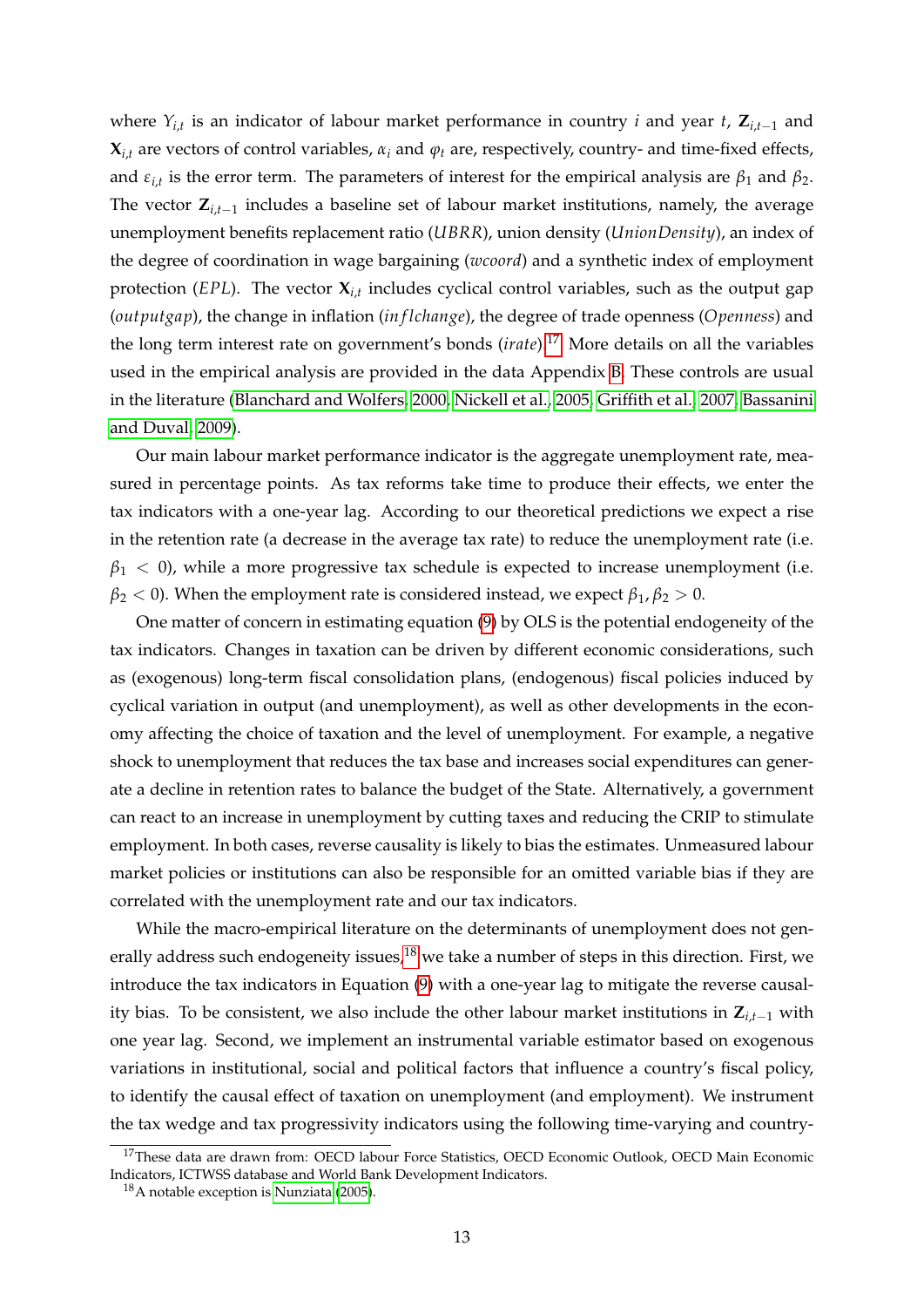specific variables: a narrative record for the tax components of fiscal consolidation policies, an index of trust in civil services and a measure of the political orientation of the parliament.

Our first instrument is based on data on countries' fiscal consolidation plans motivated by long-term structural considerations. [Devries et al.](#page-35-12) [\(2011\)](#page-35-12) gather these data for 17 OECD countries from 1978 to 2009, using the narrative approach pioneered by [Romer and Romer](#page-37-15) [\(2010\)](#page-37-15). [Devries et al.](#page-35-12) [\(2011\)](#page-35-12) construct a variable that takes a value equal to the size of the fiscal consolidation plan legislated in country *i* at time *t*, and zero if no plan was legislated. Fiscal consolidations are reconstructed using historical records available in official documents (i.e. budget reports, central bank reports, IMF reports, OECD Economic Surveys and other country-specific sources), with the aim of identifying size, timing, and main motivation for the fiscal actions undertaken by each country. In order to guarantee the exogeneity of fiscal measures with respect to cyclical fluctuations, only long-term structural fiscal plans primarily designed to put public debt on a sustainable path are taken into account. Hence, tax hikes to choke off domestic demand are ignored. As an example, consider the fiscal consolidation efforts undertaken by European countries to access the Monetary Union. For some of them, although the requirements were agreed under the terms of the 1992 Maastricht Treaty, it was not up until the very last moment that consolidation measures were taken and implemented. The precise timing of the tax hikes provides an exogenous source of variation for labour taxation. We construct our instrument in two steps. First, since [Devries et al.](#page-35-12) [\(2011\)](#page-35-12)'s data distinguish the "tax hikes" from the "spending cuts" components of fiscal consolidation plans, we only use the former which describes the exogenous part of the (positive) *change* in the level of taxes between two consecutive years. Second, since we want an instrument for the *level* of labour taxes in a given year, we construct the country-specific (*Taxconsol*) variable in year *t* as an index which cumulates all the tax hike episodes that occurred up to  $t - 1$ . In other words, the index captures the component of the level of taxes observed at time *t* generated by the aggregate consolidation efforts through tax increases implemented over the years. Note that the *Taxconsol* variable in the [Devries et al.](#page-35-12) [\(2011\)](#page-35-12) dataset is only available for 17 out of the 21 countries in our sample. The missing observations for Greece, New Zealand, Norway and Switzerland are set to zero. In the robustness checks section we provide additional evidence imputing the missing information on (exogenous) long-term structural changes in taxation from an external source [\(Guichard et al.,](#page-35-13) [2007\)](#page-35-13).

The share of people who report no confidence in civil services (*NoTrustCivil*) is our second instrument. It is the percentage of interviewed individuals in World Value Survey (WVS) of a given country that responded "*none at all*" to the question: "*how much confidence do you have in the civil service?*".[19](#page-16-0) This indicator captures individuals' perception about the importance of rent-seeking behaviours in the public sector. The more people believe that public institutions are trustworthy, the more they are willing to let the State implement redistributive policies. So,

<span id="page-16-0"></span><sup>19</sup>The World Value Survey is available every five years. Our *NoTrustCivil* indicator is thus stepwise. Data construction is detailed in Appendix [B.](#page-32-0)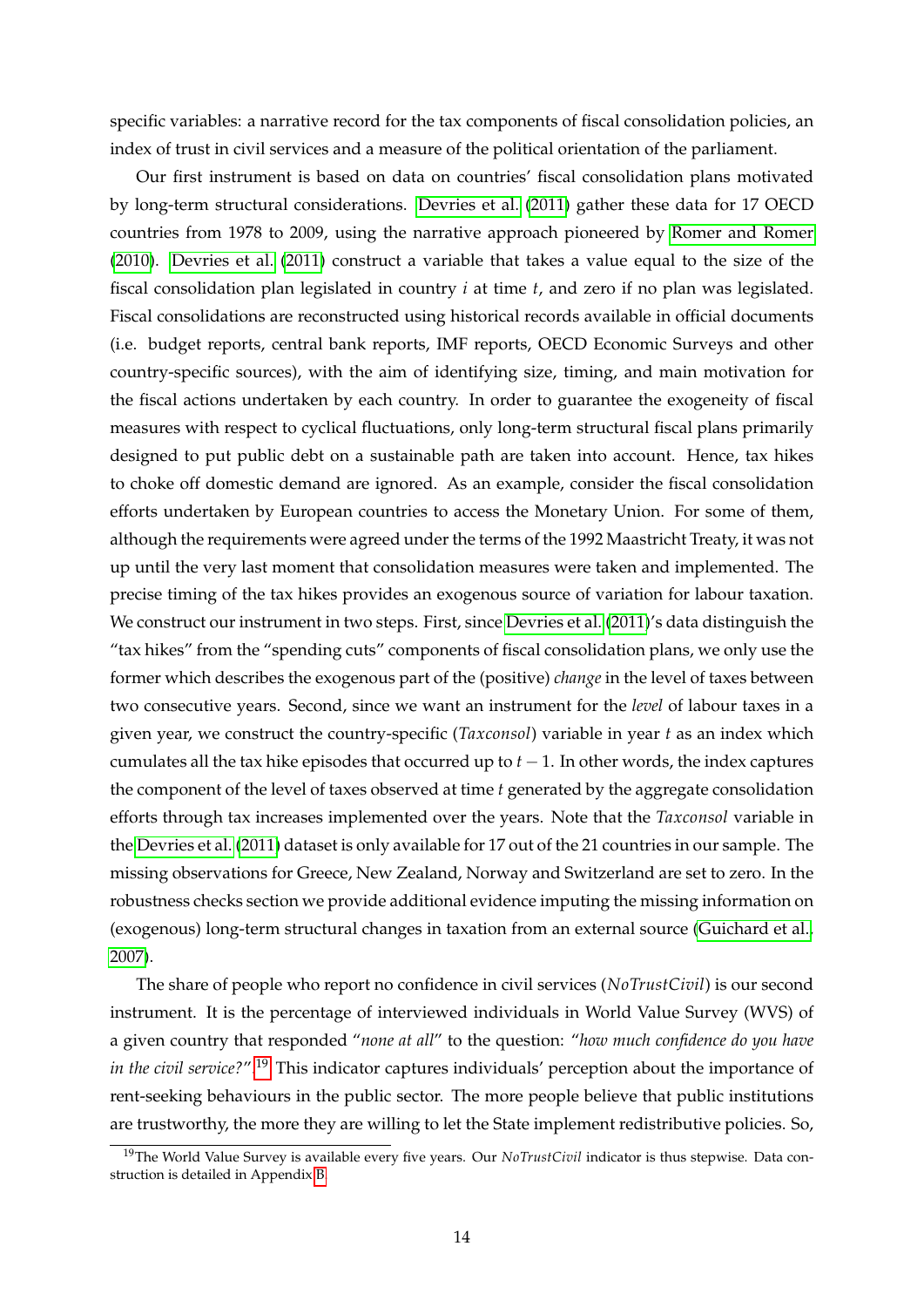we expect a higher value of *NoTrustCivil* (i.e. a lack of confidence in public services) to be negatively correlated with our indicator of tax progressivity. We also expect that *NoTrustCivil* is excludable from the unemployment equation. Available evidence supports our intuition. [Sapienza et al.](#page-37-16) [\(2013\)](#page-37-16) argue that respondents' beliefs regarding the functioning of the civil service are not directly correlated with economic activity, thus with unemployment performance. Moreover, studies that obtain a direct effect of trust on economic activity use measures of generalised trust, rather than trust in specific institutions such as public services (see e.g. [Algan](#page-34-5) [and Cahuc](#page-34-5) [\(2006,](#page-34-5) [2010\)](#page-34-6) and [Guiso et al.](#page-35-14) [\(2008\)](#page-35-14)).<sup>[20](#page-17-0)</sup> However, since we cannot exclude that generalised trust and trust in civil services are correlated, in the robustness checks section [V.2,](#page-28-0) we replace *NoTrustCivil* with the share of individuals that trust other people but do not trust the civil service. Notice also that since low confidence in civil services may also affect unemployment insurance generosity, we include the unemployment benefit replacement ratio among the controls.

The difference between the shares of seats of left-wing and centrist parties minus the share of seats of right-wing parties in the parliament is our third instrument (*Le f tism*).[21](#page-17-1) This is because left-wing politicians typically support higher tax levels and more progressive taxation as opposed to right-wing parties [\(Summers et al.](#page-38-2) [\(1993\)](#page-38-2), [Persson and Tabellini](#page-37-17) [\(2002\)](#page-37-17), [Ardagna](#page-34-7) [\(2004\)](#page-34-7), [Nunziata](#page-37-14) [\(2005\)](#page-37-14), among others). A long-standing literature in political economy argues however that the political orientation of parties may affect, besides taxation, also monetary and fiscal policies, as left-wing politicians, compared to right-wing ones, are more likely to implement Keynesian policies. To take this into account, we include in the controls the output gap and indicators of monetary policy such as the real interest rate and change in inflation. Also, there is no evidence in our data that elections during economic crises systematically favour leftwing governments. Out of the 35 elections occurred just after an economic downturn (defined as GDP being at least one percentage point below its potential level in a given year, or by half a point for two consecutive years), in 14 cases a right-wing parties obtained a relative majority. Conversely, there is empirical evidence suggesting that adverse economic performance may reduce the probability of re-election of incumbent politicians, whatever their political colour [\(Drazen, 2000\)](#page-35-15). This would imply an increase in *Le f tism* after a negative shock to the economy, if the incumbent is right-wing, and the opposite if the incumbent is left-wing. This "probability of re-election channel" induces de facto a non-linearity in the effects of the business cycle on *Le f tism*, which we exploit for identification.

One could argue that both distrust and leftism are correlated with the share of Active Labour Market Policies (ALMP) in GDP. However, when we add this indicator to the list of controls, it never turns out to be statistically significant while our parameters of interest remain

<span id="page-17-0"></span> $20$ [Algan et al.](#page-34-8) [\(2011\)](#page-34-8) construct a composite index of distrust for public institutions, which combines distrust for the civil service with distrust for the parliament and the justice system. We neglect the latter two dimensions of distrust, as we are mostly interested in describing the social propensity to finance public good provision and redistribution.

<span id="page-17-1"></span><sup>21</sup>The leftism variable in our first stage regression is entered with a lag. So in year *t*, this variable is measured at *t* − 2 given that tax indicators are already lagged once in the unemployment equation.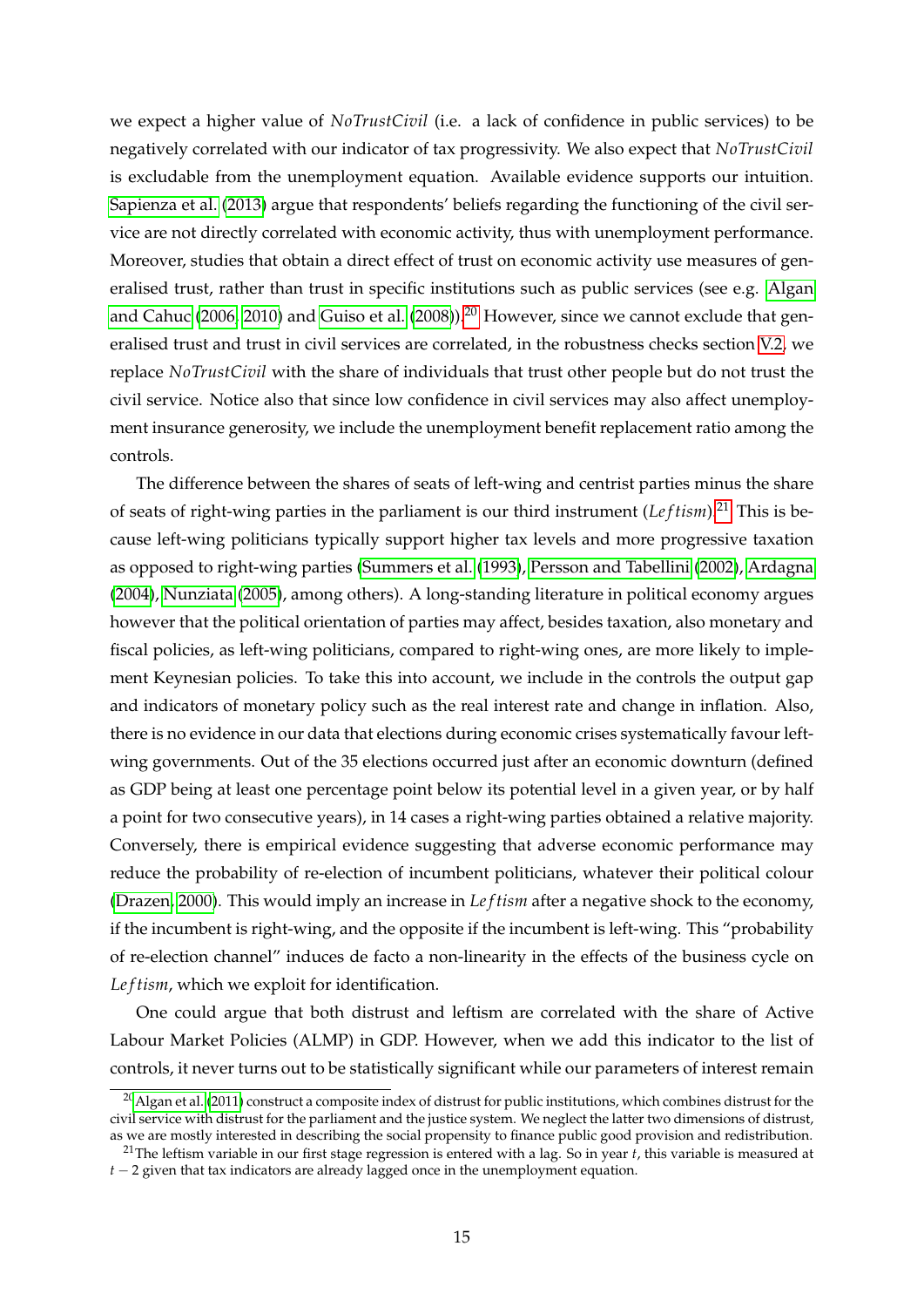unaffected. We therefore do not include ALMP in the main specification, while we return to it in the robustness checks section [V.2.](#page-28-0)

#### <span id="page-18-0"></span>**IV Data and descriptive statistics**

We assemble a unique data set which combines information drawn from different sources on taxation, other labour market institutions, labour market performance and other socioeconomic characteristics for 21 OECD countries over the period 1997-2008. The countries we consider are: Australia, Austria, Belgium, Canada, Denmark, Finland, France, Germany, Greece, Ireland, Italy, Japan, Netherlands, Norway, New Zealand, Portugal, Spain, Sweden, Switzerland, United Kingdom and the United States.

To get a broad overview of our tax data, we plot in the left panel of Figure [2,](#page-19-0) the average value by country, over the sample period, of both the retention rates at the average wage *ret100* and our progressivity indicator, namely *ret*67/*ret*167. The right panel of Figure [2](#page-19-0) shows, for the same indicators, the country's change between the 1997-1999 and the 2006-2008 sub-periods. In the left panel of Figure [2,](#page-19-0) we also report the overall sample means (dashed horizontal and vertical lines) that partition the graph into four quadrants according to the level of OECD countries' tax burden (i.e. in terms of average taxation and tax progressivity). In the right panel of Figure [2,](#page-19-0) dashed horizontal and vertical lines are drawn at zero so that each quadrant provides the sign of the observed changes.

In terms of the levels of average tax burden and progressive taxation (left panel of Figure [2\)](#page-19-0), the overall patterns suggest that countries that tax more (i.e. with lower average retention rates, *ret*100) are likely to be also characterised by a higher progressivity (i.e. a higher *ret67*/*ret167*). The bottom-right quadrant shows countries with a high tax burden and high tax progressivity, these are mainly Nordic and some continental European countries. In the upper-left quadrant we find mostly Anglo-Saxon and Mediterranean European countries (as well as Switzerland and Japan) characterised by a relatively lower tax burden and low progressivity.

When we focus on changes in the tax structure (the right panel of Figure [2\)](#page-19-0), the majority of countries are located in the upper quadrants suggesting that many countries have reduced their tax burdens. A non negligible number of countries show a change in global progressivity: an increase occurred in France, Greece, Italy, New Zealand, Austria and Great Britain, while a decrease is observed in Australia Canada and Norway. Some countries also show substantial changes in the structure of taxation which suggest that a significant reform of the tax system occurred: Japan and The Netherlands, where the average level of taxation increased while progressivity remained relatively stable; Ireland, which decreased substantially the tax burden both in terms of average taxation and progressivity. The imperfect correlation between changes in tax burden and changes in progressivity enables us to identify the effects of tax progressivity separately from the effects of overall tax burden and reject the risk of multicollinearity.

Before turning to the empirical analysis, a brief description of the changes overtime of the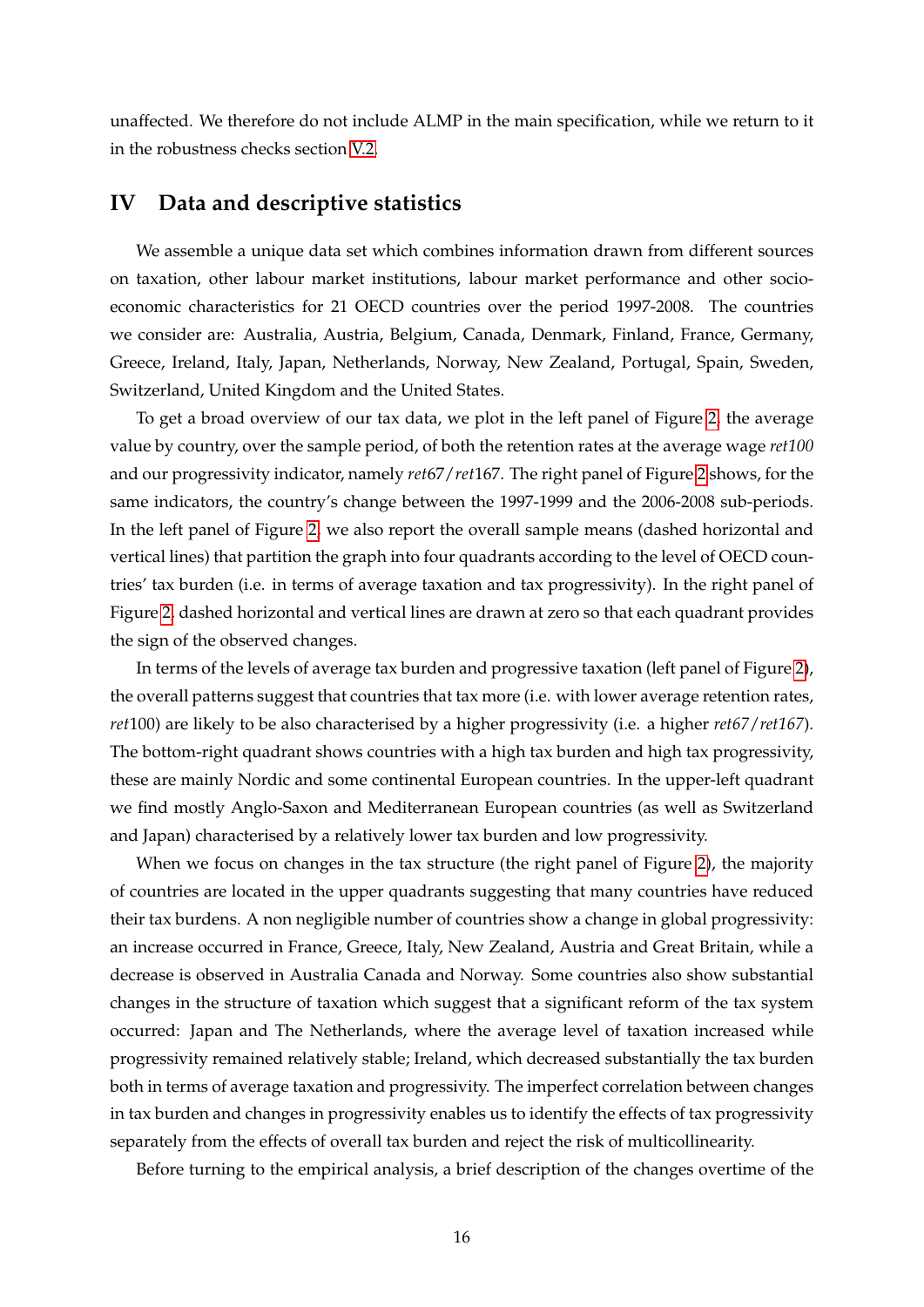

<span id="page-19-0"></span>Figure 2: Tax retention rates (100% AW) and the progressivity (67% vs 167% AW) by country over the 1997-2008 period. Left: sample averages. Right: changes over the 1997-2008 periods. Sources: OECD Tax Database, OECD Taxing wages and authors' calculation.

progressivity index in countries that experienced substantial tax reforms may shed some light on our source of variation.

In the UK, the retention rate for singles paid 167% of the average wage did not change much along the period (see Figure [3\)](#page-20-0). In 1999 however, the Blair government reformed the National Insurance Contributions (NICs) and the Income Tax, inducing a rise in the two other retention rates and in particular at the 67% level. Until April 1999, below a low earning limit, no NICs were due, implying that there was a jump in contributions at that level (called the "entry rate" by [Stuart et al.](#page-38-3) [\(2010\)](#page-38-3)). In April 1999, the "entry rate" was abolished. According to the Economic and Fiscal Strategy Report cited by [Cloyne](#page-35-16) [\(2010\)](#page-35-16), "it will be particularly valuable to the low paid, many of whom currently earn too little to pay income tax, but still have to pay National Insurance contributions. This move will take around 900, 000 people out of N.I.C.s altogether". Furthermore in April 1999 as well, the starting rate of the income tax was cut from 20% to 10%. According to [Stuart et al.](#page-38-3) [\(2010\)](#page-38-3), in 2000-2001 nearly 3 millions people were liable of the income tax at this reduced rate. As can be seen on Figure [3,](#page-20-0) these reforms led to a sharp increase in the progressivity index. The 10% starting rate band was increased above indexation from April 2001, which led to a further rise in the progressivity index. In 2003, the government raised NICs and froze personal allowance, which led to a small decrease in progressivity.

Italy evidences a steady increase in the degree of progressivity over the sample period (see Figure [4\)](#page-21-0). This was associated with successive reforms introduced by governments of different political colours, i.e. the consecutive left-wing governments by Prodi, D'Alema and Amato, the right-wing Berlusconi government, and the second Prodi government [\(Baldini et al., 2006\)](#page-34-9). In 1998-2000, the Prodi and D'Alema governments engaged in a comprehensive reorganisation of the Personal Income Tax (PIT) system. They reduced the number of tax brackets from 7 to 5, changed the tax rates and introduced a set of progressive tax credits. These measures entailed a substantial increase of the retention rates at 67% of the average wage, thus an increase in the tax progressivity indicator between 1999 and 2000. This increase in progressivity was partially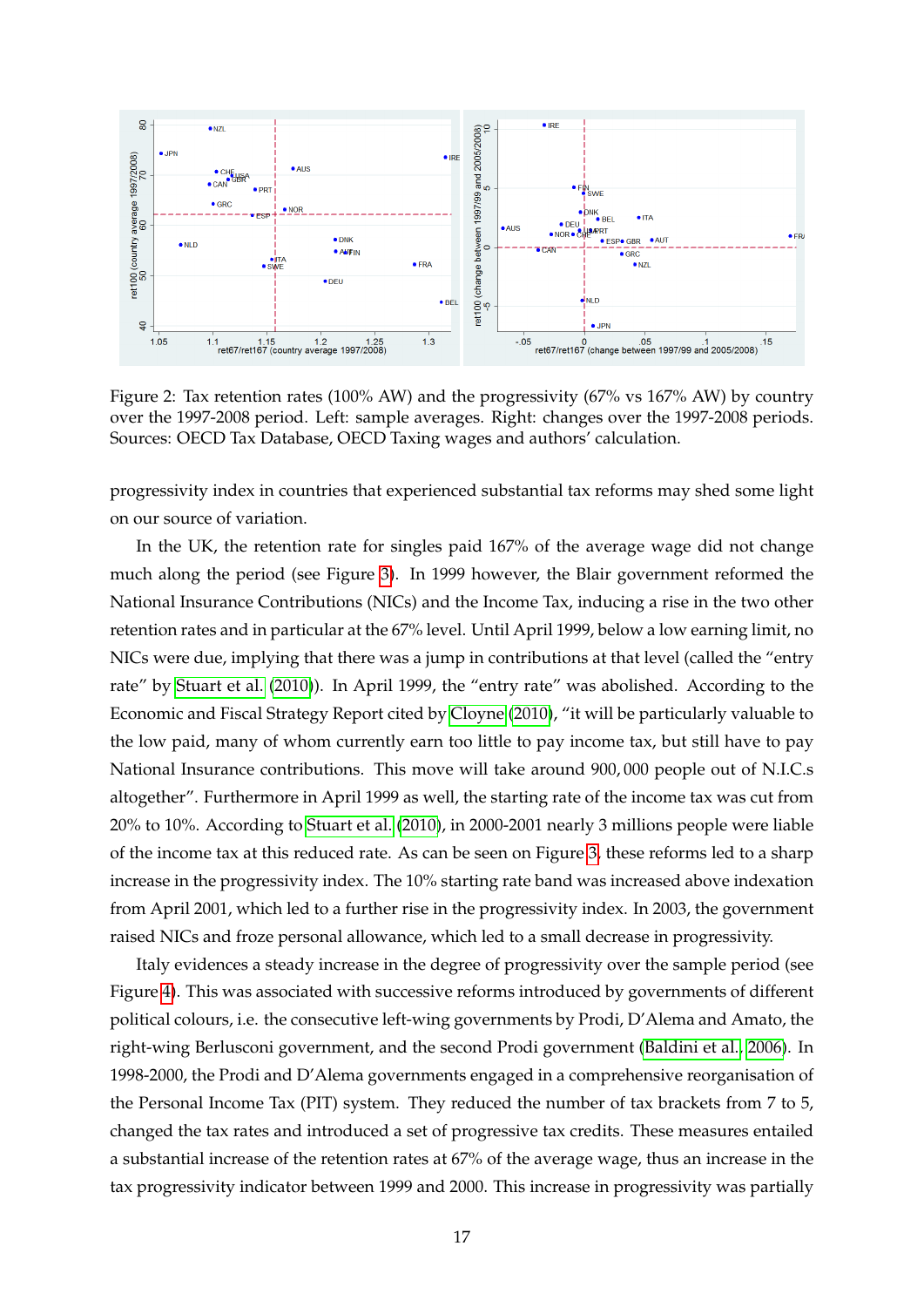

<span id="page-20-0"></span>Figure 3: The experience of UK

dampened in 2001, when the new Amato government introduced tax credits for medium-high incomes, which considerably increased retention rates at 167% of the average wage [\(Baldini](#page-34-9) [et al., 2006,](#page-34-9) [Tondani and Mancini, 2006\)](#page-38-4). During the 2001-2006 legislature. The new Berlusconi government carried out a new structural reforms of PIT, balancing progressivity and neutrality objectives. In 2003, it reduced the statutory tax rates on medium and low incomes, replaced tax credits with a "no-tax area" and protection clauses for specific tax payer categories.<sup>[22](#page-20-1)</sup> Overall, these measures increased the retention rates at 67% of the average wage and decreased the retention rates at 167% of the average wage, inducing an increase in the tax progressivity indicator between 2002 and 2003. In 2005, the government further reduced the number of tax brackets from 5 to 4, revised the tax rates and introduced new exemptions for medium and high incomes. These amendments reduced the retention rates at 67% of the average wage and increased retention rates at 167% of the average wage, which reduced the degree of progressivity with respect to 2004 (see also [Tondani and Mancini](#page-38-4) [\(2006\)](#page-38-4)). In 2006, the new Prodi government partly restored the old system i.e. increased the number of tax brackets from 4 to 5, and replaced the "no-tax area" by the progressive tax credits. The government also put special effort in the reduction of employer's Social Security Contributions. Overall, these changes increased the retention rate at the 67% of the average wage and decreased the retention rate at the 167% of the average wage, inducing an increase in the tax progressivity indicator between 2006 and 2007.

According to our data, France is the country where progressivity increased the most, as shown in the right panel of Figure [2.](#page-19-0) As illustrated by the left panel of Figure [5,](#page-21-1) this is due to a large increase in the retention rate for singles paid 67% of the average wage, the two other retention rates having experienced much smaller changes over the period. This trend is a consequence of tax cuts on employers social security contributions on low paid jobs that occurred in France since 1993 (see [Kramarz and Philippon](#page-36-11) [\(2001\)](#page-36-11), [Bunel and L'Horty](#page-35-17) [\(2012\)](#page-35-17), [Lehmann](#page-36-17)

<span id="page-20-1"></span> $^{22}$ [These clauses were especially directed to those in need of social assistance. They guaranteed that tax payers](#page-36-17) [under the new regime would not pay more taxes than under the old regime.](#page-36-17)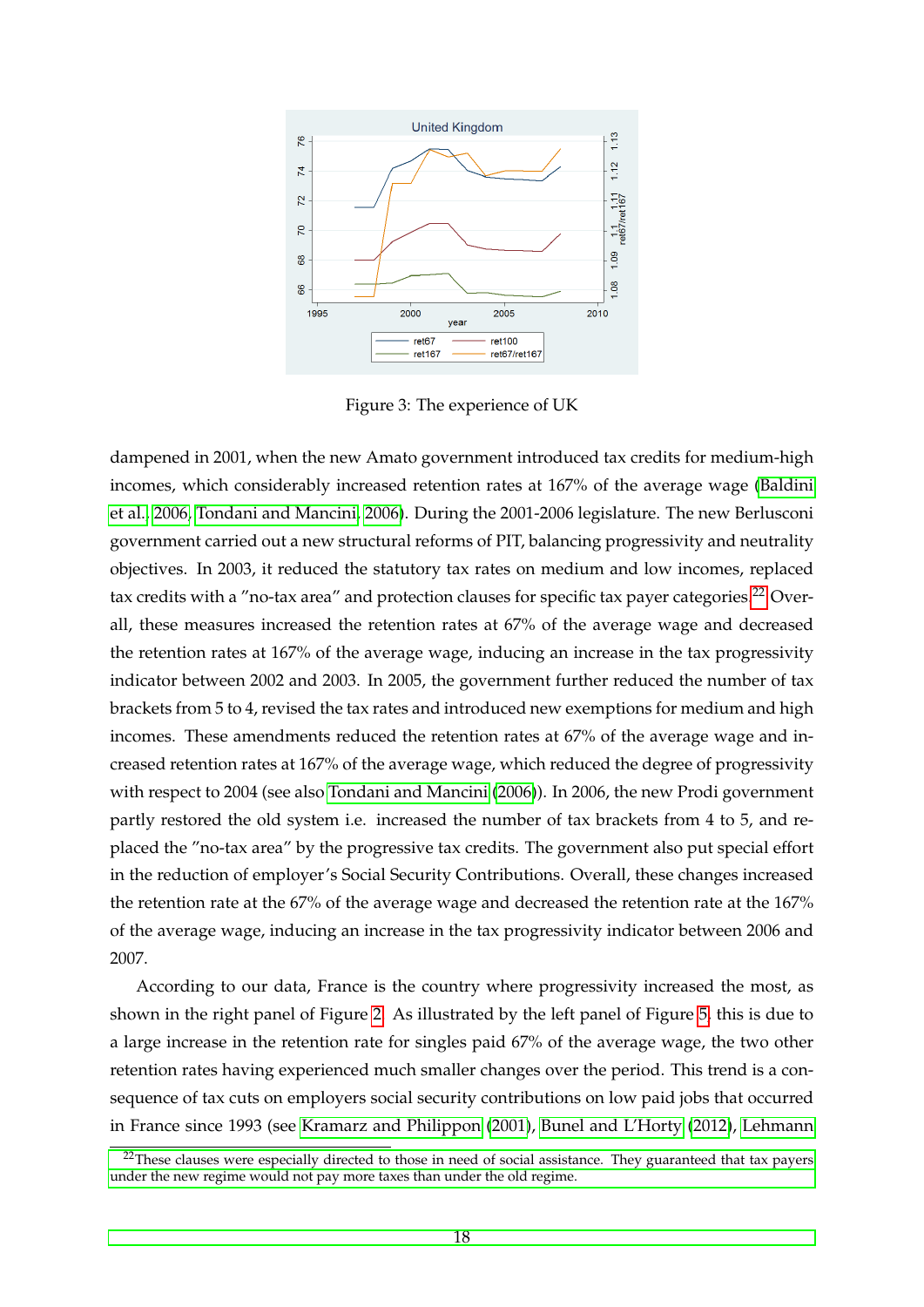

<span id="page-21-0"></span>Figure 4: The experience of Italy

[et al.](#page-36-17) [\(2013\)](#page-36-17) for an overview and evaluations of these reforms). While the employers' social security contributions rate is typically around 40% of the posted wage in France, this rate was only 22% in 1997 and 14% since 2005 for workers paid at the minimum wage level. This cut in employer social security contribution is maximal at the minimum wage level and vanishes at 1.6 times the minimum wage. Simultaneously, France implemented a working tax credit targeted at low income earners called the *Prime pour l'emploi* (PPE). The PPE was launched in 2001 and progressively extended through the period (See [Lehmann et al.](#page-36-17) [\(2013\)](#page-36-17)). Unlike the EITC in the US or the WFTC in the UK, the French PPE was also generous for singles without kids. This is the reason why the extension of PPE results in a rise of our progressivity indicator.



<span id="page-21-1"></span>Figure 5: The French experience

While UK, Italy, and France, provide examples of progressivity increases in 1990-2008, it is also interesting to look at the case of Australia, which is the country where progressivity decreased the most in our sample as illustrated in Figure [6.](#page-22-1) It is widely acknowledged that "the 1936 Australian Income Tax Assessment Act introduced a tax system which encouraged the accumulation of wealth through borrowing and speculating, whilst penalising the accumulation of wealth through working and saving" [\(Eslake, 2011\)](#page-35-18). The Liberal–National Coalition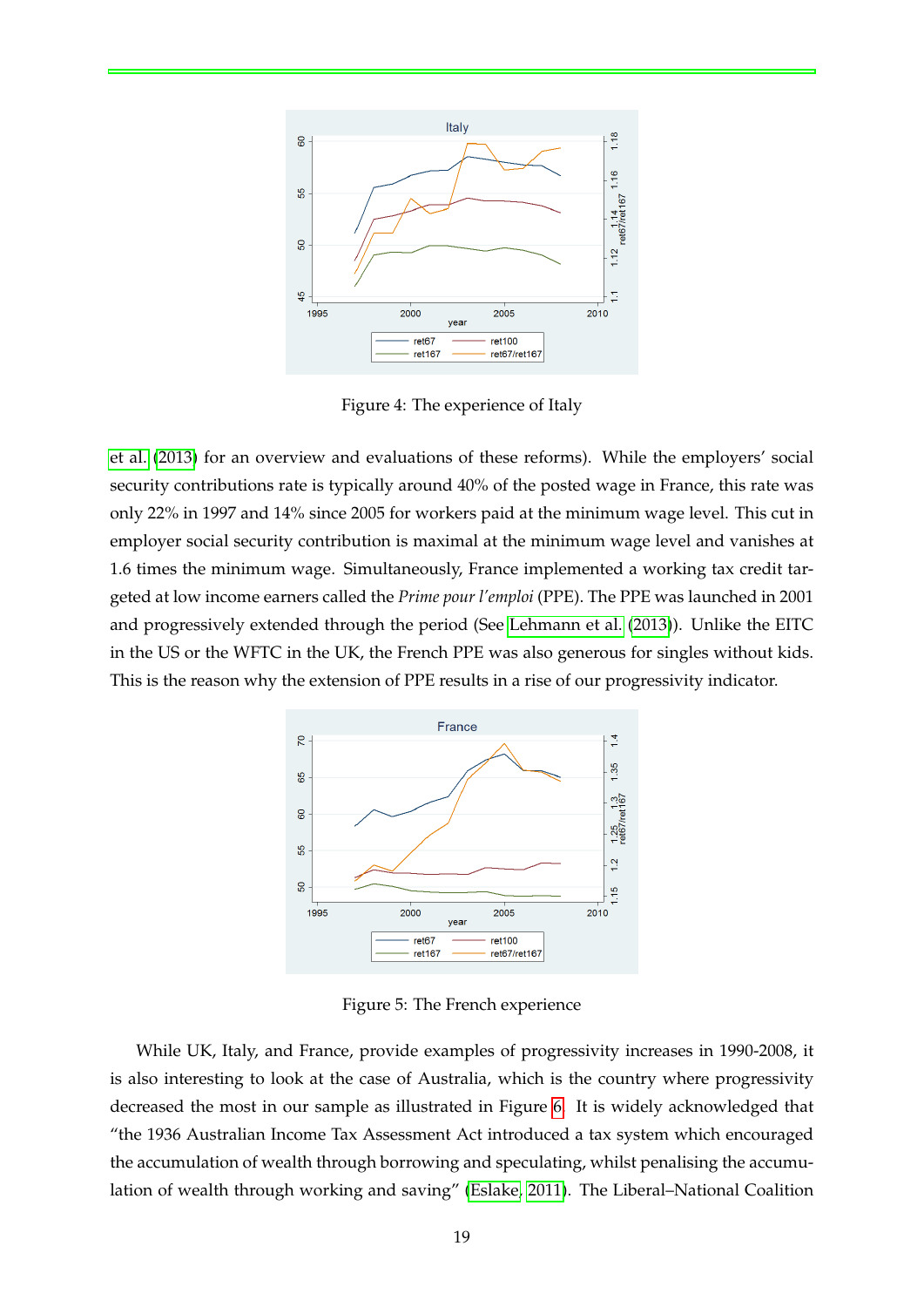led by John Howard between 1996 and 2007 introduced a set of comprehensive tax reforms, with the objective of reducing these distortions. Between 1998 and 2000 the government implemented the "New Tax System" with the objective of shifting the tax burden from labour to consumption. The new tax system reduced the average tax rates up to 14 percentage points on individuals earning between the 100% and 167% of the average production worker. It also introduced the General Sales Tax (GST) [\(Harding et al., 2000\)](#page-36-18). The New Tax System implied a reduction of the global progressivity index between 1998-2000. This was partly offset by new tax increases on full time employees needed in 2002 and 2003 to balance the budget, alongside with problems in the actual implementation of the GST. The fine tuning of the GST and the contemporaneous reforms of corporate income taxes, allowed the government to introduce new tax cuts between 2003 and 2007. During this period, the 15% tax rate, which in 2003 was only applied to annual incomes below 20, 000 AUD, was extended to incomes up to 34, 000 AUD, which were previously taxed at a 30% tax rate. Overall these tax cuts implied a relative increase of the retention rates at 167% i.e. a consistent reduction of the global progressivity index during the same period [\(Tran-Nam and Vu, 2007,](#page-38-5) [Smith, 2009\)](#page-38-6).



<span id="page-22-1"></span>Figure 6: The Australian experience

### <span id="page-22-0"></span>**V Empirical results**

#### **V.1 Main results**

Table [1](#page-23-0) presents results with the harmonised aggregate unemployment rate as dependent variable. OLS estimates are reported in Columns (1) and (2), IV estimates are shown in columns (3) to (5). In Column (1) we report results that are consistent with the specification typically used in the literature, whereby taxes affect the unemployment rate only through the average tax wedge (See e.g. [Nickell and Layard](#page-37-0) [\(1999\)](#page-37-0), [Bassanini and Duval](#page-34-4) [\(2009\)](#page-34-4)). We find that a one percentage point increase in the average retention rate *ret*100*t*−<sup>1</sup> (i.e. a one percentage point decrease in the labour tax wedge) has a favourable impact on the unemployment rate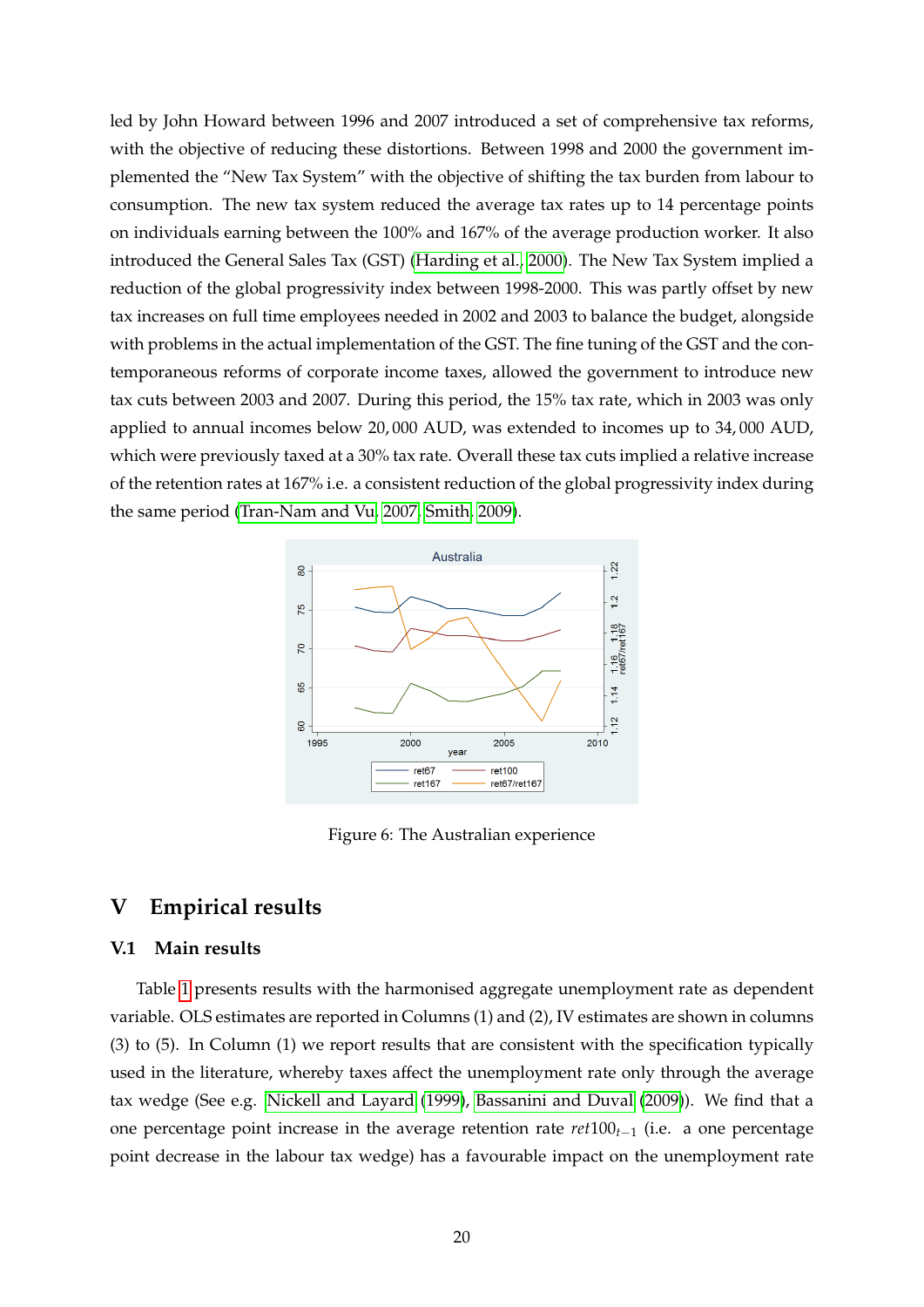in *t*, for the average OECD country and year, of about 0.11 percentage points.<sup>[23](#page-23-1)</sup> This order of magnitude is in the range of previous findings which are between 0.1 [\(Nickell et al., 2005\)](#page-37-1) and 0.5 [\(Daveri and Tabellini](#page-35-0) [\(2000\)](#page-35-0) for Continental-European countries). In Column (2), we show results with a specification that includes tax progressivity. Consistent with Prediction [1,](#page-10-0) a lower average tax rate (a higher value of ln(*ret*100)*t*−1) and a more progressive tax schedule (a higher value of  $\ln \left( \frac{ret67}{ret167} \right)_{t-1}$ ) reduce the unemployment rate. The effect of the average tax rate is statistically significant at the 1% level, the one of progressivity at the 5% level.

|                                              |             | <b>OLS</b> estimates |              | IV estimates |              |
|----------------------------------------------|-------------|----------------------|--------------|--------------|--------------|
|                                              | (1)         | (2)                  | (3)          | (4)          | (5)          |
| $ln(ret100)_{t=1}$                           | $-6.617**$  | $-7.913***$          | $-22.069***$ | $-28.869***$ | $-53.420***$ |
|                                              | (2.716)     | (2.809)              | (7.835)      | (9.262)      | (16.302)     |
| $\ln\left(\frac{ret67}{ret167}\right)_{t-1}$ |             | $-6.088**$           |              | $-11.943***$ | $-56.801***$ |
|                                              |             | (2.534)              |              | (4.391)      | (20.544)     |
| $UBRR_{t-1}$                                 | $0.055**$   | $0.066***$           | $0.125***$   | $0.166***$   | $0.315***$   |
|                                              | (0.024)     | (0.025)              | (0.045)      | (0.056)      | (0.098)      |
| UnionDensity $t-1$                           | 0.089       | $0.109*$             | 0.005        | 0.020        | 0.085        |
|                                              | (0.056)     | (0.056)              | (0.070)      | (0.073)      | (0.138)      |
| wcoord $_{t-1}$                              | $-0.502**$  | $-0.505***$          | $-0.536***$  | $-0.551***$  | $-0.605**$   |
|                                              | (0.197)     | (0.193)              | (0.183)      | (0.191)      | (0.304)      |
| $EPL_{t-1}$                                  | 1.084***    | $1.079***$           | 1.384***     | $1.457***$   | 1.714**      |
|                                              | (0.369)     | (0.348)              | (0.405)      | (0.410)      | (0.674)      |
| $outputgap_t$                                | $-0.440***$ | $-0.439***$          | $-0.510***$  | $-0.529***$  | $-0.596***$  |
|                                              | (0.066)     | (0.065)              | (0.079)      | (0.083)      | (0.114)      |
| inflchange $_t$                              | $-0.113$    | $-0.109$             | $-0.195*$    | $-0.212*$    | $-0.267*$    |
|                                              | (0.083)     | (0.084)              | (0.104)      | (0.110)      | (0.158)      |
| $\text{rate}_t$                              | $-0.359***$ | $-0.406***$          | $-0.582**$   | $-0.737***$  | $-1.303***$  |
|                                              | (0.134)     | (0.133)              | (0.232)      | (0.272)      | (0.442)      |
| $Openness_t$                                 | $0.049***$  | $0.052***$           | $0.053***$   | $0.061***$   | $0.092***$   |
|                                              | (0.014)     | (0.014)              | (0.015)      | (0.017)      | (0.024)      |
| $R^2$                                        | 0.90        | 0.90                 | 0.88         | 0.87         | 0.67         |
| $\boldsymbol{N}$                             | 231         | 231                  | 231          | 231          | 231          |
| Hansen <i>J</i> test                         |             |                      | 0.3579       | 0.5513       | 0.6473       |

<span id="page-23-0"></span>Table 1: Tax wedge, tax progressivity and the standardised unemployment rate *UNR*. These estimates are obtained using country-fixed effects, time-fixed effects. Robust standard errors in parentheses. Significance levels: ∗: 10%, ∗∗: 5%, ∗ ∗ ∗: 1%. p-values of Hansen J overidentification tests are provided. Instruments in Columns (3) and (4) are *Taxconsol* and *Le f tism* (lagged twice). In Column (5), we add *NoTrustCivil* (lagged five years) defined in Appendix [B.](#page-32-0)

However, as previously discussed, OLS estimates may be biased and inconsistent due to the endogeneity of the tax variables. In Columns (3), (4) and (5), we deal with those issues by implementing an instrumental variable estimator. In Column (3), we re-estimate the specification of Column (1) using the variables *Taxconsol* and *Le f tism* (lagged twice) to instrument

<span id="page-23-1"></span><sup>23</sup>The mean of *ret*67, *ret*100 and *ret*167 over the sample are respectively 66.35%, 62.19% and 57.42%. So, when *ret*100<sub>*t*−1</sub> rises by one percentage point, the change in the unemployment rate amounts to  $\frac{-6.617}{62.19} \cdot 1 = -0.11$  percentage points.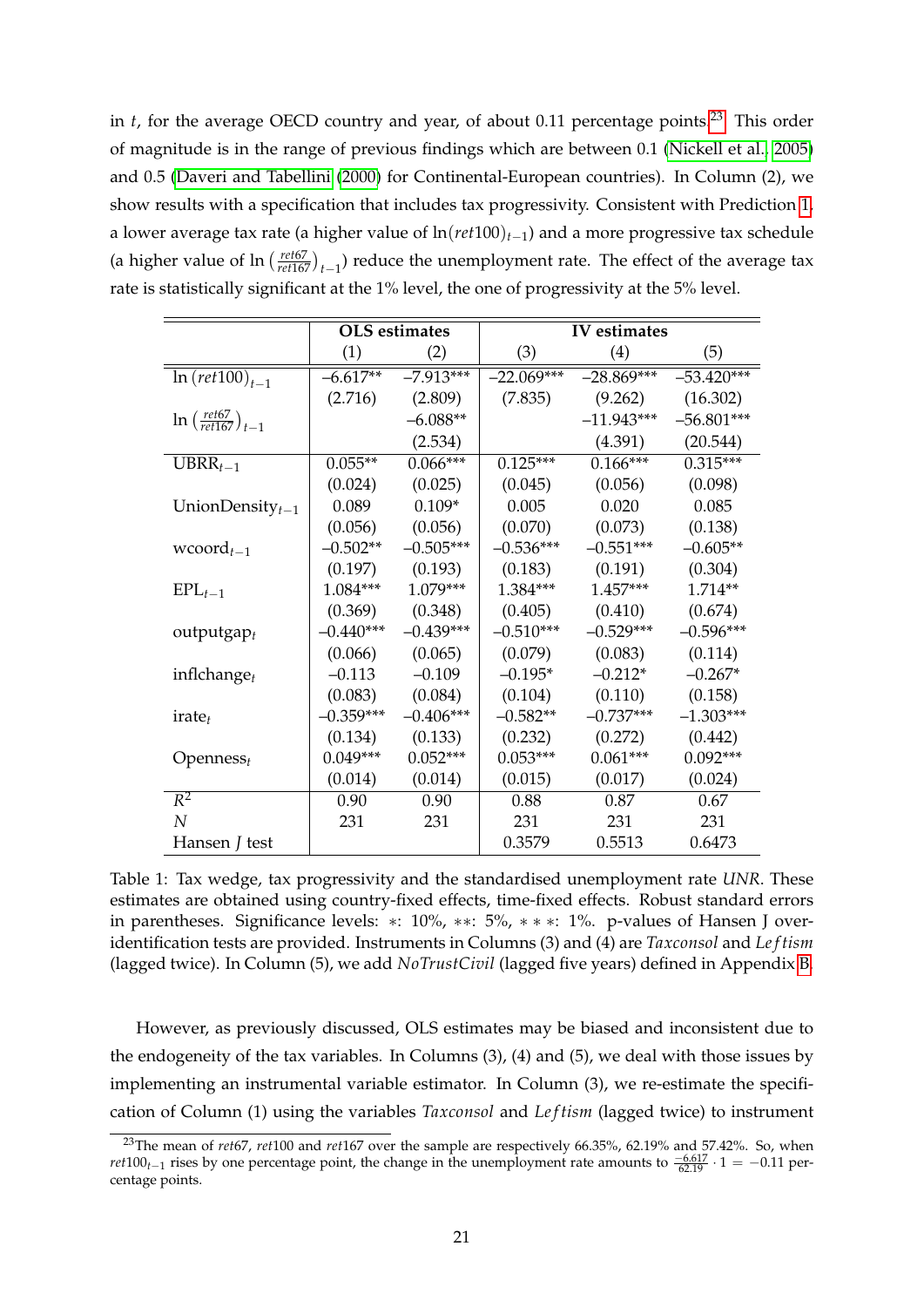ln(*ret*100)<sub>*t*−1</sub>. In Column (4), we introduce tax progressivity ln ( $\frac{ret67}{ret167}$ )<sub>*t*−1</sub>, but consider it is exogenous and instrument ln(*ret*100)*t*−<sup>1</sup> only. In Column (5), we instrument both ln(*ret*100)*t*−<sup>1</sup> and  $\ln \left( \frac{ret67}{ret167} \right)_{t-1}$ , adding NoTrustCivil (lagged five years) to the set of instruments used in Columns (3) and (4). First-stage estimates are comforting in terms of instruments' correlation with the endogenous regressors, while the Hansen *J* test confirms the validity of the overidentifying restrictions.[24](#page-24-0)

A comparison of estimated coefficients reported in Columns (3)-(5) with those in Columns (1)-(2) indicate that OLS estimates of ln(*ret*100) suffer from an attenuation bias. According to IV estimates, a one percentage point increase in the average retention rate implies a reduction of the unemployment rate, for the average OECD country, between 0.35 (Column 3) and 0.86 (Column 5) percentage points - i.e. an order of magnitude that is closer to the one suggested by [Daveri and Tabellini](#page-35-0) [\(2000\)](#page-35-0). As far as progressivity is concerned, let us consider the effect of a half-percentage point decrease in the average tax rate at 67% of the average wage, together with a half-percentage point increase in the average tax rate at 167% of the average wage. Such a tax reform induces a rise in tax progressivity that increases  $\ln \left( \frac{ret67}{ret167} \right)_{t-1}$  by 0.016 points, thereby reducing unemployment by an amount between 0.19 percentage points<sup>[25](#page-24-1)</sup> (Column 4, where tax progressivity is assumed to be exogenous) and 0.92 (Column 5). We interpret the contrast between the magnitude of OLS and IV estimates as evidence that reverse causality introduces an attenuation bias. A government may react to an adverse shock on unemployment by reducing average labour taxes, in particular on low-paid jobs, to curb the rise in unemployment. Such reactions generate a positive correlation between the unemployment rate and ln(*ret*100)*t*−<sup>1</sup> and a positive correlation between the unemployment rate and  $\ln\left(\frac{ret67}{ret167}\right)_{t-1}$  that attenuate the OLS estimates of tax indicators and may even reverse their signs. Omitted factors affecting the unemployment rate can be an additional source of attenuation.

For the other control variables we find that higher unemployment benefits increase unemployment. Union density plays no significant role. More coordination in wage bargaining has a favourable effect. The synthetic index of employment protection legislation has a statistically significant positive effect on the unemployment rate. An increase in the output gap is associated with lower unemployment, while the negative coefficients of the real interest rate on government's bonds and the change in inflation suggest that policies that guarantee prices stabilisation or raise the interest rate may be associated with higher unemployment. Finally there is a positive association between trade openness (imports plus exports relative to GDP) and the unemployment rate.

<span id="page-24-0"></span><sup>&</sup>lt;sup>24</sup>First-stage estimates reported in Table [7](#page-41-0) in Appendix show that *Taxconsol* and *Leftism* have a strong and significant impact on  $ln(ret100)_{t-1}$ , while *NoTrustCivil* is mainly correlated with  $ln\left(\frac{re t67}{re t167}\right)_{t-1}$ . The *F* statistics are close to the critical values suggested by Stock and Yogo (2005) to restrict the bias of the IV estimator to the twenty percent of OLS bias. The Shea Partial *R* 2 confirm that excluded instruments explain a non-negligible part of the variance of the endogenous variables in all specifications. Moreover, the Anderson and Rubin test, which is robust to weak instruments and heteroskedasticity, always rejects the null hypothesis that the endogenous regressors have no statistically significant impact in the second stage.

<span id="page-24-1"></span><sup>&</sup>lt;sup>25</sup>Namely,  $β_2 \left( \frac{0.5}{\mathrm{ret167}} - \frac{-0.5}{\mathrm{ret67}} \right) = 11.9 \left( \frac{0.5}{57.4} + \frac{0.5}{66.4} \right) = 0.19.$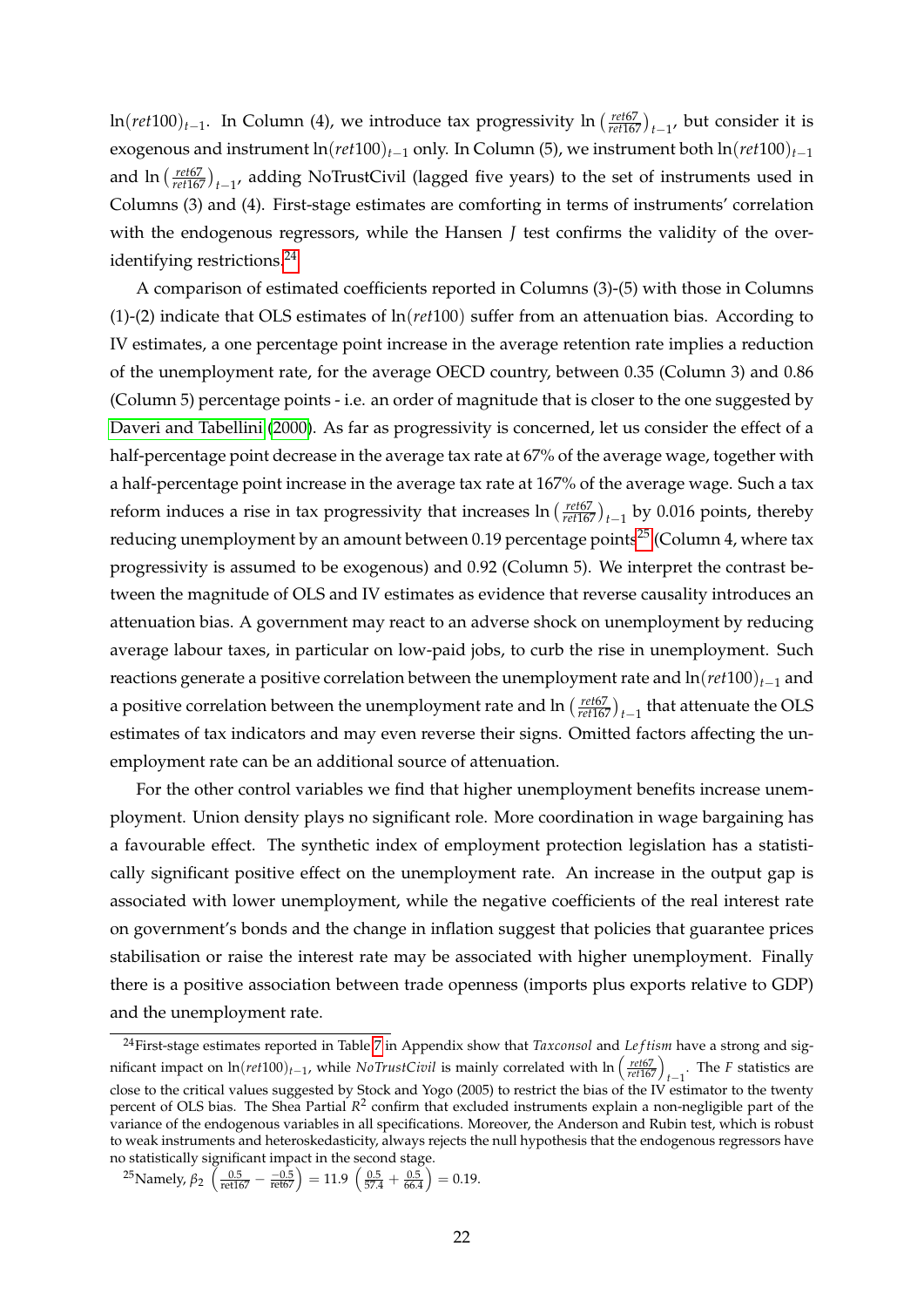Overall, estimates in Table [1](#page-23-0) yield three interesting considerations. First, omitting the role of tax progressivity leads to underestimate the impact of average taxation on unemployment. Second, IV estimates, when compared to OLS, show a considerable increase in the magnitude of coefficients, in terms of both  $\ln(ret100)_{t-1}$  and  $\ln\left(\frac{ret67}{ret167}\right)_{t-1}$ . Last but not least, the impact of tax progressivity on unemployment is shown to be quantitatively as important as the impact of average taxation.

|                                                 |         | <b>OLS</b> estimates |          | IV estimates |           |
|-------------------------------------------------|---------|----------------------|----------|--------------|-----------|
|                                                 | (1)     | (2)                  | (3)      | (4)          | (5)       |
| $ln (ret100)_{t=1}$                             | 4.260   | $6.778*$             | 17.327*  | 26.837**     | 51.798*** |
|                                                 | (3.651) | (3.787)              | (10.264) | (11.719)     | (19.358)  |
| $\ln \left( \frac{ret67}{ret167} \right)_{t=1}$ |         | 11.829***            |          | 17.433***    | 61.884**  |
|                                                 |         | (3.622)              |          | (5.405)      | (26.906)  |
| $R^2$                                           | 0.97    | 0.98                 | 0.97     | 0.97         | 0.95      |
| N                                               | 231     | 231                  | 231      | 231          | 231       |
| Hansen <i>J</i> test                            |         |                      | 0.6264   | 0.9520       | 0.4635    |

<span id="page-25-0"></span>Table 2: Tax wedge, tax progressivity and the employment rate *erate*. Robust standard errors in parentheses. Significance levels: ∗: 10%, ∗∗: 5%, ∗ ∗ ∗: 1%. p-values of Hansen J overidentification tests are provided. Instruments in Columns (3) and (4) are *Taxconsol* and *Le f tism* (lagged twice). In Column (5), we add *NoTrustCivil* (lagged five years) defined in Appendix [B.](#page-32-0) These estimates are obtained using country-fixed effects, time-fixed effects and the same controls as in Table [1.](#page-23-0)

In Table [2](#page-25-0) we replicate the same regressions as in Table [1](#page-23-0) replacing the unemployment rate by the employment rate as the dependent variable. We only report the estimated parameters of the explanatory variables of interest. Most previous findings are confirmed also when the effects of taxation are estimated on the employment rate, though, as expected, the signs are now reversed as compared to Table [1.](#page-23-0) Focussing on our preferred specification in Column (5), we find that a one percentage point increase in the average retention rate determines an increase of the employment rate, for the average OECD country, up to 0.83 percentage points. Similarly, a one percentage point increase in  $\left(\frac{ret67}{ret167}\right)_{t-1}$  - split into half a percentage point decrease in the average tax rate at 67% of the average wage and half a percentage point increase in the average tax rate at 167% - causes an increase in the employment rate up to 1.01 percentage points. Here as well, a comparison of the coefficients of ln(*ret*100)*t*−<sup>1</sup> indicate that neglecting progressivity tends to underestimate the impact of the average tax wedge on employment.

In Table [3,](#page-26-0) we disentangle the effects of taxation on indicators of labour market performance on the extensive and the intensive margins. As for the extensive margin, we use as a dependent variable the logarithm of one minus the unemployment rate (Column 1), the logarithm of the participation rate (Column 2), and the logarithm of the employment rate (Column 3). In this way, adding the estimates of Column (1) and Column (2), by construction, we obtain estimates reported in Column  $(3)$ .<sup>[26](#page-25-1)</sup> As for the intensive margin, we use as a dependent variable the

<span id="page-25-1"></span> $^{26}$ Note that, for consistency with the decomposition exercise, in Column (1) we use the (non-harmonised) unem-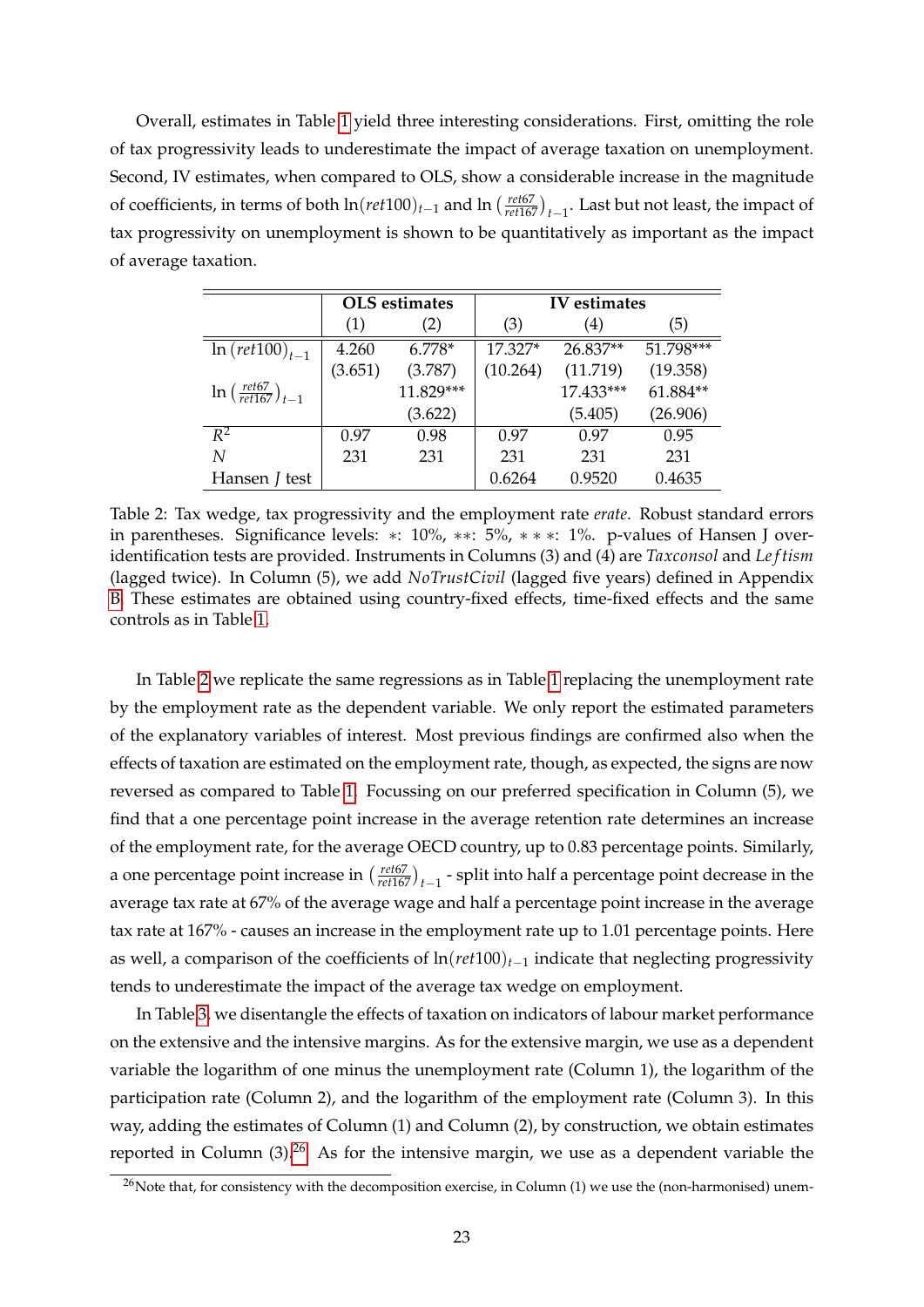|                                              | $\log(1 - \text{urate})_t$ | $log(prate)_t$ | $\log(erate)_t$      | $\frac{GDP}{Emp}$ <sub>t</sub><br>log | GDP<br>log<br>$\overline{Pop}$ |
|----------------------------------------------|----------------------------|----------------|----------------------|---------------------------------------|--------------------------------|
|                                              | (1)                        | (2)            | $(3)=(1)+(2)$        | $\left( 4\right)$                     | $(5)=(3)+(4)$                  |
|                                              |                            |                | <b>OLS</b> estimates |                                       |                                |
| $ln(ret100)_{t-1}$                           | $0.116***$                 | 0.010          | $0.126**$            | $-0.017$                              | 0.109                          |
|                                              | (0.037)                    | (0.039)        | (0.061)              | (0.072)                               | (0.088)                        |
| $\ln\left(\frac{ret67}{ret167}\right)_{t-1}$ | $0.135***$                 | $0.066*$       | $0.200***$           | $-0.118*$                             | 0.083                          |
|                                              | (0.034)                    | (0.040)        | (0.057)              | (0.062)                               | (0.065)                        |
| $\overline{R^2}$                             | 0.88                       | 0.98           | 0.97                 | 1.00                                  | 1.00                           |
| N                                            | 231                        | 231            | 231                  | 231                                   | 231                            |
|                                              |                            |                | IV estimates         |                                       |                                |
| $ln(ret100)_{t-1}$                           | $0.777***$                 | 0.113          | $0.890***$           | $-0.508$                              | 0.382                          |
|                                              | (0.238)                    | (0.143)        | (0.331)              | (0.406)                               | (0.307)                        |
| $\ln\left(\frac{ret67}{ret167}\right)_{t-1}$ | $0.824***$                 | 0.226          | $1.050**$            | $-1.437***$                           | $-0.387$                       |
|                                              | (0.297)                    | (0.228)        | (0.449)              | (0.473)                               | (0.378)                        |
| $R^2$                                        | 0.55                       | 0.98           | 0.94                 | 0.99                                  | 1.00                           |
| N                                            | 231                        | 231            | 231                  | 231                                   | 231                            |
| Hansen <i>J</i> test                         | 0.7480                     | 0.1920         | 0.4353               | 0.1378                                | 0.1767                         |

<span id="page-26-0"></span>Table 3: Decomposing the effects of taxation on different indicators. Robust standard errors in parentheses. Significance levels: ∗: 10%, ∗∗: 5%, ∗ ∗ ∗: 1%. p-values of Hansen J overidentification tests are provided. These estimates are obtained using country-fixed effects, timefixed effects and the same controls as in Table [1.](#page-23-0) The instruments are *Taxconsol*, *Le f tism* (both lagged twice) and *NoTrustCivil* (lagged five years).

logarithm of GDP per employed worker (Column 4). Finally we use the logarithm of GDP per individual in the working age population (Column 5). Since this is the product of the employment rate times GDP per employed worker, estimates in Column (5), which are by construction equal to the sum of estimates in Columns (3) and (4), aggregate the effects along the intensive and the extensive margins. The top panel reports OLS estimates as in Column (2) of Tables [1](#page-23-0) and [2.](#page-25-0) The bottom panel reports IV estimates using the same identification strategy as in Column (5) of Tables [1](#page-23-0) and [2.](#page-25-0)

Results show that a higher taxation increases the unemployment rate while more progressivity decreases it. Focusing on Column (3), we find that lower taxation and higher progressivity increase the employment rate considerably, however these effects seem to be mainly driven by the variations in the unemployment rate rather than by the changes in the participation rate. For, the latter is not statistically significantly affected in Column (2), both under OLS and under IV. These results suggest that the emphasis that is usually placed on labour supply decisions along the extensive margin to explain the employment effects of changes in taxation, instead of the unemployment-reducing effect, could be misleading.

In line with Prediction [3,](#page-12-1) results in Column 4 show that a rise in the tax progressivity indicator  $\ln \left( \frac{ret67}{ret167} \right)_{t-1}$  significantly reduces GDP per employed worker. This is consistent with the

ployment rate, *urate*, instead of the standardised unemployment rate, *UNR*, provided by OECD, as in Table [1.](#page-23-0) We have checked that this change has little effects on the estimates.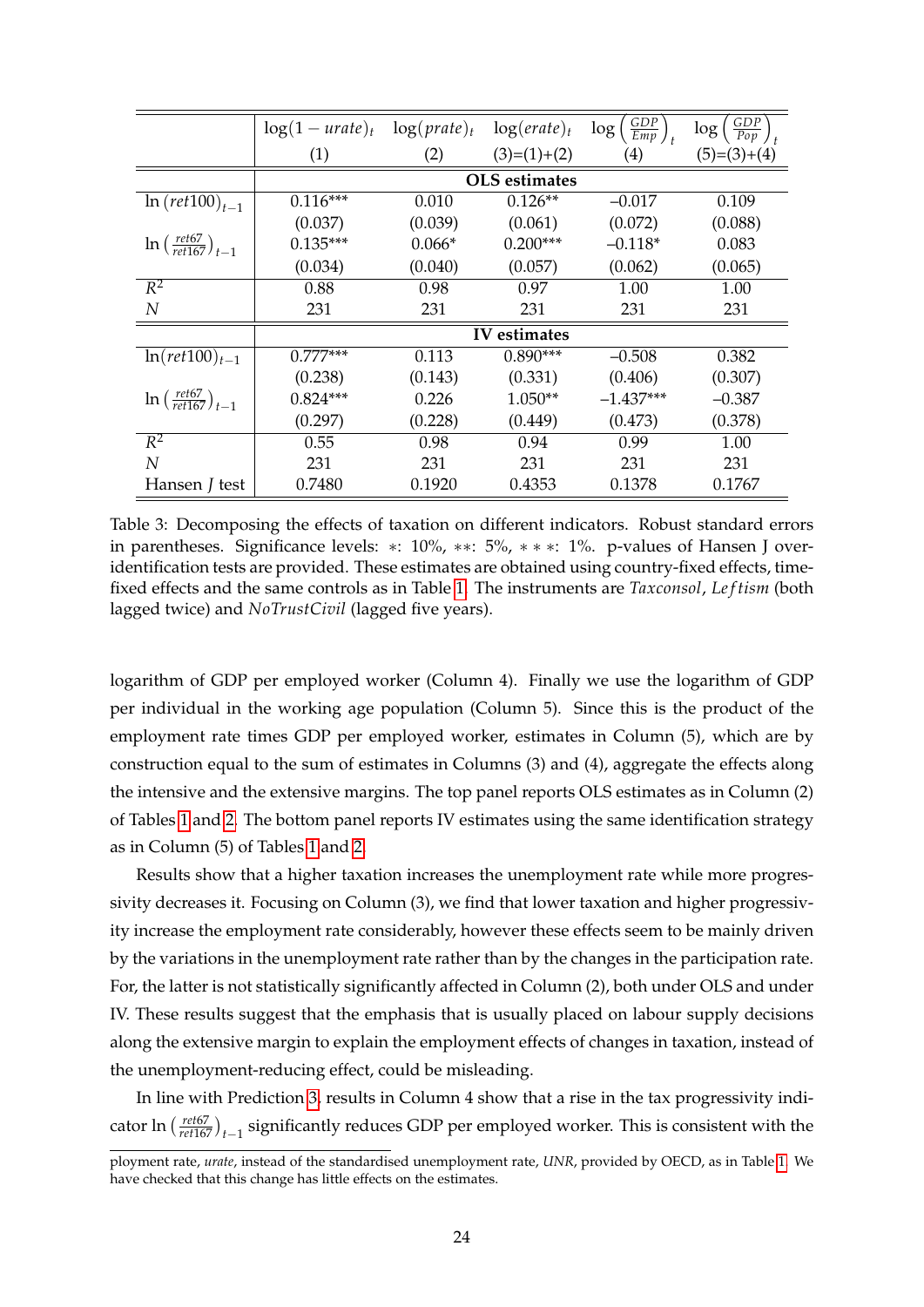common wisdom that tax progressivity has a detrimental effect on incentives to work harder. Conversely, the effect of  $ln(ret100)_{t-1}$  is never statistically significant, suggesting the absence of significant income effect on the intensive labour supply. Despite the negative impact of progressivity on output per worker shown in Column (4), we find that the overall effect on output in Column (5) is not statistically significant. This suggests that the effect of progressivity on the extensive margin (i.e. the employment rate) is large enough to offset its negative impact on the intensive margin (i.e. GDP per employed worker). Hence, once unemployment responses are taken into account, rising tax progressivity is not necessarily detrimental to output. To summarise, Table [3](#page-26-0) reconciles our view that tax progressivity reduces unemployment (Column (1)) and increases employment (Column (3)) with the traditional view that it generates negative incentives in terms of in-work effort (Column (4)). It also shows that the total effect on production is ambiguous (Column (5)).

|                                                 |              | Skill                | Age           |              |
|-------------------------------------------------|--------------|----------------------|---------------|--------------|
|                                                 | Low-skilled  | High-skilled         | Young         | Adults       |
|                                                 |              | <b>OLS</b> estimates |               |              |
| $ln(ret100)_{t=1}$                              | $-11.531***$ | $-5.866*$            | $-20.966***$  | $-10.027***$ |
|                                                 | (3.915)      | (3.419)              | (6.572)       | (3.091)      |
| $\ln \left( \frac{ret67}{ret167} \right)_{t=1}$ | $-12.518***$ | $-10.755***$         | $-21.465***$  | $-12.090***$ |
|                                                 | (3.592)      | (3.111)              | (7.454)       | (2.796)      |
| $R^2$                                           | 0.87         | 0.78                 | 0.92          | 0.88         |
| N                                               | 231          | 231                  | 231           | 231          |
|                                                 |              | IV estimates         |               |              |
| $ln(ret100)_{t=1}$                              | $-70.765***$ | $-54.549**$          | $-124.102***$ | $-64.722***$ |
|                                                 | (24.795)     | (23.816)             | (37.135)      | (18.796)     |
| $\ln\left(\frac{ret67}{ret167}\right)_{t-1}$    | $-97.487***$ | $-64.506**$          | $-118.986**$  | $-65.948***$ |
|                                                 | (29.585)     | (28.173)             | (47.110)      | (24.142)     |
| $R^2$                                           | 0.52         | 0.44                 | 0.78          | 0.58         |
| N                                               | 231          | 231                  | 231           | 231          |
| Hansen <i>J</i> test                            | 0.4212       | 0.3426               | 0.9320        | 0.8251       |

<span id="page-27-0"></span>Table 4: Effects on the unemployment rates of different subgroups. Significance levels: ∗: 10%, ∗∗: 5%, ∗ ∗ ∗: 1%. p-values of Hansen J over-identification tests are provided. These estimates are obtained using country-fixed effects, time-fixed effects and the same controls as in Table [1.](#page-23-0) The instruments are *Taxconsol*, *Le f tism* (both lagged twice) and *NoTrustCivil* (lagged five years).

Estimates in Tables [1,](#page-23-0) [2](#page-25-0) and [3](#page-26-0) implicitly assume that the effects of taxation are homogeneous across the whole labour force. In Table [4,](#page-27-0) we report estimates where we distinguish unemployment rates by skill and by age. The top panel reports OLS estimates while the bottom panel shows IV estimates. Some caution is needed when interpreting these results, since the distribution of wages can vary a lot between these groups, while the retention rates we use are not specific to each sub-population considered. Still, a rough comparison of the magnitude of the coefficients of  $ln(ret100)_{t-1}$  and  $ln\left(\frac{ret67}{ret167}\right)_{t-1}$  can improve our understanding of the diverse ef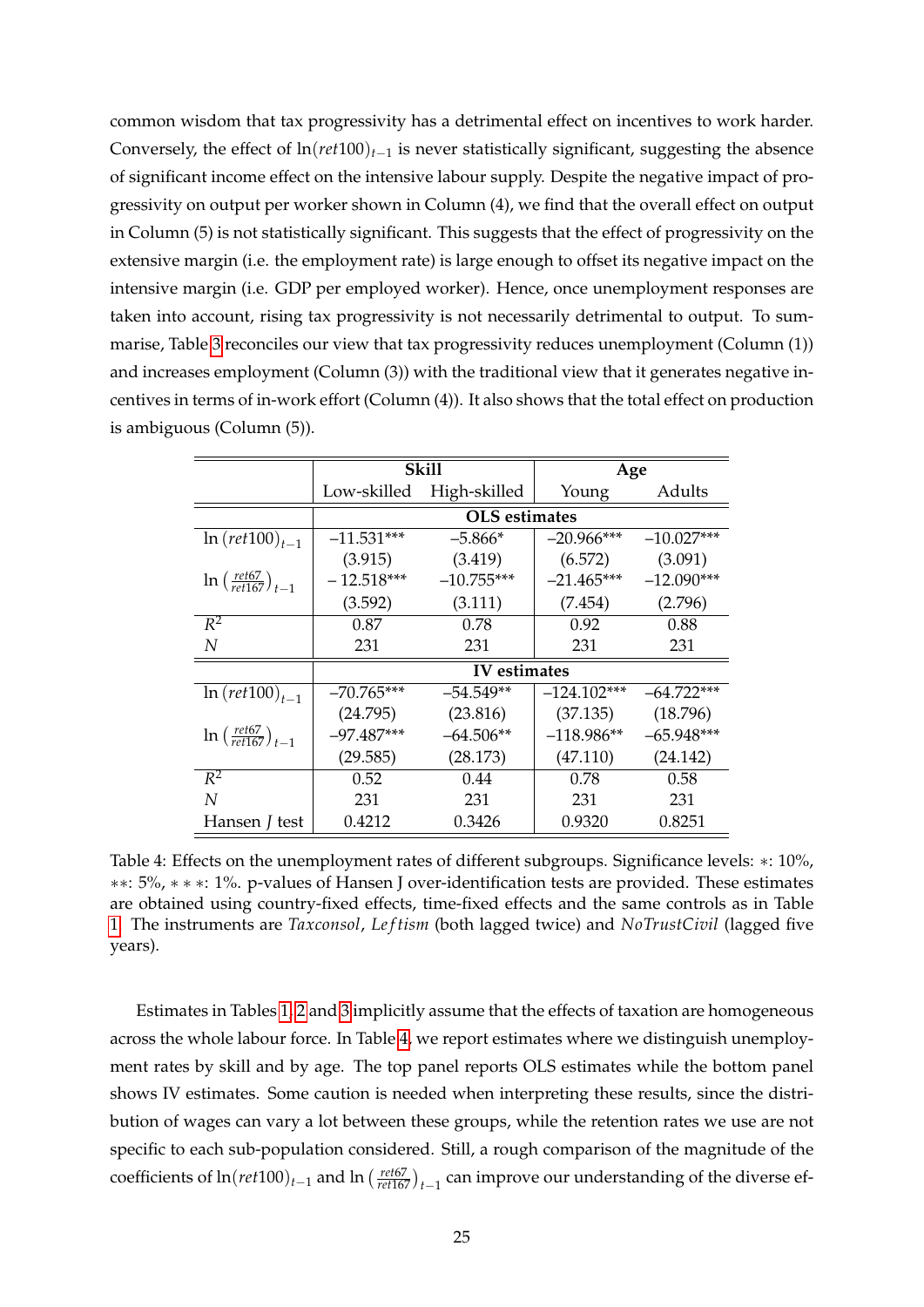fects of taxation on unemployment across different groups of workers. Estimates in Columns (1) and (2) suggest that the impact of taxation and progressivity is larger (and statistically more robust) for low-skilled workers than for high-skilled ones.<sup>[27](#page-28-1)</sup> Results reported in Columns  $(3)$ and (4) show a similar pattern, whereby the impact of taxation and progressivity on unemployment is larger for younger workers (i.e. age group 15-24), as compared to prime-age workers (i.e. age group 25-54). That the effects on the prime-age workers remains significant is however striking, given the common wisdom that difference in employment across countries are essentially due to differences in employment at the two extremities of the life cycle.

#### <span id="page-28-0"></span>**V.2 Robustness checks**

In this section, we carry out a number or robustness checks on the main set of estimates, for the impact of taxation on the unemployment rate and the employment rate. In Table [5,](#page-39-0) we check the robustness of our results to alternative identification strategies based on different sets of instruments. To ease comparisons, in Columns (1a) and (1b), we reproduce our results from the baseline specification (Column (5) of Table [1,](#page-23-0) for the unemployment rate *UNR*; Column (5) of Table [2](#page-25-0) for the employment rate *erate*). The bottom part of Table [5](#page-39-0) shows first-stage results (note these are identical whether the dependent variable in the second stage is the unemployment or the employment rate).<sup>[28](#page-28-2)</sup> In Columns (2a) and (2b), we fill in the missing information for Greece, New Zealand, Norway and Switzerland in the *Taxconsol* instrument from the [Devries et al.](#page-35-12) [\(2011\)](#page-35-12) dataset using an alternative OECD dataset on fiscal consolidation provided by [Guichard](#page-35-13) [et al.](#page-35-13) [\(2007\)](#page-35-13). Although the information in this dataset relies on a statistical algorithm (i.e. based on countries' structural changes in the cyclically adjusted primary balance), rather than on the narrative approach, the sequence of tax hikes show a rather similar pattern in both dataset.<sup>[29](#page-28-3)</sup> In Columns (3a) and (3b), we use the ratio of public debt over GDP  $(t - 2)$  as an instrument instead of the tax consolidation indicator. This captures the idea that highly indebted governments need to use fiscal policy to consolidate their budget (Galí and Perotti, 2003). To mitigate the risk of reverse causality, we lag the variable twice. Moreover, the inclusion of cyclical controls is expected to account for any effect of public debt on unemployment going through the channels of demand-management policies.<sup>[30](#page-28-4)</sup> Results reported in Table [5](#page-39-0) show that the IV estimates are robust to theses changes in the instruments. Finally, we account for the possible correlation of *NoTrustCivil* with measures of generalised trust, which have a direct effect on economic activity (see e.g. [Algan and Cahuc](#page-34-5) [\(2006,](#page-34-5) [2010\)](#page-34-6) and [Guiso et al.](#page-35-14) [\(2008\)](#page-35-14)). In Columns (4a) and

<span id="page-28-1"></span> $27$ These two skill categories are based on educational attainment. Low-skilled workers completed up to secondary education, while high-skilled workers completed tertiary education or more. The inclusion of individuals with a high school degree into the low-skilled category can be disputed. However, this aggregation choice is unavoidable due to the switch from the ISCED76 to the ISCED97 classification, which recoded lower-secondary education from level 1 (primary) to level 2 (secondary).

<span id="page-28-2"></span><sup>&</sup>lt;sup>28</sup>Column (1a) displays the Shea Partial  $R^2$  and the F statistic of the significance test of excluded instruments for the first-stage estimation of  $\ln(ret100)$ ; Column (1b) provides the same statistics for  $\ln\left(\frac{re t 67}{re t 167}\right)$ .

<span id="page-28-3"></span><sup>&</sup>lt;sup>29</sup>We checked the consistency of the two indicators - i.e. narrative and statistical - for the countries in which information on both approach was available.

<span id="page-28-4"></span><sup>30</sup>Note that in the textbooks IS-LM and AS-AD models, aggregate demand depends on public *deficits*, not on public *debt*.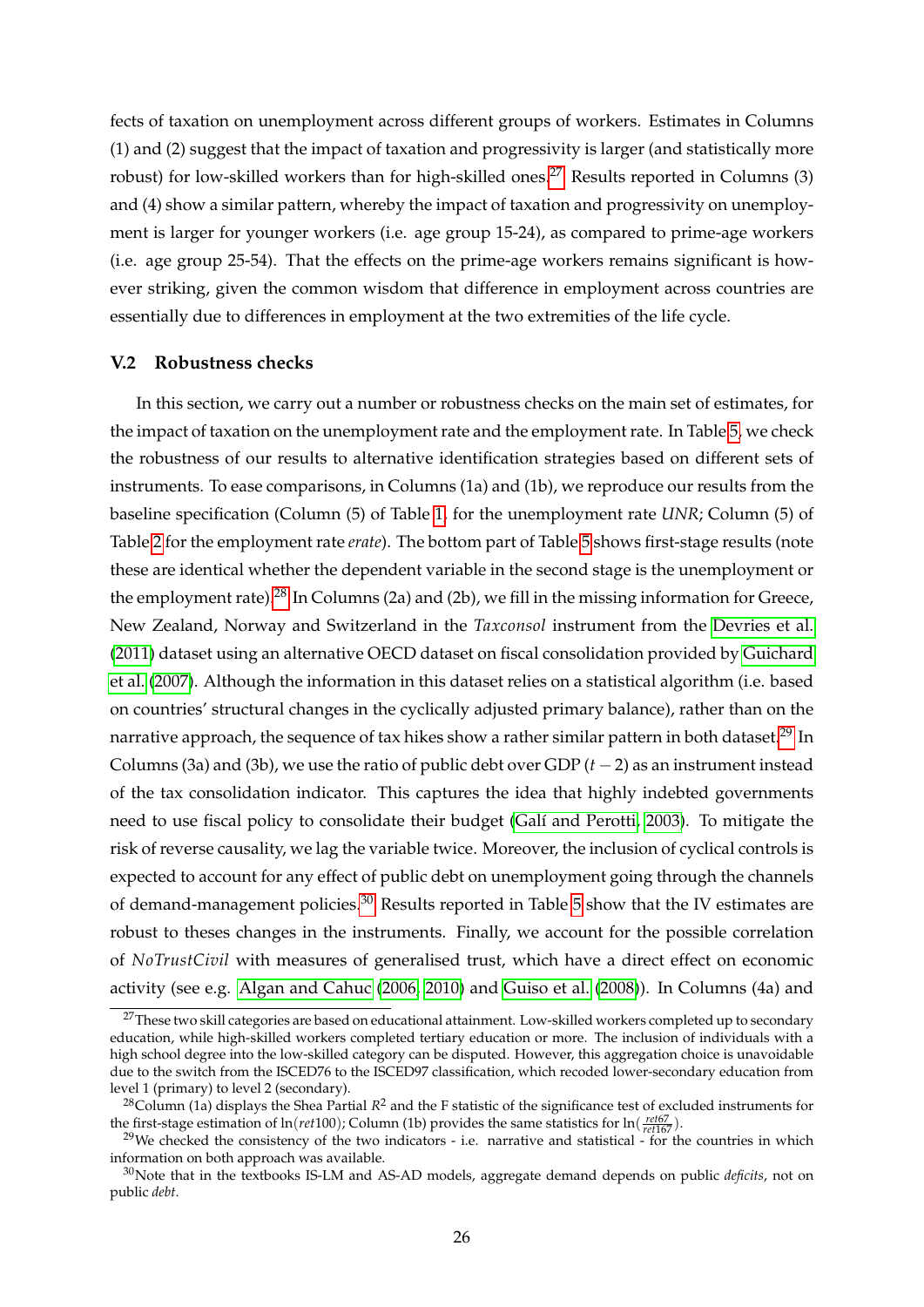(4b), we substitute in the list of instruments *NoTrustCivil* by the share of individuals that trust other people but do not trust the civil service. The effect of progressivity on unemployment remains negative (Column (4a)), but is now only significant at the 10% level, while the effect on employment remains positive but is no longer statistically significant.

In Table [6,](#page-40-0) we run a set of more traditional robustness checks. We experiment a different set of control variables, alternative specifications of the baseline equation, various estimation methods to control for unobserved country-specific shocks, as well as a different clustering of the error term to account for common unobserved effects. For each sensitivity check, we report the estimated coefficients of the tax variables and the Hansen test of the over-identifying restrictions. The various robustness checks experimented are discussed hereafter. With partial exceptions of Rows (4), (10) and (18), robustness checks leave our results almost unaffected. In our baseline equation, we use the output gap to control for overall business cycle conditions, assuming that output fluctuations are exogenous with respect to the unemployment rate. As the inclusion of output gap in the list of controls may trigger a simultaneity bias, we omit this variable in Row (1). Similarly, in Row (2) we omit from the baseline equation the trade-to-GDP ratio to account for the potential endogeneity of trade flows with respect to labour market performance. In Row (3) we omit all cyclical controls. Next, while in our baseline specification all the tax variables are assumed to be pre-determined and entered with a year lag, in Row (4) we instead take contemporaneous tax indicators. $31$  The estimates remain similar but the Hansen test is now rejected. This suggests that reverse causality is an important concern to take into account. In Row (5) we add to the set of controls the OECD ratio of expenditures in active labour market policies over GDP, to account for confounding factors, as discussed at the very end of Section [III.](#page-13-0) We further experiment how results are altered by considering only countryfixed effects (i.e. excluding the time dummies; Row (6)), replacing country-fixed effects and time dummies with country-specific time trends (Row (7)), and including in the specification both time dummies and country-specific trends (Row (8)). To account for the presence of crosssection correlated error terms, in Row (9), we replace the time-fixed effects with a Correlated Common Effect Pooled (CCEP) estimator [\(Pesaran, 2006\)](#page-37-18). In Row (10), we use the differences estimator instead of the country fixed effects. The sign of the estimated coefficients are unchanged, while significance falls as a result of short-term noise, which typically arises when taking first or longer differences.<sup>[32](#page-29-1)</sup> In Row (11) we implement the Newey-West HAC estimator that delivers heteroskedasticity and autocorrelation consistent estimates. In Rows (12) to (16), we exclude from our sample the countries that show the largest changes in the structure of taxation (i.e. France, Ireland, Japan and The Netherlands), as illustrated in the right panel of Figure [2.](#page-19-0) In Row (17), we exclude the years 1997 and 1998, to focus on data coming from the

<span id="page-29-0"></span> $31$ In this specification, since we want to isolate the effect of contemporaneous tax indicators, we still enter control variables for labour market institutions with a one-year lag and instruments with a two-years lag.

<span id="page-29-1"></span> $32$ This type of noise is associated with transitory and idiosyncratic shocks, e.g. changes in the generosity of the welfare state. This noise increases when the differences become shorter. For this reason, we take three years' differences rather than first differences.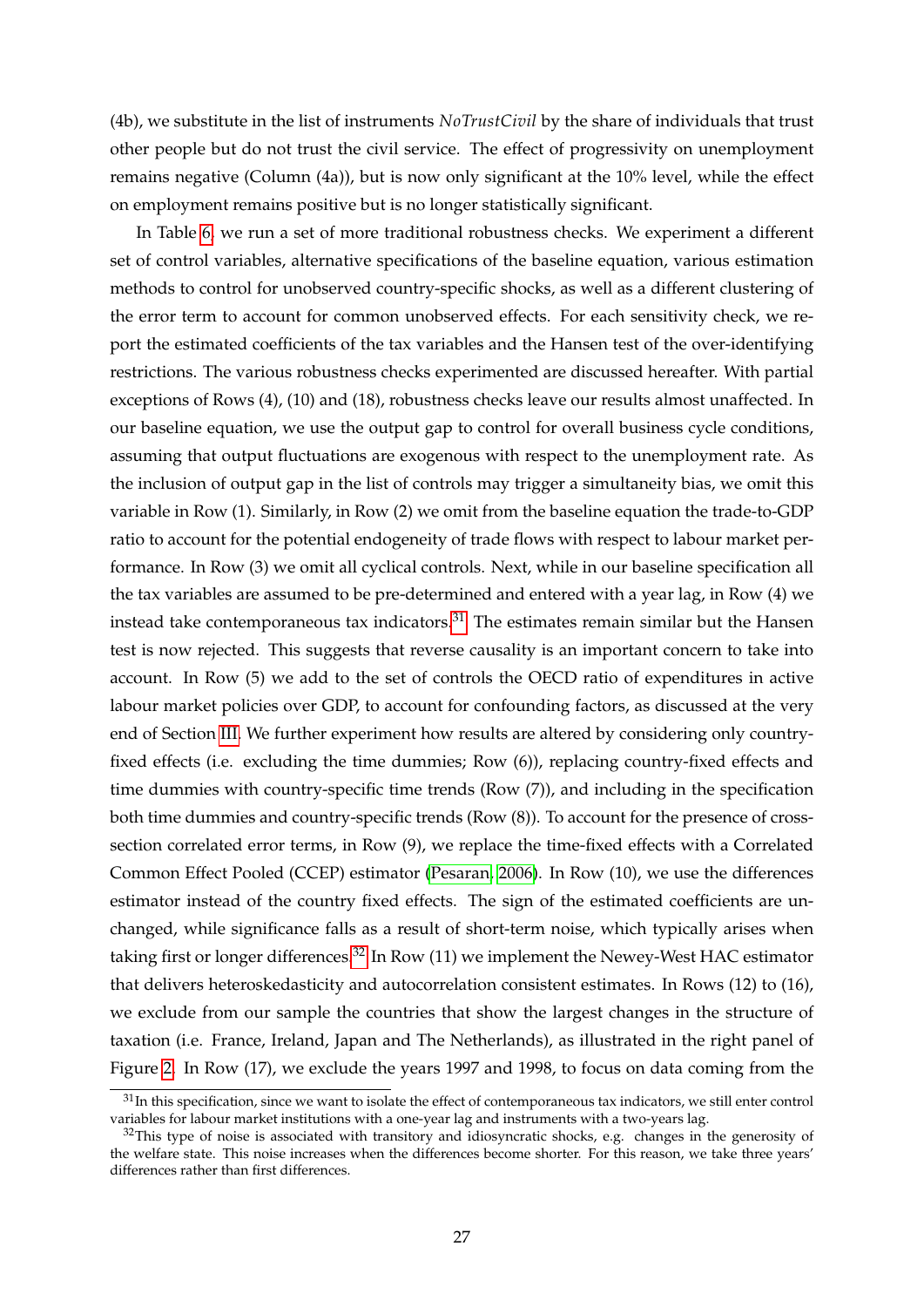*OECD Tax Database*. [33](#page-30-1) In Row (18), finally, to capture the medium-run effects and to partially smooth the year-to-year variations, we replicate the estimates using three years averages. In this case the sign of the estimated coefficients are unchanged, while significance falls as a result of the reduction in the number of observations.

### <span id="page-30-0"></span>**VI Conclusion**

This paper argues that tax progressivity has unemployment-reducing and employment enhancing effects. We develop a simple theoretical model in which tax progressivity may be detrimental to labour supply along the intensive margin, while the overall effects on employment and unemployment are beneficial for overall labour market performance. We empirically test the effects of tax progressivity on employment and unemployment using a panel data of 21 OECD countries gathered for the 1997-2008 period. We propose a new measure of global tax progressivity based on a comparison between the fiscal wedges at 67% and 167% of the average wage. We find that tax progressivity has a significant unemployment-reducing impact of a similar order of magnitude as the unemployment-increasing effect of average labour taxation. These effects are more concentrated among low-skilled workers and among young workers. These results are in line with theories claiming that tax progressivity reduces unemployment because it generates a wage moderating effect that boosts the labour demand and because it shifts the tax burden away from groups of workers whose employment is the most responsive to taxation. We also find that a more progressive tax schedule increases the employment rate, but decreases production per worker. The net impact on total production is statistically non-significant. Our central result that tax progressivity increases employment (and decreases unemployment) thus comes hand in hand with the standard disincentive effect of tax progressivity on the intensive margin of the labour supply as commonly argued in the public finance and macroeconomic literatures.

Consequently, we add a new effect to be taken into account in the optimal design of labour income taxation. Optimal progressivity not only trades off the equity gain of a higher progressivity against the efficiency loss due to the disincentive effect along the incentive margin. One should also take into account the efficiency gains of a more progressive tax schedule on labour market performance through a reduction in unemployment and a rise in employment. In the European context where many countries are plagued with a high public debt to GDP ratio and high unemployment rates, our results suggest that a rise in tax progressivity should be part of governments' policy agenda, at least in countries with low tax progressivity.

<span id="page-30-1"></span><sup>33</sup>In principle we should only look at the period 2000-2008. We retain the 1999 to guarantee that *NoTrustCivil* exhibits enough time variation.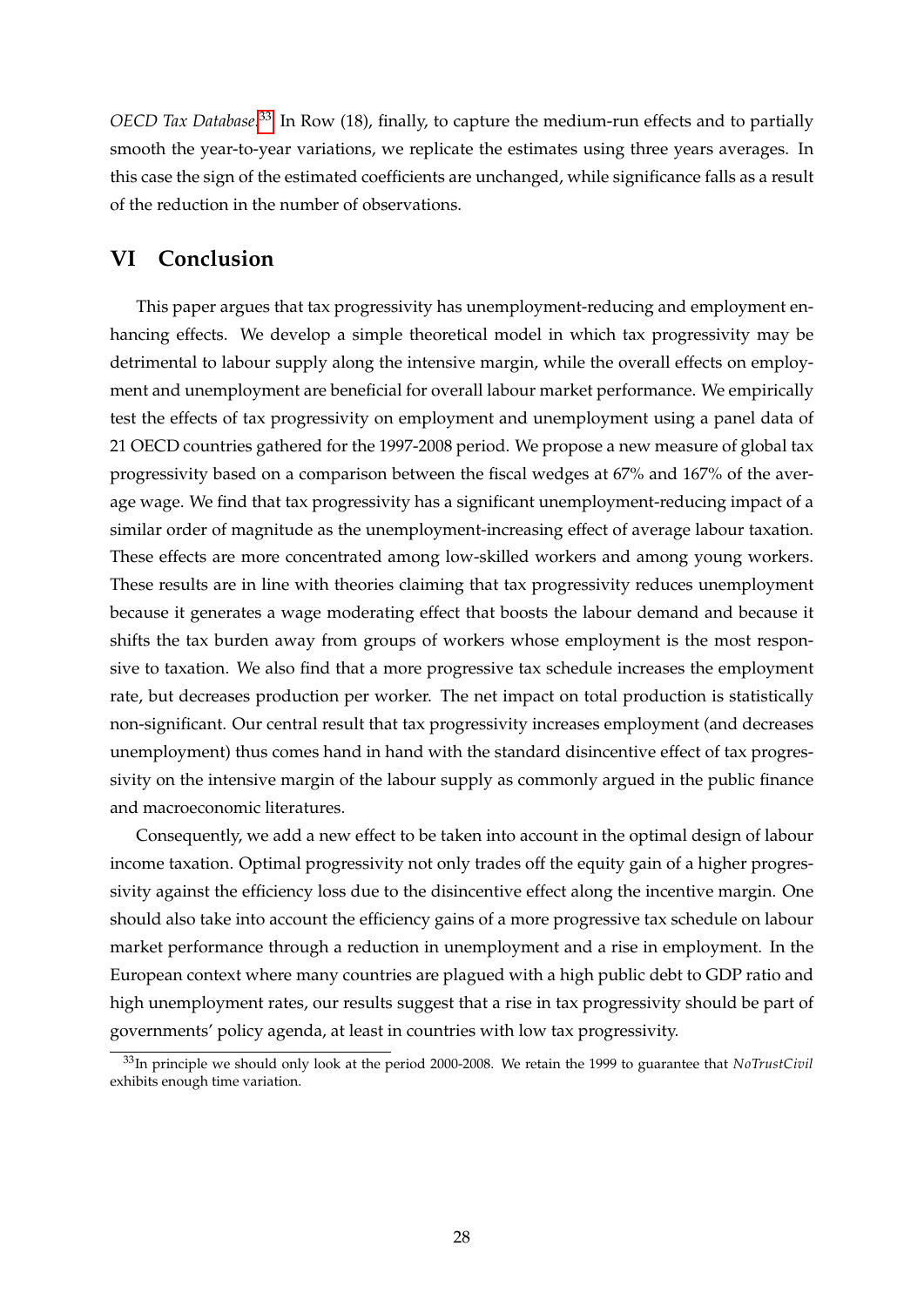### <span id="page-31-0"></span>**A Theoretical model**

We here consider the general model with an intensive labour supply margin. Let  $\ell$  be the effort provided by employed individuals and the money-equivalent of this disutility.<sup>[34](#page-31-1)</sup> One can think of  $\ell$  as hours of work or as the intensity of in-work effort. We assume that providing effort  $\ell$  leads to a flow of output  $f(\ell)$ , with  $f'(.) > 0 > f''(.)$  and a flow of disutility  $\ell$ . Denoting *w* the total gross wage (and not the wage rate), Equation [\(4a\)](#page-7-3) becomes:

<span id="page-31-2"></span>
$$
r E = w - T(w) - \ell + \delta (U - E) \tag{10}
$$

The case without the intensive margin is retrieved by setting the disutility  $\ell = 0$  and  $f(\ell) = \gamma$ . Equations [\(2\)](#page-6-2) and [\(10\)](#page-31-2) imply respectively:

<span id="page-31-3"></span>
$$
J = \frac{f(\ell) - w}{r + \delta} \quad \text{and} \quad E - U = \frac{w - T(w) - \ell - r U}{r + \delta} \tag{11}
$$

Maximising the (log of) the Nash product with respect to the wage and in-work effort leads to:

$$
\frac{\gamma (1 - T'(w))}{E - U} = \frac{1 - \gamma}{J} \quad \text{and} \quad \frac{\gamma}{E - U} = \frac{(1 - \gamma) f'(\ell)}{J}
$$

Using [\(6\)](#page-7-2) and  $\Psi = \Psi(w)$ , the first of these two equations gives the sharing rule [\(5\)](#page-7-1). The second of these equations imply the labour supply condition:

<span id="page-31-5"></span>
$$
(1 - T'(w)) f'(\ell) = 1
$$
\n(12)

which determines effort  $\ell$  as a decreasing function of the marginal tax rate, independently of any other variable. Combining the sharing rule [\(5\)](#page-7-1) with [\(11\)](#page-31-3) leads to:

$$
\gamma \Psi \left( f(\ell) - w \right) = (1 - \gamma) \left( w - \frac{\ell + r \, U}{1 - \tau} \right)
$$

Moreover, we get from [\(4b\)](#page-7-3) and the sharing rule [\(5\)](#page-7-1):

<span id="page-31-6"></span>
$$
\frac{rU}{1-\tau} = \frac{b}{1-\tau} + p(\theta)\frac{\gamma \Psi}{1-\gamma}J = \frac{b}{1-\tau} + c\frac{\gamma \Psi}{1-\gamma} \theta
$$
\n(13)

where the second equality uses the free-entry condition [\(3\)](#page-6-1). The (gross) wage equation is

$$
w = \frac{\gamma \Psi}{1 - \gamma + \gamma \Psi} \left( f(\ell) + c \theta \right) + \frac{1 - \gamma}{1 - \gamma + \gamma \Psi} \frac{b + \ell}{1 - \tau}
$$

which gives [\(7a\)](#page-8-1) in the case of exogenous labour supply by taking  $\ell = 0$  and  $f(\ell) = \gamma$ . Equation [\(7b\)](#page-8-1) follows directly. Combining this wage equation with the free-entry condition [\(3\)](#page-6-1) leads to:

<span id="page-31-4"></span>
$$
\left(1+\frac{\gamma \Psi}{1-\gamma}\right)\frac{r+\delta}{q(\theta)}+\frac{\gamma \Psi}{1-\gamma}\theta=\frac{1}{c}\left(f(\ell)-\frac{b+\ell}{1-\tau}\right)
$$
\n(14)

Equation [\(14\)](#page-31-4) determines implicitly equilibrium tightness *θ* as a decreasing function of the average tax rate  $\tau$  and of the CRIP  $\Psi$ , while the sign of the relationship with in-work effort  $\ell$  is ambiguous. Using [\(1\)](#page-6-0), it also determines the fraction  $1 - u$  of participants that are employed.

With an endogenous labour supply margin, productivity is a function of effort and the disutility of effort plays a role similar to the value in unemployment *b*. For a given level of effort  $\ell$ , a rise in progressivity (a decrease in the CRIP Ψ) increases employment through the same

<span id="page-31-1"></span> $34$ Introducing a more complex increasing and convex expression for this disutility leads to more cumbersome expressions without adding any new insight.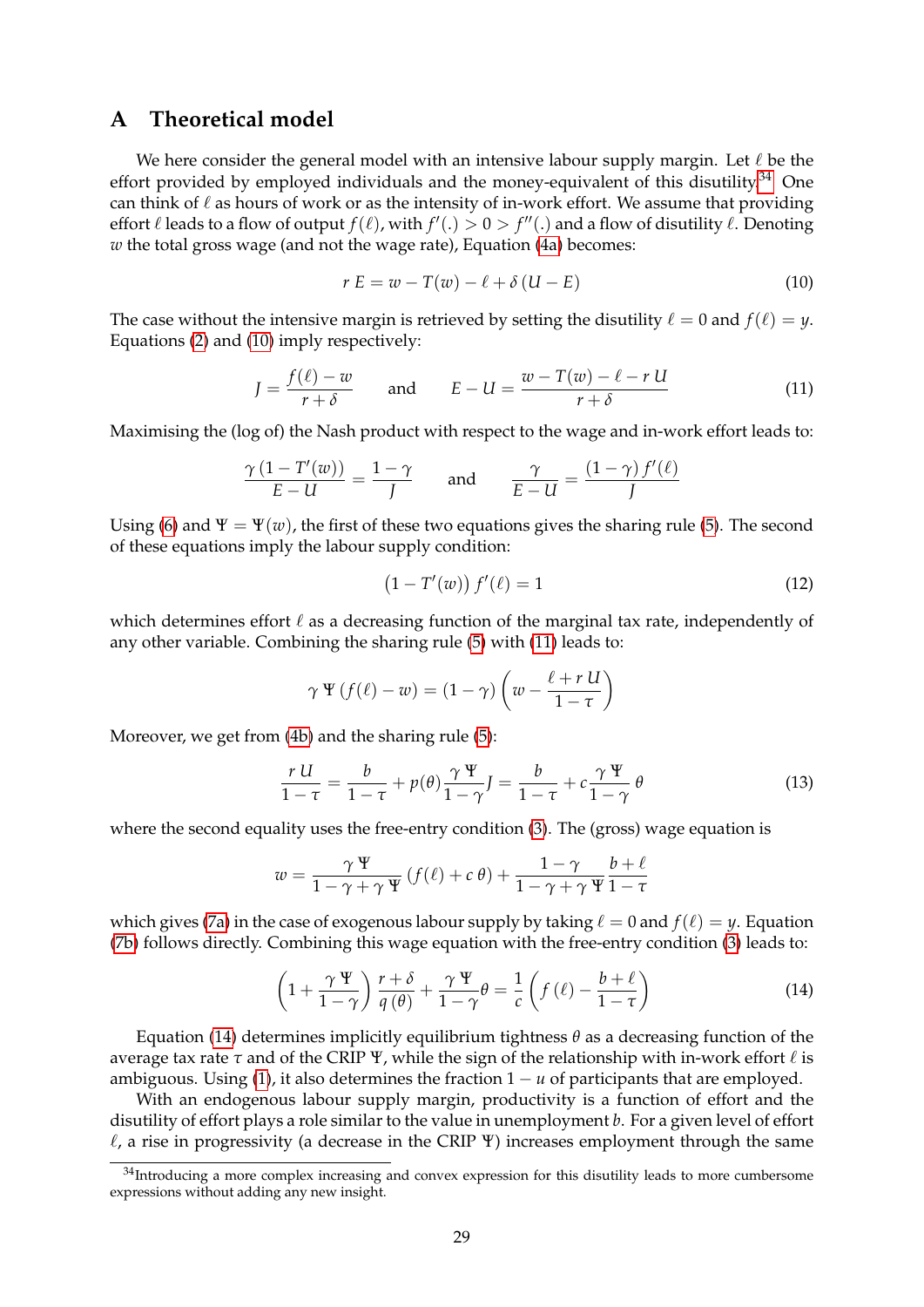wage moderating. Moreover, a rise in tax progressivity decreases effort  $\ell$ . This reduction has two opposite effects on the total surplus of a match. On the one hand, production decreases. On the other hand, the disutility of work also decreases. The net effect of effort  $\ell$  on employment depends on how the term  $f(\ell) - (b + \ell)/(1 - \tau)$  in the left-hand side of [\(14\)](#page-31-4) varies with  $\ell$ . Using [\(12\)](#page-31-5) a reduction in effort  $\ell$  increases (decreases) this term whenever taxation is regressive (progressive) i.e. when  $\Psi > 1$  (i.e.  $\Psi < 1$ ). Therefore, by continuity, and provided that the taxation is not too progressive so that the labour supply effect of tax progressivity remains dominated by the wage moderating effect, a rise in tax progressivity (a reduction in the CRIP Ψ) increases employment and decreases the unemployment rate.

Let us denote  $X = \frac{\gamma \Psi}{1-\gamma}$  $\frac{\gamma}{1-\gamma}$ . From [\(14\)](#page-31-4), the effect of the CRIP  $\Psi$  on tightness happens only through a change in *X*. A rise in the CRIP Ψ holding the average tax rate *τ* constant increases participation only if it increases the value of unemployed. Rewriting [\(13\)](#page-31-6) as:

$$
r U = b + c X \theta (1 - \tau)
$$

implies that a rise in the CRIP for a fixed *τ* increases participation if and only if *X θ* is increasing in *X*. Denoting the elasticity of the job filling rate by  $\eta(\theta) \equiv -\theta q'(\theta)/q'(\theta)$  and differentiating [\(14\)](#page-31-4) in  $\theta$  and in  $X = \frac{\gamma \Psi}{1-\gamma}$  $\frac{1}{1-\gamma}$  gives:

$$
\frac{d\theta}{\theta} = -\frac{X\frac{r+\delta}{q(\theta)} + X\theta}{\eta(\theta)(1+X)\frac{r+\delta}{q(\theta)} + X\theta} \frac{dX}{X} \quad \Rightarrow \qquad \frac{d(\theta X)}{\theta X} = \frac{[\eta(\theta)(1+X) - X]\frac{r+\delta}{q(\theta)}}{\eta(\theta)(1+X)\frac{r+\delta}{q(\theta)} + X\theta} \frac{dX}{X}
$$

Hence,  $X \theta$  is increasing in  $X$ , thereby participation is decreasing in progressivity, if and only if *X* >  $\eta$ ( $\theta$ )(1 + *X*). Given the definition of *X*, the latter condition is equivalent to:

$$
\frac{\gamma\,\Psi}{1-\gamma+\gamma\,\Psi}>\eta(\theta)
$$

that is to effective bargaining power being higher than the efficient one prescribed by the [Ho](#page-36-12)[sios](#page-36-12) [\(1990\)](#page-36-12) condition (see [Pissarides](#page-37-11) [\(2000\)](#page-37-11)), i.e. by unemployment rate being inefficiently high.

### <span id="page-32-0"></span>**B Data Appendix**

#### **Main variables used in the analysis**

**UNR**: unemployed persons divided by the labour force (harmonised; OECD economic outlook).

**Urate**: unemployed persons divided by the labour force (non harmonised; OECD Employment Database based on National Labour Force Surveys).

**Erate**: persons in employment divided by the working age population (non harmonised; OECD Employment Database based on data from National Labour Force Surveys).

**Prate**: persons in the labour force divided by the working age population (non harmonised; OECD Employment Database based on data from National Labour Force Surveys).

**ATR, 67, 100, 167 AW**: average tax rates (ATR) including taxes, social security contributions (net of cash benefits received) for the average worker (single person, no child) at 67%, 100% and 167% of average earnings. These data are drawn from the OECD tax Database for the years 2000-2008 and extended back to 1997, using information from OECD Taxing Wages (historical model B). The two datasets are constructed using the same methodology, the only difference being that computations from Taxing Wages historical model B use as a benchmark the average production worker (APW) rather than the average worker (AW). We used the common support of the two datasets (i.e. the years 2000-2004) to rescale the ATRs from OECD Taxing Wages to the corresponding ATRs from the OECD Tax Database. This allowed us to exploit the yearly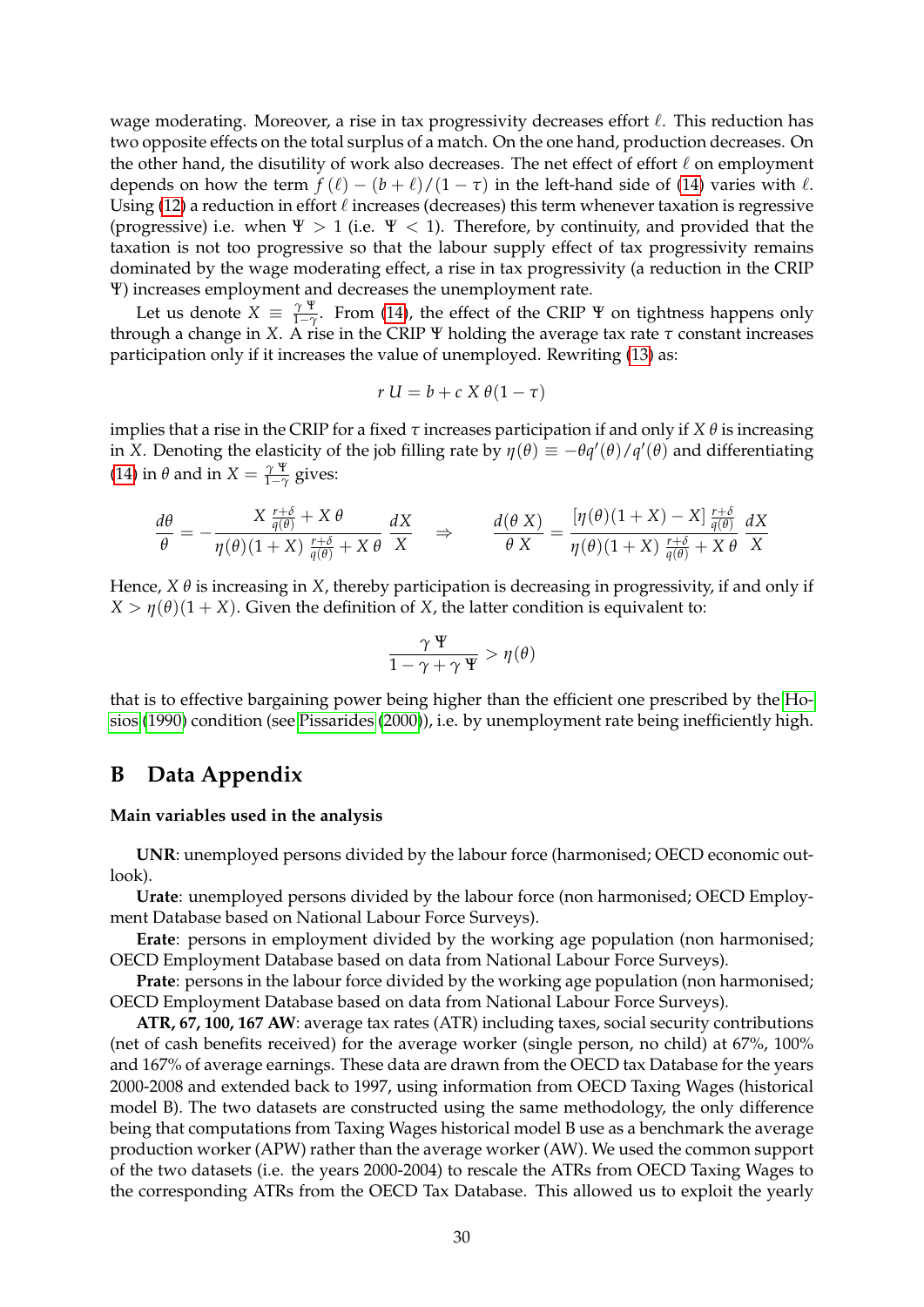variation of OECD Taxing Wages' ATRs between years 1999/2000, 1998/1999, and 1997/1998 to extend the relevant time series from the OECD Tax Database back to 1997.

#### **Instruments**

**NoTrust**: percentage of respondents that give answer 4 (i.e., 'none at all') to questions *E*069 8 in WVS1-5, V212 in EVS4, V207 in EVS3, q553i in EVS2, v546 in EVS1 (how much confidence in civil service). The period is as follows:

*1980-89*: coverage by EVS1/WVS1 but for CHE, covered by EVS2. Surveys carried in 1981 for AUS, BEL, DEU, DNK, ESP, FIN, FRA, GBR, IRE, JPN, NLD; 1982 for CAN, NOR, NOR, SWE, USA;

*1990-94*: coverage by EVS2/WVS2. Surveys carried in 1990 for AUT, BEL, CAN, DEU, DNK, ESP, FIN, FRA, GBR, ITA, JPN, NLD, NOR, PRT, SWE, USA. Notice that we have two observations for ESP (in year 1990) corresponding to both WVS2 and EVS2 being carried that year.

*1995-99*: coverage by EVS3/WVS3. Surveys carried in 1995 for AUS, ESP, JPN, USA; 1996 for CHE, FIN, NOR, SWE; 1997 for DEU; 1998 for GBR, BEL, GBR, NZL; 1999 for AUT, BEL, DEU, DNK, ESP, FRA, GBR, GRC, IRE, ITA, NLD, PRT, SWE, USA. Notice that we have two observations for ESP (1995 and 1999), DEU (1997 and 1999), GBR (1998, 1999), and USA (1999), corresponding to both WVS3 and EVS3 being carried in those countries.

*2000-04*: coverage by WVS4 but for FIN and NZL, covered by EVS3 and WVS5, respectively. This period is generally not covered by any EVS wave, thus the majority of European countries is not surveyed. Surveys carried in 2000 for CAN, ESP, FIN, JPN; 2004 for NZL.

*2005-08*: coverage by EVS4/WVS5. Surveys carried in 2005 for AUS, FIN, ITA, JPN; 2006 for CAN, DEU, FRA, GBR, NLD, SWE, USA; 2007 for CHE, ESP; 2008 for AUS, CHE, DEU, DNK, ESP, FRA, GRC, IRE, NLD, NOR, PRT. Notice that we have two observations for AUS (2005 and 2008), CHE (2007 and 2008), DEU (2006, 2008), ESP (2007, 2008), FRA (2006, 2008), NLD (2006, 2008), POL (2005, 2008), corresponding to both WVS5 and EVS4 being carried.

Observations were averaged out by country and period thus obtaining an unbalanced panel of 21 countries covering the period 1990-2008 in five years averages. Missing observations were obtained by linear interpolation. The initial observation covering the period 1980-89, has not been used in the empirical analysis, but provided the basis to obtain the observation for the period 1990-94 by linear interpolation for countries where observations were missing for this period.

**Leftism**: Difference between the shares in legislative seats of left-wing and centrist parties minus the share in legislative seats of right-wing parties. Authors' calculations using data from "Electoral, Legislative, and Government Strength of Political Parties by Ideological Group in Capitalist Democracies, 1950-2006: A Database", by Duane Swank. See [http:](http://www.marquette.edu/polisci/faculty_swank.shtml) [//www.marquette.edu/polisci/faculty\\_swank.shtml](http://www.marquette.edu/polisci/faculty_swank.shtml).

**Taxconsol**: Cumulated sum of documented tax increases drawn by historical sources and records based on the methodology developed by [Romer and Romer](#page-37-15) [\(2010\)](#page-37-15), drawn by [Devries](#page-35-12) [et al.](#page-35-12) [\(2011\)](#page-35-12) (see <http://www.imf.org/external/pubs/cat/longres.aspx?sk=24892.0>).

For estimates presented in Table 5 (columns 2a and 2b), observations for the missing countries (Greece, Norway, New Zealand, Switzerland) have been reconstructed applying the methodology by Guichard *et alii* 2007 to the cyclically adjusted current receipts, general government, as a percentage of potential GDP (OECD Economic Outlook).

**Pcdebt**: General government gross financial liabilities, as a percentage of GDP (OECD Economic Outlook).

#### **Other variables used in the analysis**

**Unemployment rates by skill level**: Unemployed persons divided by the labour force by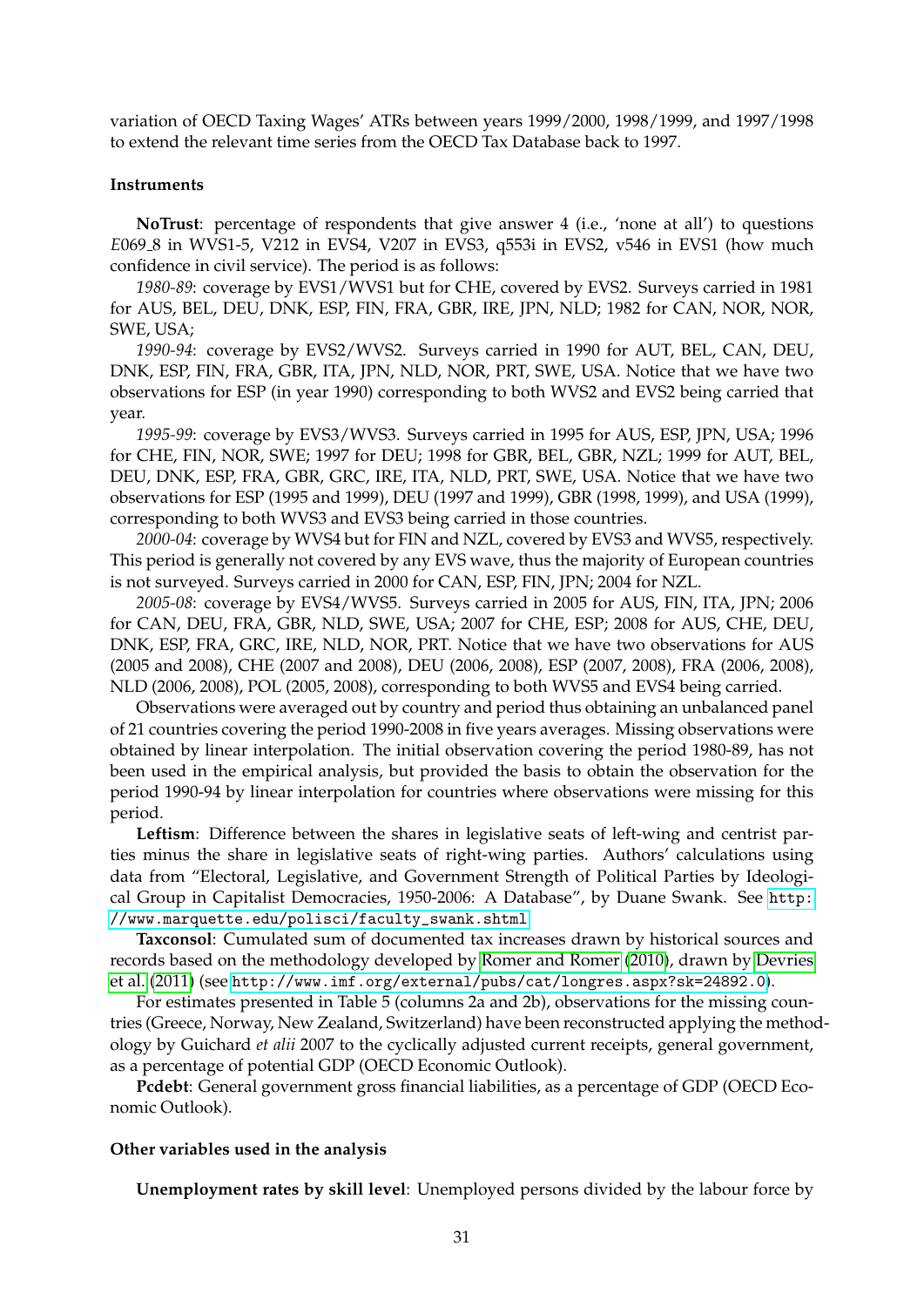age group and educational attainment. Low skilled workers completed up to secondary education, while high skilled workers completed tertiary education or more. Young workers have an age comprised between 15 and 24 years. Old workers have an age comprised between 25 and 54 years. These are authors' calculation based on World Bank's Development Indicators.

**EPL**: Unweighted sum of the OECD synthetic index of employment protection legislation (OECD Employment Outlook).

**UnionDensity**: union density (% of unionised workers; OECD Employment Outlook).

**UBRR**: average unemployment benefit replacement rates (average of replacement rates across various earnings levels, family situations and durations of unemployment; OECD Benefits and Wages Database).

**Wcoord**: coordination of wage bargaining (classification is based on Kenworthy's 5-point classification of wage-setting coordination scores; ICTWSS Database).

**Irate**: Long-term interest rate on government bonds (OECD Economic Outlook).

**Outgap**: Percentage deviation of output from trend (OECD Economic Outlook).

**Inflchange**: Change in the inflation between two consecutive years (authors' calculation using data from the OECD Economic Outlook).

**Openness**: The trade-to-GDP ratio is the sum of exports and imports of goods and services relative to GDP (OECD International Trade Indicators database).

#### **References**

- <span id="page-34-5"></span>Algan, Y. and P. Cahuc (2006). Civic Attitudes and the Design of Labour Market Institutions: Which Countries Can Implement the Danish Flexicurity Model? Technical Report 5489, CEPR Discussion Papers.
- <span id="page-34-6"></span>Algan, Y. and P. Cahuc (2010). Inherited Trust and Growth. *American Economic Review 100*(5), 2060–92.
- <span id="page-34-8"></span>Algan, Y., P. Cahuc, and M. Sangnier (2011). Efficient and Inefficient Welfare States. Technical Report 5445, IZA Discussion Papers.
- <span id="page-34-2"></span>Algan, Y., P. Cahuc, and A. Zylberberg (2002). Public employment and labour market performance. *Economic Policy 17*(34), 7–66.
- <span id="page-34-7"></span>Ardagna, S. (2004). Fiscal stabilizations: When do they work and why. *European Economic Review 48*(5), 1047–1074.
- <span id="page-34-9"></span>Baldini, M., M. Marcello, and S. Toso (2006). Chi ha beneficiato delle riforme del nostro sistema di tax-benefit? le ultime due legislature a confronto. In B. Andrea and S. Chiara (Eds.), *Rapporto sulle disuguaglianze economiche in Italia*. il Mulino.
- <span id="page-34-4"></span>Bassanini, A. and R. Duval (2009). Unemployment, institutions, and reform complementarities: re-assessing the aggregate evidence for oecd countries. *Oxford Review of Economic Policy 25*(1), 40–59.
- <span id="page-34-0"></span>Bean, C. R., P. R. G. Layard, and S. J. Nickell (1986). The Rise in Unemployment: A Multicountry Study. *Economica 53*(210), S1–22.
- <span id="page-34-3"></span>Belot, M. and J. C. van Ours (2004). Does the recent success of some OECD countries in lowering their unemployment rates lie in the clever design of their labor market reforms? *Oxford Economic Papers 56*(4), 621–642.
- <span id="page-34-1"></span>Blanchard, O. and J. Wolfers (2000). The Role of Shocks and Institutions in the Rise of European Unemployment: The Aggregate Evidence. *Economic Journal 110*(462), C1–33.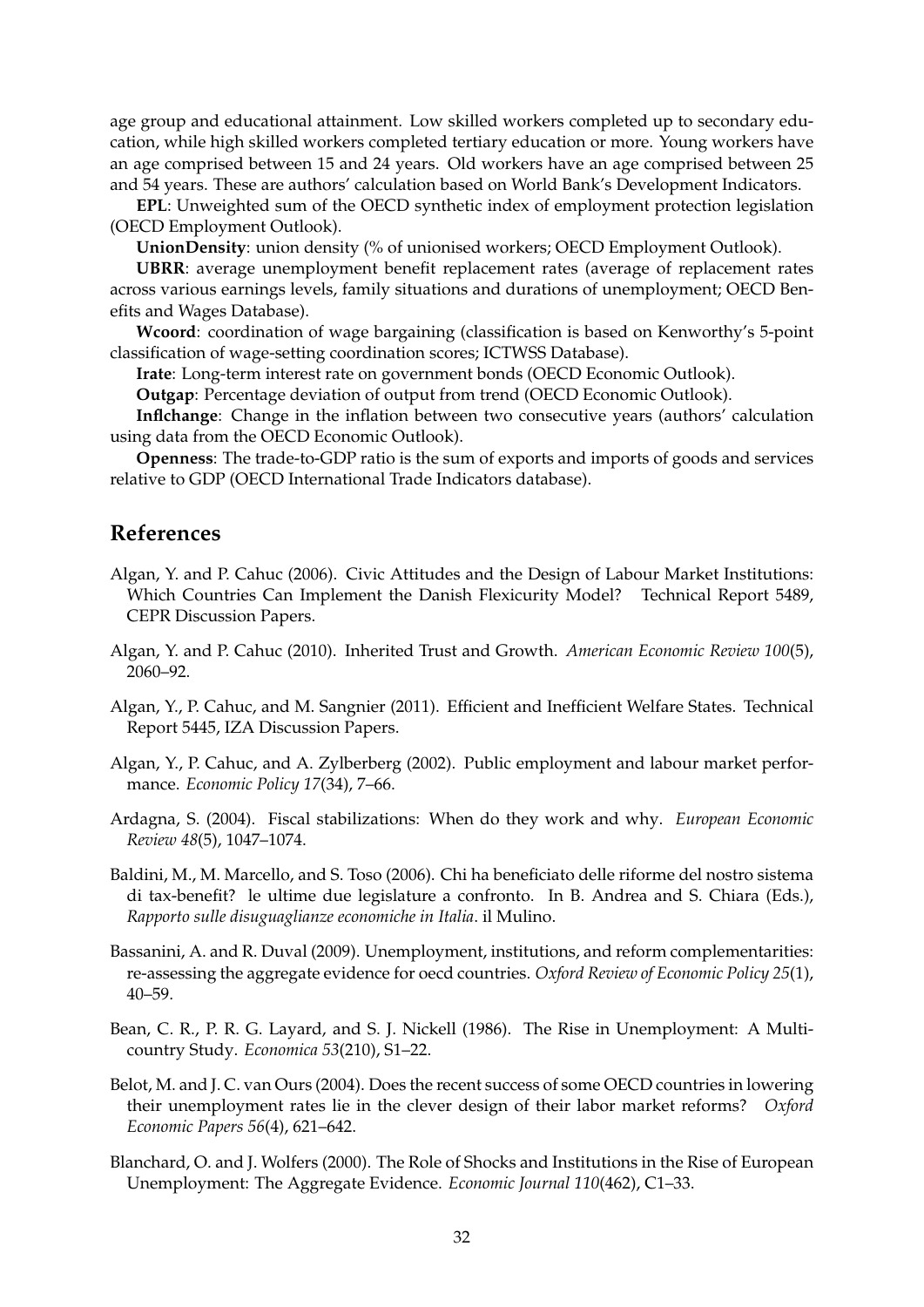- <span id="page-35-4"></span>Blundell, R. and A. Shephard (2012). Employment, Hours of Work and the Optimal Taxation of Low-Income Families. *Review of Economic Studies 79*(2), 481–510.
- <span id="page-35-2"></span>Brunello, G. and D. Sonedda (2007). Progressive taxation and wage setting when unions strategically interact. *Oxford Economic Papers 59*(1), 127–140.
- <span id="page-35-17"></span>Bunel, M. and Y. L'Horty (2012). The effects of reduced social security contributions on employment: An evaluation of the 2003 french reform. *Fiscal Studies 33*(3), 371–398.
- <span id="page-35-8"></span>Cahuc, P., S. Carcillo, and T. L. Barbanchon (2014). Hiring subsidies in bad times: do they work? *mimeo*.
- <span id="page-35-11"></span>Cahuc, P. and A. Zylberberg (2004). *Labor Economics*. The MIT Press.
- <span id="page-35-16"></span>Cloyne, J. S. (2010). Discretionary tax shocks in the United Kingdom 1945-2009: a narrative account and dataset. Technical Report 34913, MPRA Paper.
- <span id="page-35-0"></span>Daveri, F. and G. Tabellini (2000). Unemployment, growth and taxation in industrial countries. *Economic Policy 15*(30), 47–104.
- <span id="page-35-12"></span>Devries, P., J. Guajardo, D. Leigh, and A. Pescatori (2011). A New Action-based Dataset of Fiscal Consolidation. Technical Report 11/128, IMF Working Papers.
- <span id="page-35-5"></span>Diamond, P. A. (1982). Wage Determination and Efficiency in Search Equilibrium. *Review of Economic Studies 49*(2), 217–27.
- <span id="page-35-15"></span>Drazen, A. (2000). *Political Economy in Macroeconomics*. Princeton University Press.
- <span id="page-35-3"></span>Eissa, N. and J. B. Liebman (1996). Labor Supply Response to the Earned Income Tax Credit. *The Quarterly Journal of Economics 111*(2), 605–37.
- <span id="page-35-18"></span>Eslake, S. (2011). Australia's tax reform challenge. *Australian Parliamentary Library Lecture, Parliament House, Canberra*.
- <span id="page-35-7"></span>Falk, M. and B. Koebel (2001). A dynamic heterogeneous labour demand model for German manufacturing. *Applied Economics 33*(3), 339–348.
- <span id="page-35-10"></span>Fuest, C. and B. Huber (2000). Is tax progression really good for employment? A model with endogenous hours of work. *Labour Economics 7*(1), 79–93.
- <span id="page-35-19"></span>Galí, J. and R. Perotti (2003). Fiscal policy and monetary integration in Europe. *Economic Policy 18*(37), 533–572.
- <span id="page-35-1"></span>Griffith, R., R. Harrison, and G. Macartney (2007). Product Market Reforms, Labour Market Institutions and Unemployment. *Economic Journal 117*(519), C142–C166.
- <span id="page-35-13"></span>Guichard, S., M. Kennedy, E. Wurzel, and C. André (2007). What Promotes Fiscal Consolidation: OECD Country Experiences. Technical report, OECD Economics Department Working Papers.
- <span id="page-35-14"></span>Guiso, L., P. Sapienza, and L. Zingales (2008). Long Term Persistence. Technical Report 14278, NBER Working Papers.
- <span id="page-35-6"></span>Hamermesh, D. S. (1993). *Labor Demand*. Princeton University Press.
- <span id="page-35-9"></span>Hansen, C. T. (1999). Lower tax progression, longer hours and higher wages. *Scandinavian Journal of Economics 101*(1), 49–65.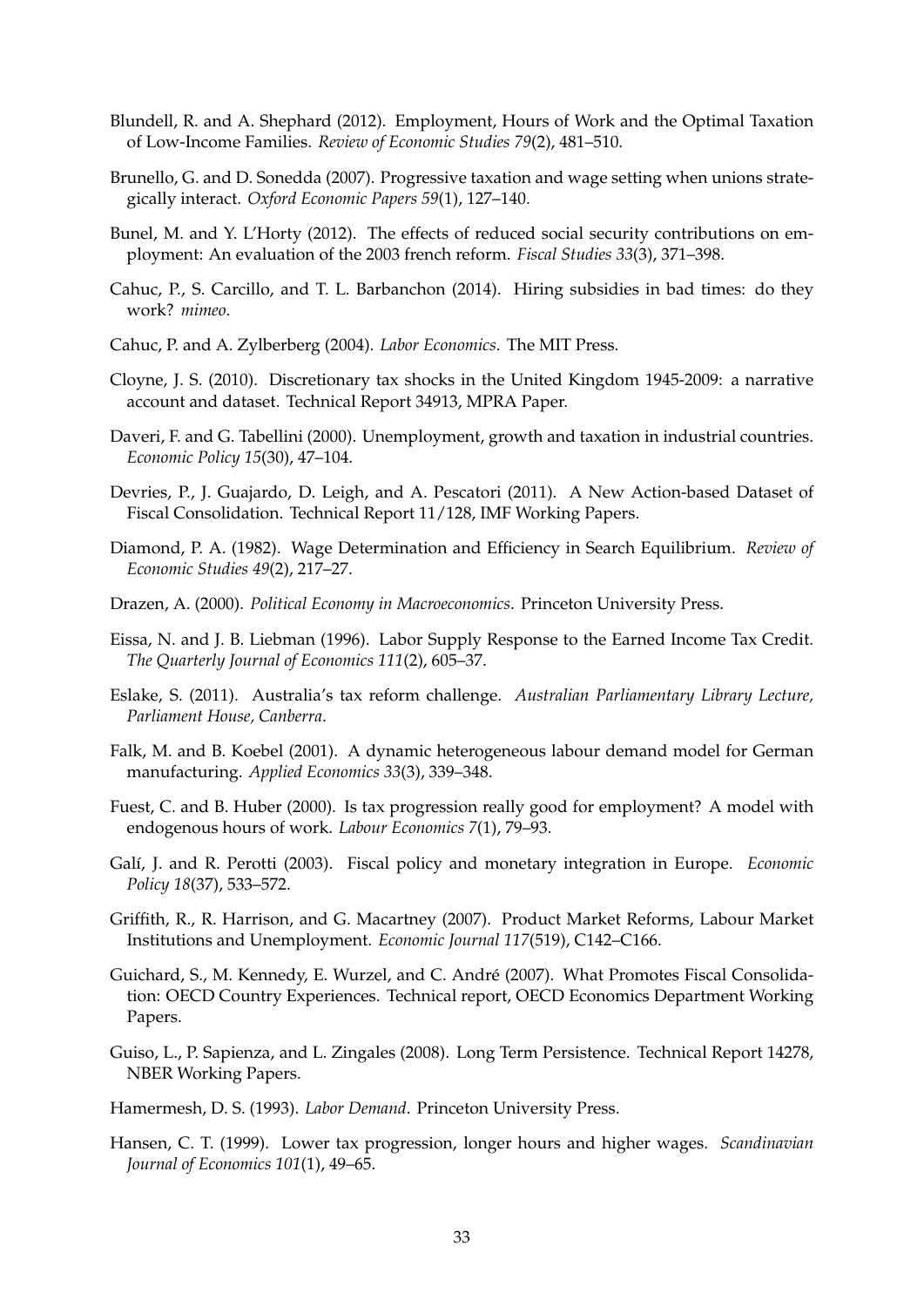- <span id="page-36-9"></span>Hansen, C. T., L. H. Pedersen, and T. Sløk (2000). Ambiguous effects of tax progressivity – theory and Danish evidence. *Labour Economics 7*(3), 335–347.
- <span id="page-36-18"></span>Harding, A., N. Warren, M. Robinson, and S. Lambert (2000). The distributional impact of year 2000 tax reforms in australia. *Agenda 7*(1), 17–32.
- <span id="page-36-15"></span>Heckman, J. J. (1993). What has been learned about labor supply in the past twenty years? *The American Economic Review 83*(2), pp. 116–121.
- <span id="page-36-0"></span>Hersoug, T. (1984). Union wage responses to tax changes. *Oxford Economic Papers 36*(1), 37–51.
- <span id="page-36-7"></span>Holmlund, B. and A. S. Kolm (1995). Progressive taxation, wage setting and unemployment: theory and swedish evidence. *Swedish Economic Policy Review 2*, 423–460.
- <span id="page-36-12"></span>Hosios, A. J. (1990). On the Efficiency of Matching and Related Models of Search and Unemployment. *Review of Economic Studies 57*(2), 279–98.
- <span id="page-36-3"></span>Hungerbühler, M., E. Lehmann, A. Parmentier, and B. Van der Linden (2006). Optimal redistributive taxation in a search equilibrium model. *Review of Economic Studies 73*(3), 743–767.
- <span id="page-36-13"></span>Immervoll, H., H. J. Kleven, C. T. Kreiner, and E. Saez (2007). Welfare reform in European countries: a microsimulation analysis. *Economic Journal 117*(516), 1–44.
- <span id="page-36-10"></span>Juhn, C., K. M. Murphy, and R. H. Topel (1991). Why Has the Natural Rate of Unemployment Increased over Time? *Brookings Papers on Economic Activity 22*(2), 75–142.
- <span id="page-36-11"></span>Kramarz, F. and T. Philippon (2001). The impact of differential payroll tax subsidies on minimum wage employment. *Journal of Public Economics 82*(1), 115–146.
- <span id="page-36-5"></span>Layard, R., S. Nickell, and R. Jackman (1991). *Unemployment: Macroeconomic Performance and the Labour Market*. Oxford University Press.
- <span id="page-36-17"></span>Lehmann, E., F. Marical, and L. Rioux (2013). Labor income responds differently to income-tax and payroll-tax reforms. *Journal of Public Economics 99*(1), 66–84.
- <span id="page-36-4"></span>Lehmann, E., A. Parmentier, and B. Van der Linden (2011). Optimal income taxation with endogenous participation and search unemployment. *Journal of Public Economics 95*(11), 1523– 1537.
- <span id="page-36-1"></span>Lockwood, B. and A. Manning (1993). Wage setting and the tax system theory and evidence for the United Kingdom. *Journal of Public Economics 52*(1), 1–29.
- <span id="page-36-6"></span>Malcomson, J. M. and N. Sartor (1987). Tax push inflation in a unionized labour market. *European Economic Review 31*(8), 1581 – 1596.
- <span id="page-36-8"></span>Manning, A. (1993). Wage Bargaining and the Phillips Curve: The Identification and Specification of Aggregate Wage Equations. *Economic Journal 103*(416), 98–118.
- <span id="page-36-16"></span>Manning, A. and B. Petrongolo (2013). How local are labor markets? Evidence from a spatial job search model. London school of economics.
- <span id="page-36-14"></span>Meghir, C. and D. Phillips (2010). Labour supply and taxes. In J. Mirrlees, S. Adam, T. Besley, R. Blundell, S. Bond, R. Chote, M. Gammie, P. Johnson, G. Myles, and J. Poterba (Eds.), *Mirrlees Review: Reforming the tax system for the 21st century*, Volume Dimensions of Tax design, Chapter 3, pp. 202–274. Oxford University Press.
- <span id="page-36-2"></span>Mirrlees, J. A. (1971). An exploration in the theory of optimum income taxation. *Review of Economic Studies 38*, 175–208.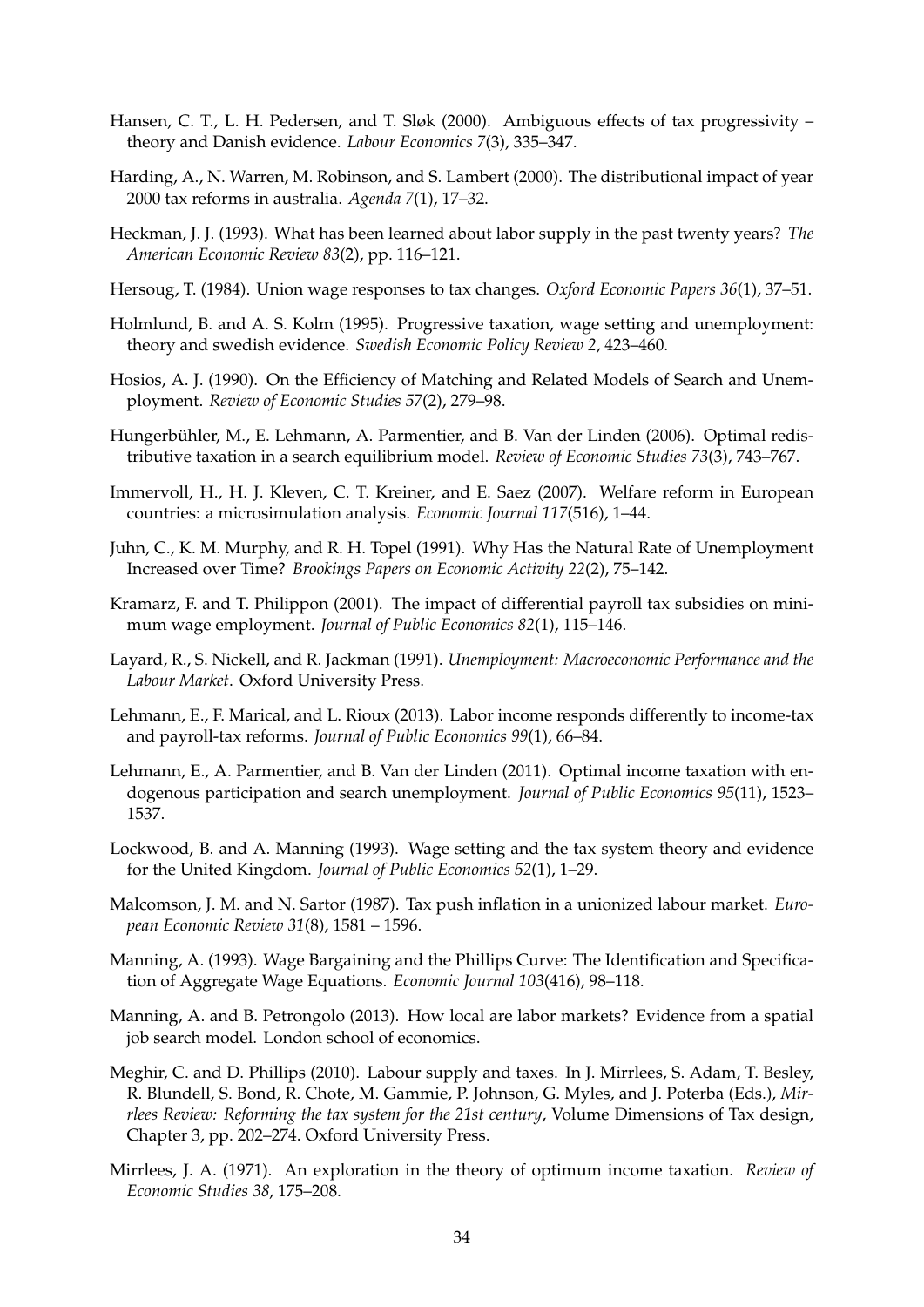<span id="page-37-12"></span>Moen, E. R. (1997). Competitive Search Equilibrium. *Journal of Political Economy 105*(2), 385–411.

- <span id="page-37-10"></span>Mortensen, D. T. and C. A. Pissarides (1999). New developments in models of search in the labor market. In O. Ashenfelter and D. Card (Eds.), *Handbook of Labor Economics*, Volume 3 of *Handbook of Labor Economics*, Chapter 39, pp. 2567–2627. Elsevier.
- <span id="page-37-5"></span>Musgrave, R. A. and T. Thin (1948). Income tax progression, 1928-48. *Journal of Political Economy 56*, 498–514.
- <span id="page-37-0"></span>Nickell, S. and R. Layard (1999). Chapter 46 labor market institutions and economic performance. Volume 3, Part C of *Handbook of Labor Economics*, pp. 3029 – 3084. Elsevier.
- <span id="page-37-1"></span>Nickell, S., L. Nunziata, and W. Ochel (2005). Unemployment in the OECD Since the 1960s. What Do We Know? *Economic Journal 115*(500), 1–27.
- <span id="page-37-14"></span>Nunziata, L. (2005). Institutions and Wage Determination: a Multi-country Approach. *Oxford Bulletin of Economics and Statistics 67*(4), 435–466.
- <span id="page-37-13"></span>Parmentier, A. (2006). The effects of the marginal tax rate in a matching model with endogenous labor supply. Discussion papers, Université catholique de Louvain, Département des Sciences Economiques.
- <span id="page-37-17"></span>Persson, T. and G. Tabellini (2002). *Political Economics: Explaining Economic Policy*. The MIT Press.
- <span id="page-37-18"></span>Pesaran, M. H. (2006). Estimation and Inference in Large Heterogeneous Panels with a Multifactor Error Structure. *Econometrica 74*(4), 967–1012.
- <span id="page-37-3"></span>Pissarides, C. A. (1985). Taxes, subsidies and equilibrium unemployment. *Review of Economic Studies 52*(1), 121–134.
- <span id="page-37-4"></span>Pissarides, C. A. (1998). The impact of employment tax cuts on unemployment and wages; The role of unemployment benefits and tax structure. *European Economic Review 42*(1), 155–183.
- <span id="page-37-11"></span>Pissarides, C. A. (2000). *Equilibrium Unemployment Theory, 2nd Edition*, Volume 1 of *MIT Press Books*. The MIT Press.
- <span id="page-37-6"></span>Prescott, E. C. (2004). Why do Americans work so much more than Europeans? *Quarterly Review* (Jul), 2–13.
- <span id="page-37-9"></span>Røed, K. and S. Strøm (2002). Progressive Taxes and the Labour Market: Is the Trade-Off between Equality and Efficiency Inevitable? *Journal of Economic Surveys 16*(1), 77–110.
- <span id="page-37-2"></span>Rogerson, R. (2006). Understanding Differences in Hours Worked. *Review of Economic Dynamics 9*(3), 365–409.
- <span id="page-37-7"></span>Rogerson, R. (2008). Structural Transformation and the Deterioration of European Labor Market Outcomes. *Journal of Political Economy 116*(2), 235–259.
- <span id="page-37-8"></span>Rogerson, R. and J. Wallenius (2009). Micro and macro elasticities in a life cycle model with taxes. *Journal of Economic Theory 144*(6), 2277–2292.
- <span id="page-37-15"></span>Romer, C. D. and D. H. Romer (2010). The Macroeconomic Effects of Tax Changes: Estimates Based on a New Measure of Fiscal Shocks. *American Economic Review 100*(3), 763–801.
- <span id="page-37-16"></span>Sapienza, P., A. Toldra-Simats, and L. Zingales (2013). Understanding trust. *The Economic Journal 123*(573), 1313–1332.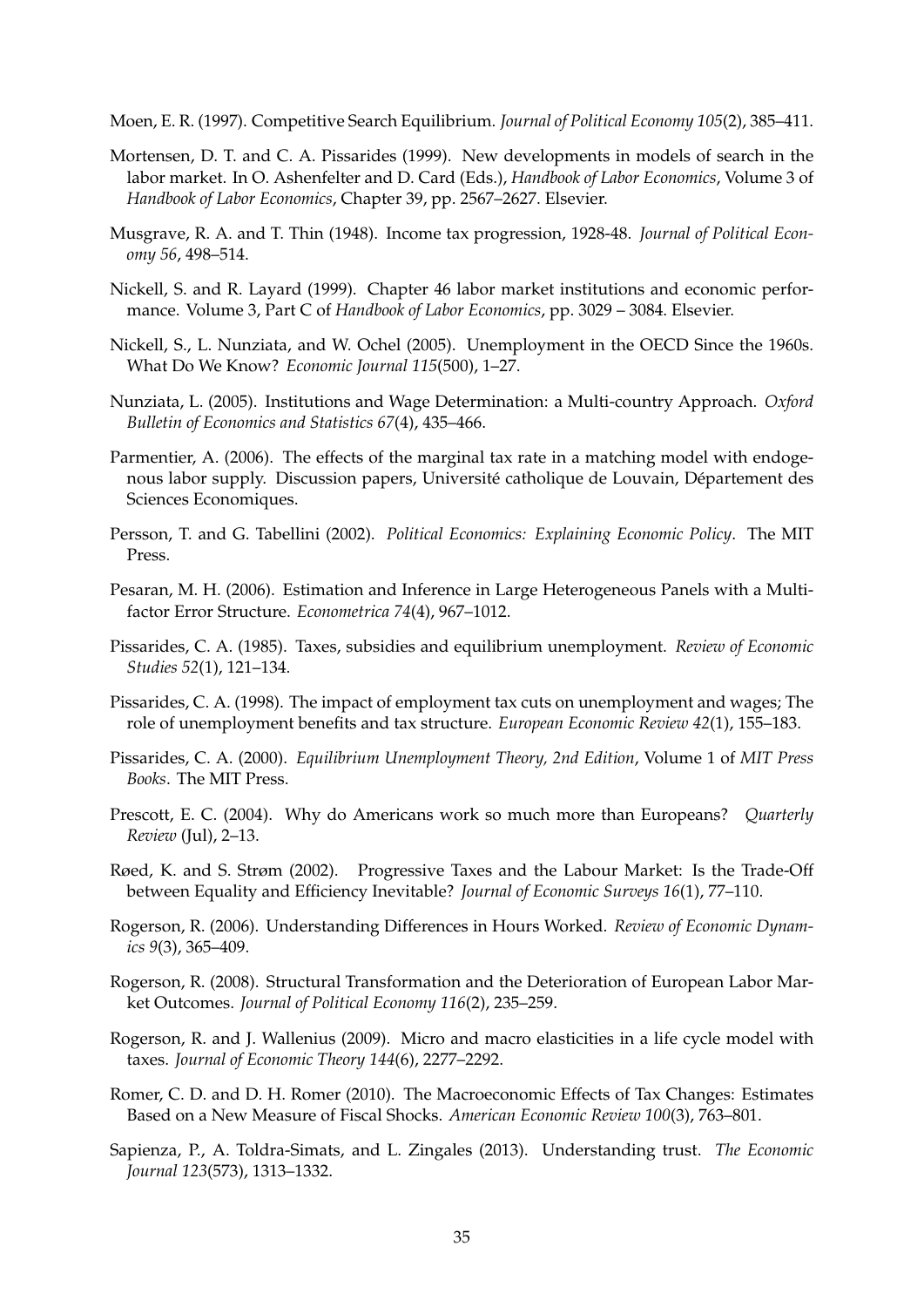<span id="page-38-6"></span>Smith, G. (2009). Australian tax reforms: Past and future. Unpublished.

- <span id="page-38-0"></span>Sørensen, P. B. (1997). Public finance solutions to the european unemployment problem? *Economic Policy 25*, 223–264.
- <span id="page-38-1"></span>Sørensen, P. B. (1999). Optimal tax progressivity in imperfect labour markets. *Labour Economics 6*, 435–452.
- <span id="page-38-3"></span>Stuart, A., B. James, and H. Christopher (2010). Taxation in the UK. In J. Mirrlees, S. Adam, T. Besley, R. Blundell, S. Bond, R. Chote, M. Gammie, P. Johnson, G. Myles, and J. Poterba (Eds.), *Mirrlees Review: Reforming the tax system for the 21st century*, Volume Dimensions of Tax design, Chapter 1, pp. 1–77. Oxford University Press.
- <span id="page-38-2"></span>Summers, L. H., J. Gruber, and R. Vergara (1993). Taxation and the Structure of Labor Markets: The Case of Corporatism. *The Quarterly Journal of Economics 108*(2), 385–411.
- <span id="page-38-4"></span>Tondani, D. and P. Mancini (2006). Gli effetti redistributivi delle riforme dell'imposizione personale nella XIV Legislatura. SIEP Working Paper 479.
- <span id="page-38-5"></span>Tran-Nam, B. and L. Vu (2007). Personal income tax reform in australia: a specific proposal. *37*(2), 163–186.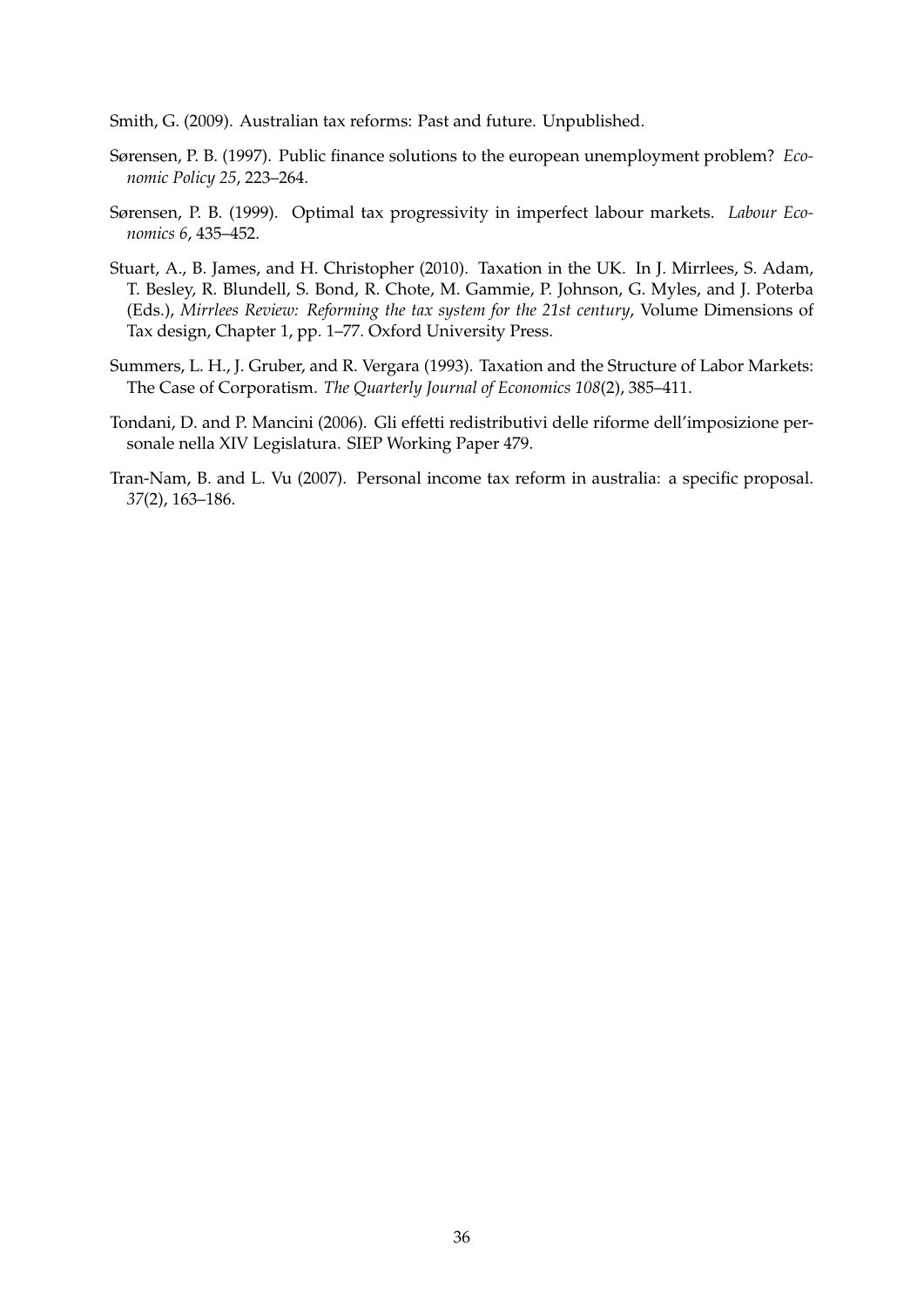|                                                 |                                                      | Baseline Identification |               | Using Guichard et al. (2007)           | Using Public Debt                                                               |           |                               | Using Normalised NoTrustCivil                                                                                                                                                                                                                                                                                       |
|-------------------------------------------------|------------------------------------------------------|-------------------------|---------------|----------------------------------------|---------------------------------------------------------------------------------|-----------|-------------------------------|---------------------------------------------------------------------------------------------------------------------------------------------------------------------------------------------------------------------------------------------------------------------------------------------------------------------|
|                                                 | $\binom{[a]}{b}$                                     | (d b)                   | (2a)          | (2b)                                   | (3a)                                                                            | (3b)      | (4a)                          | $\bigoplus$                                                                                                                                                                                                                                                                                                         |
|                                                 |                                                      |                         |               |                                        | Second-stage results                                                            |           |                               |                                                                                                                                                                                                                                                                                                                     |
|                                                 | UNR                                                  | erate                   | <b>UNR</b>    | erate                                  | UNR                                                                             | erate     |                               |                                                                                                                                                                                                                                                                                                                     |
| $\ln (ret100)_{t-1}$                            | $-53.420**$                                          | 51.798**                | $-53.578*$    | 55.010*                                | $-56.535***$                                                                    | 58.393*** | $-57.793**$                   | 32.144**                                                                                                                                                                                                                                                                                                            |
|                                                 | (16.302)                                             | (19.358)                | (21.789)      | (26.371)                               | (14.151)                                                                        | (17.255)  | (18.538)                      | (12.199)                                                                                                                                                                                                                                                                                                            |
| $\ln \left( \frac{ret67}{ret167} \right)_{t-1}$ | $-56.801**$                                          | 61.884*                 | $-64.397**$   | 74.531*                                | $-63.523**$                                                                     | 71.713*   | $-72.402*$                    | 32.156                                                                                                                                                                                                                                                                                                              |
|                                                 | (20.544)                                             | (26.906)                | (23.437)      | (32.208)                               | (23.186)                                                                        | (31.723)  | (35.473)                      | (23.524)                                                                                                                                                                                                                                                                                                            |
| $R^2$                                           | 0.67                                                 | 0.95                    | 0.63          | 0.94                                   | 0.62                                                                            | 0.94      | 0.56                          | 0.97                                                                                                                                                                                                                                                                                                                |
| $\mathsf{X}$                                    | 231                                                  | 231                     | 231           | 231                                    | 231                                                                             | 231       | 231                           | 231                                                                                                                                                                                                                                                                                                                 |
| Hansen / test                                   | 0.6473                                               | 0.4635                  | 0.8837        | 0.5448                                 | 0.8142                                                                          | 0.7471    | 0.9136                        | 0.2876                                                                                                                                                                                                                                                                                                              |
|                                                 |                                                      |                         |               |                                        | First-stage statistics                                                          |           |                               |                                                                                                                                                                                                                                                                                                                     |
|                                                 | $\ln(ret100)$ $\ln\left(\frac{ret67}{ret167}\right)$ |                         | $\ln(ret100)$ | $\ln\left(\frac{ret67}{ret167}\right)$ | $\ln(\textit{ret}100)$ $\ln\left(\frac{\textit{ret67}}{\textit{ret167}}\right)$ |           |                               |                                                                                                                                                                                                                                                                                                                     |
| F of Excluded                                   | 6.214                                                | 8.678                   | 6.351         | 6.028                                  | 17.812                                                                          | 7.672     | 8.12                          | 3.36                                                                                                                                                                                                                                                                                                                |
| Shea Partial R <sup>2</sup>                     | 0.0840                                               | 0.0623                  | 0.0761        | 0.0493                                 | 0.1226                                                                          | 0.0486    | 0.1062                        | 0.0413                                                                                                                                                                                                                                                                                                              |
| KP under                                        |                                                      | 0.0003                  |               | 0.0004                                 | 0.0004                                                                          |           |                               | 0.0078                                                                                                                                                                                                                                                                                                              |
| $KP$ weak                                       | 4.87                                                 |                         |               | 4.59                                   | 4.96                                                                            |           |                               | 3.39                                                                                                                                                                                                                                                                                                                |
|                                                 |                                                      |                         | :<br>;<br>;   | $\frac{1}{1}$ $\frac{1}{1}$            | $\tilde{c}$<br>$\tilde{c}$                                                      |           | $\overline{r}$ $\overline{r}$ | $\frac{1}{2}$ $\frac{1}{2}$ $\frac{1}{2}$ $\frac{1}{2}$ $\frac{1}{2}$ $\frac{1}{2}$ $\frac{1}{2}$ $\frac{1}{2}$ $\frac{1}{2}$ $\frac{1}{2}$ $\frac{1}{2}$ $\frac{1}{2}$ $\frac{1}{2}$ $\frac{1}{2}$ $\frac{1}{2}$ $\frac{1}{2}$ $\frac{1}{2}$ $\frac{1}{2}$ $\frac{1}{2}$ $\frac{1}{2}$ $\frac{1}{2}$ $\frac{1}{2}$ |

<span id="page-39-0"></span>

| Table 5: Robustness checks about instruments. Significance levels: *: 10%, **: 5%, **: 1%. p-values of Hansen J over-identification tests and        |
|------------------------------------------------------------------------------------------------------------------------------------------------------|
| of Anderson and Rubin F test of significance of endogenous regressors are provided. These estimates are obtained using country-fixed effects,        |
| time-fixed effects and the same controls as in Table 1. The instruments for Columns (1 a, b) are Leftism, NoTrustCivil and Taxconsol. In columns     |
| $(2 a, b)$ , Taxconsol is extended for the missing countries by Guichard et al. (2007). In Columns (3 a, b) Taxconsol is replaced by Public debt. In |
| Columns $(4a, b)$ , NoTrustCivil is computed as the share of individuals that trust other people but do not trust the civil service.                 |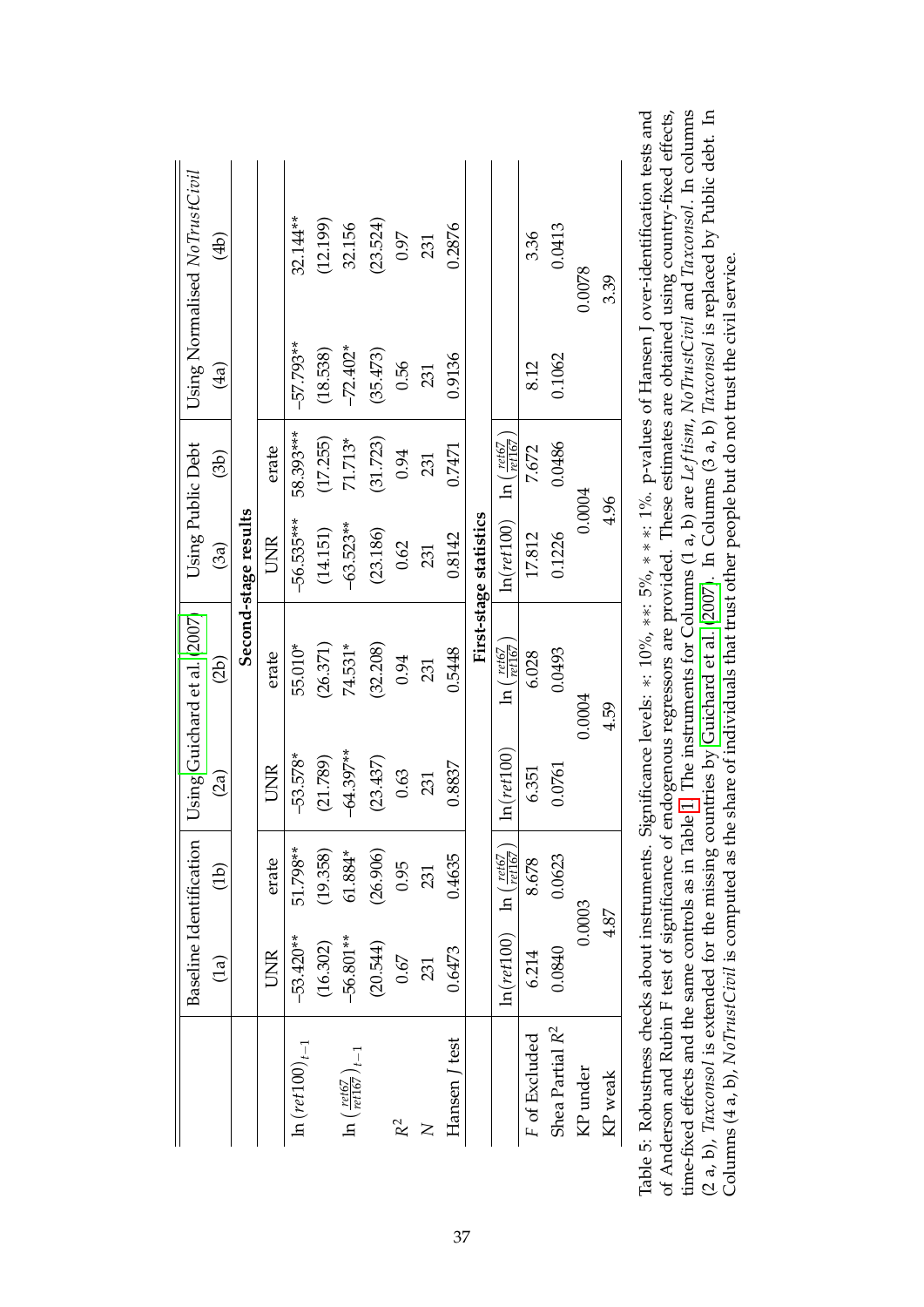<span id="page-40-0"></span>

|                                                     |                                   | Unemployment rate UNR                                                |                  |                               | Employment rate <i>erate</i>                                |                  |
|-----------------------------------------------------|-----------------------------------|----------------------------------------------------------------------|------------------|-------------------------------|-------------------------------------------------------------|------------------|
|                                                     | $\ln \left( ret100\right) _{t-1}$ | $\left(\frac{ret67}{ret167}\right)_{t-1}$<br>$\overline{\mathbf{a}}$ | Hansen J test    | $\ln \left( ret100\right) _t$ | $\left(\frac{ret67}{ret167}\right)_{t-1}$<br>$\overline{a}$ | Hansen J test    |
|                                                     |                                   |                                                                      | (pvalue)         |                               |                                                             | (pvalue)         |
| 1. no output gap                                    | -51.26                            | $-76.24***$                                                          | 0.12             | 50.18**                       | 82.03***                                                    | 0.006            |
|                                                     | (21.76)                           | (24.54)                                                              | (0.727)          | (24.33)                       | (30.42)                                                     | (0.936)          |
| 2. no trade openness                                | 64.39***                          | 62.73***                                                             | 0.04             | 66.74**                       | 70.23**                                                     | 0.006            |
|                                                     | 21.6876                           | (25.03)                                                              | (0.952)          | (25.73)                       | (32.73)                                                     | (4.941)          |
| 3. no cyclical controls                             | $-51.18*$                         | 93.42***                                                             | 0.29             | 53.14*                        | $-00.01**$                                                  | 0.13             |
|                                                     | (26.29)                           | (31.75)                                                              | (0.58)           | (28.93)                       | (39.12)                                                     | (0.71)           |
| 4. contemporaneous tax indicators                   | 46.23***                          | 44.61**                                                              | 6.22             | $41.98**$                     | 45.89**                                                     | 4.788            |
|                                                     | (16.87)                           | (18.27)                                                              | (0.02)           | (17.39)                       | (23.20)                                                     | (0.029)          |
| 5. control for ALMP                                 | 53.77***                          | $-63.24***$                                                          | 0.204            | 51.91**                       | 65.21**                                                     | 0.521            |
| 6. country fixed effects, only                      | 53.91***<br>(17.39)               | $65.63***$<br>(23.20)                                                | (0.651)<br>0.067 | 61.44***<br>(19.90)           | 92.73***<br>(28.13)                                         | (0.470)<br>2.401 |
|                                                     | (16.95)                           | (18.50)                                                              | (0.796)          | (23.40)                       | (28.81)                                                     | (0.121)          |
| 7. country specific trends, only                    | $-53.53**$                        | $-66.53***$                                                          | 0.184            | 52.09***                      | 68.45***                                                    | 0.455            |
|                                                     | (16.97)                           | (21.70)                                                              | (0.685)          | (19.60)                       | (27.54)                                                     | (0.499)          |
| 8. country specific trends and time dummies         | 53.11***                          | 56.84***                                                             | 0.213            | 51.57***                      | $62.30***$                                                  | 0.477            |
|                                                     | (16.21)                           | (20.42)                                                              | (0.644)          | (19.28)                       | (26.81)                                                     | (0.489)          |
| 9. country fixed effects and CCEP estimator         | 51.83***                          | 59.46***                                                             | 0.368            | 58.93***                      | 99.31***                                                    | 0.329            |
|                                                     | (15.42)                           | (19.84)                                                              | (0.544)          | (26.13)                       | (33.52)                                                     | (0.566)          |
| 10. three years differences and time dummies        | $-32.15*$                         | $-42.49*$                                                            | 0.25             | $32.55***$                    | 25.62                                                       | 0.566            |
|                                                     | (16.63)                           | (22.72)                                                              | (0.62)           | (16.13)                       | (25.94)                                                     | (0.452)          |
| 11. HAC standard errors                             | 53.42***                          | $-56.80**$                                                           | 0.177            | 51.79**                       | 61.89**                                                     | 0.439            |
|                                                     | (20.15)                           | (22.61)                                                              | (0.674)          | (24.57)                       | (33.05)                                                     | (0.507)          |
| 12. France excluded                                 | 65.50***                          | $-67.05**$                                                           | 0.055            | 66.60***                      | 77.49**                                                     | 0.002            |
|                                                     | (18.59)                           | (22.83)                                                              | (0.814)          | (23.11)                       | (31.00)                                                     | (0.965)          |
| 13. Ireland excluded                                | 44.01***                          | 43.28**                                                              | 0.353            | 46.01***                      | 55.82**                                                     | 0.716            |
|                                                     | (21.09)                           | $-51.93**$<br>(15.66)                                                | (0.552)<br>0.490 | 66.34**<br>(16.71)            | $60.36**$<br>(23.65)                                        | (0.397)          |
| 14. Japan excluded                                  | -71.79**<br>(29.84)               | (22.24)                                                              | (0.483)          | (34.22)                       | (26.90)                                                     | (0.537)<br>0.381 |
| 15. Netherlands excluded                            | $-61.04**$                        | 62.76**                                                              | 0.147            | 63.41**                       | 73.57**                                                     | 0.524            |
|                                                     | (21.97)                           | (25.19)                                                              | (0.701)          | (26.50)                       | (32.66)                                                     | (0.469)          |
| 16. France, Ireland, Japan and Netherlands excluded | $137.38**$                        | $-61.89*$                                                            | 0.009            | $151.67*$                     | 87.77*                                                      | 0.000            |
|                                                     | (68.82)                           | (35.54)                                                              | (0.924)          | (91.66)                       | (47.15)                                                     | (0.997)          |
| 17.1999-2008 only                                   | $-39.50**$                        | $-73.62**$                                                           | 0.867            | 29.37                         | 72.48**                                                     | 0.564            |
|                                                     | (18.51)                           | (28.29)                                                              | (0.351)          | (18.29)                       | (35.17)                                                     | (0.453)          |
| 18. Three years averages                            | 43.23**                           | $-31.13$                                                             | 1.129            | 42.27*                        | 32.08**                                                     | 2.377            |
|                                                     | (18.79)                           | (22.59)                                                              | (0.288)          | (24.16)                       | (32.76)                                                     | (0.123)          |
|                                                     |                                   |                                                                      |                  |                               |                                                             |                  |

(lagged five years). Hansen *J* provides the p-value of the Hansen test for over-identification. Significance levels: ∗: 10%, ∗∗: 5%, \*\*: 1%